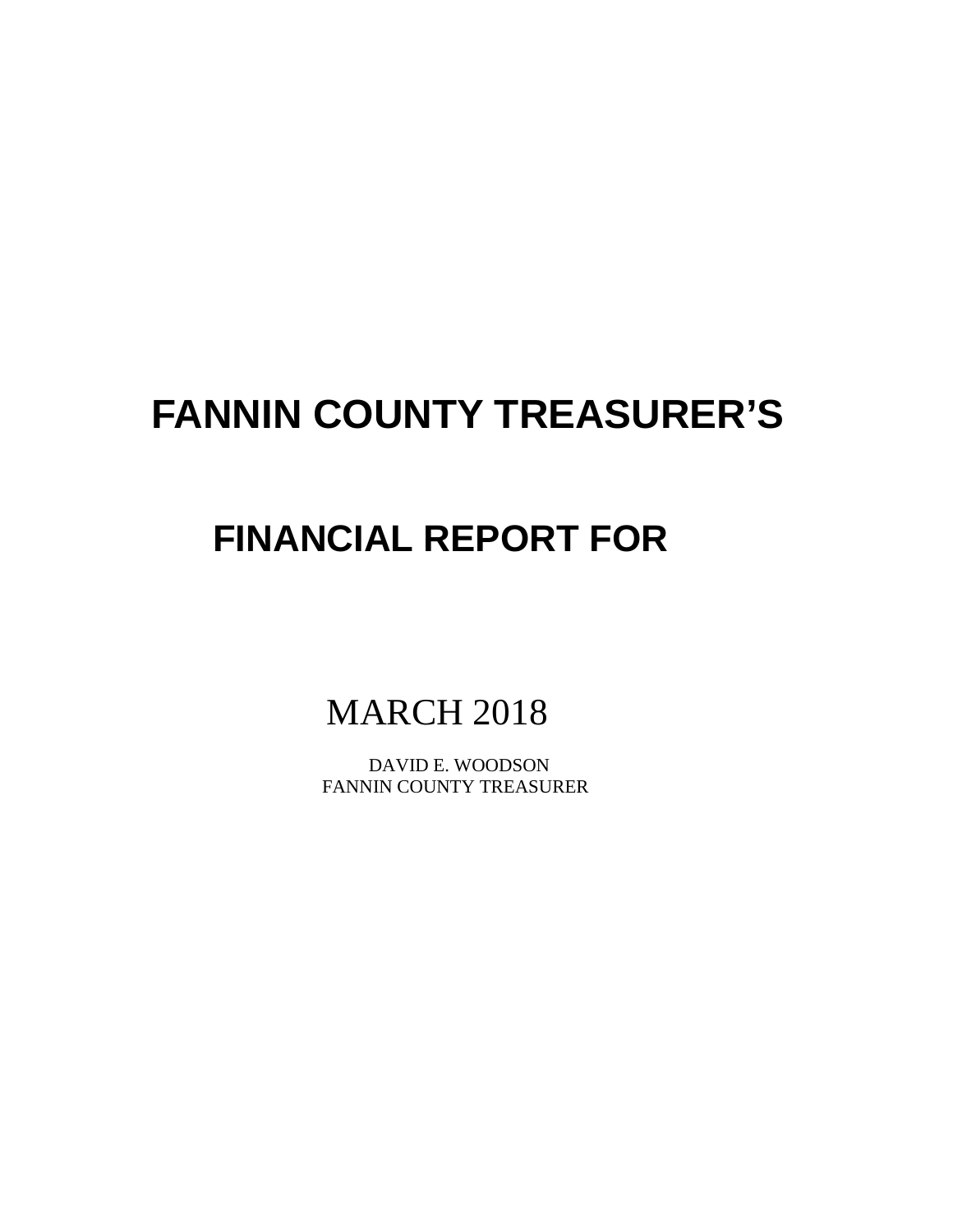04/02/2018 FUND DEPOSIT LISTING PAGE 1

| RECEIPT | RECEIVED | DATE     | DATE    | DESCRIPTION       | <b>BANK</b> | <b>TNCOME</b> | REPORT | AMOUNT          |
|---------|----------|----------|---------|-------------------|-------------|---------------|--------|-----------------|
| NUMBER  | FROM     | RECEIVED | DEPOSIT | OF MONEY RECEIVED | ACCOUNT     | ACCOUNT       | CODES  | <b>RECEIVED</b> |
|         |          |          |         |                   |             |               |        |                 |

GENERAL FUND

|                            | ======================================                                                       |                                 |                                                      |                  |                  |                     |
|----------------------------|----------------------------------------------------------------------------------------------|---------------------------------|------------------------------------------------------|------------------|------------------|---------------------|
| 0000180435-01 TEXPOOL      |                                                                                              |                                 | 03-01-2018 03-01-2018 FEB. 2018 INTEREST 10-103-175  |                  | $10 - 360 - 100$ | 3,677.53            |
|                            | 0000180436-01 APPRAISAL DISTRICT                                                             | 03-01-2018 03-01-2018 TAXES     |                                                      | $10 - 103 - 100$ | $10 - 310 - 110$ | 98,882.72           |
|                            | 0000180436-02 APPRAISAL DISTRICT                                                             | 03-01-2018 03-01-2018 TAXES     |                                                      | $10 - 103 - 100$ | $10 - 321 - 901$ | 124.99              |
|                            | 0000180436-08 APPRAISAL DISTRICT                                                             | 03-01-2018 03-01-2018 TAXES     |                                                      | $10 - 103 - 100$ | $10 - 310 - 120$ | 11,801.63           |
| 0000180437-01 SECURUS      |                                                                                              |                                 | 03-02-2018 03-02-2018 JAN. 2018 JAIL PHON 10-103-100 |                  | $10 - 319 - 420$ | 2,042.42            |
| 0000180438-01 TAX A/C      |                                                                                              |                                 | 03-02-2018 03-02-2018 WEEK OF 02/23/18 14 10-103-100 |                  | $10 - 321 - 250$ | 700.00              |
| 0000180439-01 TAX A/C      |                                                                                              |                                 | 03-02-2018 03-02-2018 WEEK OF 02/23/18               | 10-103-100       | $10 - 321 - 200$ | 1,559.65            |
|                            | 0000180440-01 FANNIN COUNTY HEALTH DEPT 03-02-2018 03-02-2018 FEB. 2018 PERMITS & 10-103-100 |                                 |                                                      |                  | $10 - 320 - 545$ | 625.00              |
|                            | 0000180441-01 FANNIN COUNTY HEALTH INSP 03-02-2018 03-02-2018 FEB. 2018 PERMITS & 10-103-100 |                                 |                                                      |                  | $10 - 320 - 300$ | 7.790.03            |
|                            | 0000180445-01 BOND SUPERVISION                                                               |                                 | 03-05-2018 03-05-2018 WEEK OF 02/26/18 TH 10-103-100 |                  | $10 - 340 - 573$ | 1,441.00            |
| 0000180448-01 WIRECARD     |                                                                                              |                                 | 03-05-2018 03-05-2018 PHONE REFUND FROM              | 10-103-100       | $10 - 590 - 420$ | 57.03               |
| 0000180449-01 WIRECARD     |                                                                                              |                                 | 03-05-2018 03-05-2018 PHONE REFUND FRON              | $10 - 103 - 100$ | $10 - 645 - 440$ | 152.86              |
| 0000180450-01 COMPTROLLER  |                                                                                              |                                 | 03-05-2018 03-05-2018 PHYSICAL EVID. ANAL 10-103-100 |                  | $10 - 425 - 465$ | 1,000.00            |
| 0000180451-01 COMPTROLLER  |                                                                                              |                                 | 03-05-2018 03-05-2018 PHYSICAL EVID. ANAL 10-103-100 |                  | $10 - 425 - 465$ | 982.00              |
|                            | 0000180453-01 VISION MEDIA GROUP, INC.                                                       |                                 | 03-06-2018 03-06-2018 MAR. 2018 TOWER REN 10-103-100 |                  | $10 - 370 - 100$ | 200.00              |
| 0000180457-01 COMPTROLLER  |                                                                                              |                                 | 03-07-2018 03-07-2018 CCL SUPPLEMENT                 | $10 - 103 - 100$ | $10 - 370 - 410$ | 21,000.00           |
|                            | 0000180458-01 DISTRICT CLERK                                                                 |                                 | 03-07-2018 03-07-2018 FEB. 1-28, 2018                | $10 - 103 - 100$ | $10 - 318 - 130$ | 6,603.95            |
|                            | 0000180458-02 DISTRICT CLERK                                                                 |                                 | 03-07-2018 03-07-2018 FEB. 1-28, 2018                | 10-103-100       | $10 - 318 - 132$ | 41.58               |
|                            | 0000180458-03 DISTRICT CLERK                                                                 |                                 | 03-07-2018 03-07-2018 FEB. 1-28, 2018                | $10 - 103 - 100$ | $10 - 340 - 135$ | 138.25              |
|                            | 0000180458-04 DISTRICT CLERK                                                                 |                                 | 03-07-2018 03-07-2018 FEB. 1-28, 2018                | $10 - 103 - 100$ | $10 - 340 - 450$ | 5,670.16            |
|                            | 0000180458-05 DISTRICT CLERK                                                                 |                                 | 03-07-2018 03-07-2018 FEB. 1-28, 2018                | $10 - 103 - 100$ | $10 - 340 - 560$ | 732.62              |
|                            | 0000180458-06 DISTRICT CLERK                                                                 |                                 | 03-07-2018 03-07-2018 FEB. 1-28, 2018                | $10 - 103 - 100$ | $10 - 340 - 600$ | 141.13              |
|                            | 0000180458-07 DISTRICT CLERK                                                                 |                                 | 03-07-2018 03-07-2018 FEB. 1-28, 2018                | $10 - 103 - 100$ | $10 - 370 - 162$ | 423.41              |
|                            | 0000180458-08 DISTRICT CLERK                                                                 |                                 | 03-07-2018 03-07-2018 FEB. 1-28, 2018                | $10 - 103 - 100$ | $10 - 370 - 163$ | 30.05               |
|                            | 0000180458-09 DISTRICT CLERK                                                                 |                                 | 03-07-2018 03-07-2018 FEB. 1-28, 2018                | $10 - 103 - 100$ | $10 - 370 - 164$ | 120.21              |
|                            | 0000180458-10 DISTRICT CLERK                                                                 |                                 | 03-07-2018 03-07-2018 FEB. 1-28, 2018                | $10 - 103 - 100$ | $10 - 370 - 166$ | 6.80                |
|                            | 0000180458-11 DISTRICT CLERK                                                                 |                                 | 03-07-2018 03-07-2018 FEB. 1-28, 2018                | $10 - 103 - 100$ | $10 - 370 - 167$ | 45.50               |
|                            | 0000180458-12 DISTRICT CLERK                                                                 |                                 | 03-07-2018 03-07-2018 FEB. 1-28, 2018                | $10 - 103 - 100$ | $10 - 370 - 450$ | 10.00               |
|                            | 0000180460-01 APPRAISAL DISTRICT                                                             | 03-08-2018 03-08-2018 TAXES     |                                                      | $10 - 103 - 100$ | $10 - 310 - 110$ | 74,597.87           |
|                            | 0000180460-07 APPRAISAL DISTRICT                                                             | 03-08-2018 03-08-2018 TAXES     |                                                      | $10 - 103 - 100$ | $10 - 310 - 120$ | 2,748.25            |
|                            | 0000180461-01 DAMERON LAND COMPANY LLC                                                       |                                 | 03-08-2018 03-08-2018 SUBDIVISION FEES               | $10 - 103 - 100$ | $10 - 340 - 652$ | 75.00               |
|                            |                                                                                              |                                 |                                                      |                  |                  | 310.86              |
| 0000180462-01 LEGEND BANK  |                                                                                              |                                 | 03-08-2018 03-08-2018 FEB. 2018 INTEREST 10-103-100  |                  | $10 - 360 - 100$ |                     |
| 0000180462-30 LEGEND BANK  |                                                                                              |                                 | 03-08-2018 03-08-2018 FEB. 2018 INTEREST 10-100-100  |                  | $10 - 360 - 100$ | 1.37                |
| 0000180463-01 CPMPTROLLER  | 0000180467-01 FANNIN COUNTY BAIL BONDS                                                       |                                 | 03-09-2018 03-09-2018 JAN. 2018 LOCAL SAL 10-103-100 |                  | $10 - 318 - 160$ | 65,506.70<br>500.00 |
|                            |                                                                                              |                                 | 03-12-2018 03-12-2018 RENEWAL LICENSE FEE 10-103-100 |                  | $10 - 340 - 480$ |                     |
|                            | 0000180468-01 BOND SUPERVISION                                                               |                                 | 03-12-2018 03-12-2018 WEEK OF 03/05/18 TH 10-103-100 |                  | $10 - 340 - 573$ | 1,386.00            |
|                            | 0000180469-01 TEXAS DISTRICT & COUNTY                                                        |                                 | 03-13-2018 03-13-2018 REIMBURSEMENT FOR M 10-103-100 |                  | $10 - 475 - 427$ | 170.00              |
|                            | 0000180471-01 DISTRICT ATTORNEY TRUST                                                        |                                 | 03-13-2018 03-13-2018 ADMIN. FEES                    | 10-103-100       | $10 - 340 - 475$ | 10.00               |
|                            | 0000180471-02 DISTRICT ATTORNEY TRUST                                                        |                                 | 03-13-2018 03-13-2018 CERTIFIED MAIL                 | 10-103-100       | $10 - 475 - 311$ | 17.18               |
|                            | 0000180472-01 APPRAISAL DISTRICT                                                             | 03-16-2018 03-16-2018 TAXES     |                                                      | $10 - 103 - 100$ | $10 - 310 - 110$ | 61,941.77           |
|                            | 0000180472-02 APPRAISAL DISTRICT                                                             | 03-16-2018 03-16-2018 TAXES     |                                                      | 10-103-100       | $10 - 321 - 901$ | 544.88              |
|                            | 0000180472-08 APPRAISAL DISTRICT                                                             | 03-16-2018 03-16-2018 TAXES     |                                                      | $10 - 103 - 100$ | $10 - 310 - 120$ | 6,966.93            |
| 0000180473-01 COUNTY CLERK |                                                                                              | 03-16-2018 03-16-2018 JAN. 2018 |                                                      | $10 - 103 - 100$ | $10 - 318 - 130$ | 3,577.52            |
| 0000180473-02 COUNTY CLERK |                                                                                              | 03-16-2018 03-16-2018 JAN. 2018 |                                                      | $10 - 103 - 100$ | $10 - 340 - 560$ | 1,716.63            |
| 0000180473-03 COUNTY CLERK |                                                                                              | 03-16-2018 03-16-2018 JAN. 2018 |                                                      | $10 - 103 - 100$ | $10 - 340 - 403$ | 16,852.71           |
| 0000180473-04 COUNTY CLERK |                                                                                              | 03-16-2018 03-16-2018 JAN. 2018 |                                                      | $10 - 103 - 100$ | $10 - 370 - 162$ | 60.00               |
| 0000180473-05 COUNTY CLERK |                                                                                              | 03-16-2018 03-16-2018 JAN. 2018 |                                                      | 10-103-100       | $10 - 370 - 163$ | 24.17               |
| 0000180473-06 COUNTY CLERK |                                                                                              | 03-16-2018 03-16-2018 JAN. 2018 |                                                      | $10 - 103 - 100$ | $10 - 370 - 164$ | 96.75               |
| 0000180473-07 COUNTY CLERK |                                                                                              | 03-16-2018 03-16-2018 JAN. 2018 |                                                      | $10 - 103 - 100$ | $10 - 370 - 166$ | 7.10                |
| 0000180473-08 COUNTY CLERK |                                                                                              | 03-16-2018 03-16-2018 JAN. 2018 |                                                      | $10 - 103 - 100$ | $10 - 370 - 167$ | 47.32               |
| 0000180473-09 COUNTY CLERK |                                                                                              | 03-16-2018 03-16-2018 JAN. 2018 |                                                      | $10 - 103 - 100$ | $10 - 340 - 400$ | 74.00               |
| 0000180473-10 COUNTY CLERK |                                                                                              | 03-16-2018 03-16-2018 JAN. 2018 |                                                      | $10 - 103 - 100$ | $10 - 340 - 475$ | 314.13              |
| 0000180473-11 COUNTY CLERK |                                                                                              | 03-16-2018 03-16-2018 JAN. 2018 |                                                      | $10 - 103 - 100$ | $10 - 340 - 601$ | 95.00               |
| 0000180473-12 COUNTY CLERK |                                                                                              | 03-16-2018 03-16-2018 JAN. 2018 |                                                      | $10 - 103 - 100$ | $10 - 318 - 132$ | 816.11              |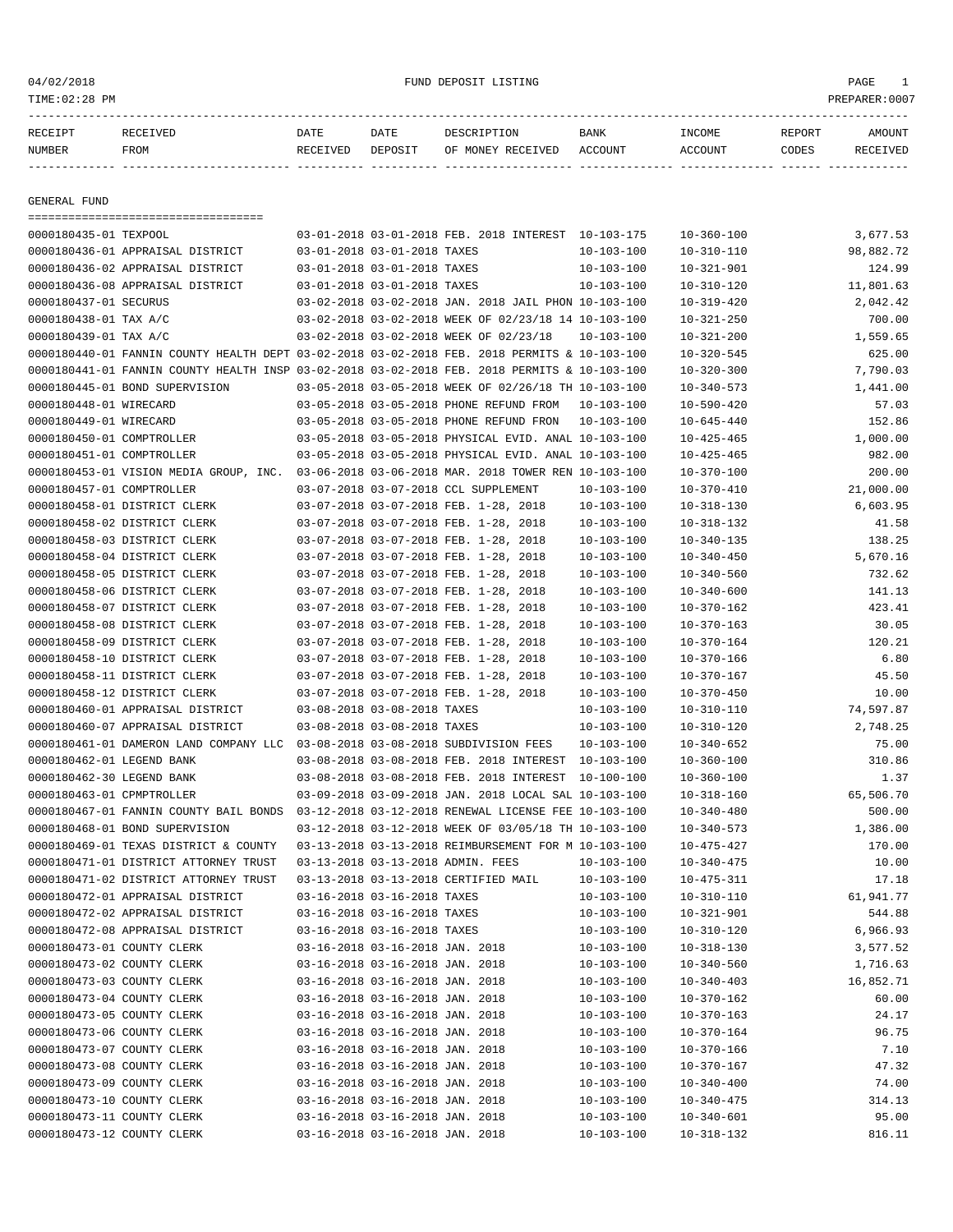#### 04/02/2018 FUND DEPOSIT LISTING PAGE 2

| $PFT^*$ |             | DATE        | OATE     |                          | <b>BANK</b>    | <b>INCOME</b> | REPORT |  |
|---------|-------------|-------------|----------|--------------------------|----------------|---------------|--------|--|
| NUMBEH  | <b>FROM</b> | TIJT<br>DE. | די⊃∩מיםר | RECEIVED<br>MONE Y<br>חר | $\cdot$ OTINTT |               | ∩Un≞a  |  |

------------- ------------------------- ---------- ---------- ------------------- -------------- -------------- ------ ------------

GENERAL FUND

| ====================================                                                                                          |                                                                                                              |                                      |                                      |                    |
|-------------------------------------------------------------------------------------------------------------------------------|--------------------------------------------------------------------------------------------------------------|--------------------------------------|--------------------------------------|--------------------|
| 0000180473-13 COUNTY CLERK                                                                                                    | 03-16-2018 03-16-2018 JAN. 2018                                                                              | $10 - 103 - 100$                     | $10 - 352 - 201$                     | 10.00              |
| 0000180473-14 COUNTY CLERK                                                                                                    | 03-16-2018 03-16-2018 JAN. 2018                                                                              | $10 - 103 - 100$                     | $10 - 360 - 100$                     | 1.22               |
| 0000180473-15 COUNTY CLERK                                                                                                    | 03-16-2018 03-16-2018 JAN. 2018                                                                              | $10 - 103 - 100$                     | $10 - 425 - 319$                     | 7.50               |
| 0000180480-01 BOND SUPERVISION                                                                                                | 03-19-2018 03-19-2018 WEEK OF 03812/18 TH 10-103-100                                                         |                                      | $10 - 340 - 573$                     | 710.00             |
| 0000180482-01 COMPTROLLER                                                                                                     | 03-19-2018 03-19-2018 PHYSIVAL EVID. ANAL 10-103-100                                                         |                                      | $10 - 425 - 465$                     | 589.00             |
| 0000180486-01 TAX A/C                                                                                                         | 03-19-2018 03-19-2018 WEEK OF 03/02/18                                                                       | $10 - 103 - 100$                     | $10 - 321 - 200$                     | 3,541.20           |
| 0000180487-01 TAX A/C                                                                                                         | 03-19-2018 03-19-2018 WEEK OF 03/09/18                                                                       | $10 - 103 - 100$                     | $10 - 321 - 200$                     | 3,510.00           |
| 0000180488-01 TAX A/C                                                                                                         | 03-19-2018 03-19-2018 WEEK OF 03/02/18 18 10-103-100                                                         |                                      | $10 - 321 - 250$                     | 940.00             |
| 0000180489-01 TAX A/C                                                                                                         | 03-19-2018 03-19-2018 WEEK OF 03/09/18 20 10-103-100                                                         |                                      | $10 - 321 - 250$                     | 1,000.00           |
| 0000180490-01 FANNIN COUNTY INDIGENT                                                                                          | 03-20-2018 03-20-2018 INTEREST 10/01/16 T 10-103-100                                                         |                                      | $10 - 370 - 120$                     | 3,878.84           |
| 0000180492-01 SANDERSON SURVEYING INC.                                                                                        | 03-21-2018 03-21-2018 HIGH MEADOWS ADDITI 10-103-100                                                         |                                      | $10 - 340 - 652$                     | 595.00             |
| 0000180493-01 COMPTROLLER                                                                                                     | 03-21-2018 03-21-2018 UTILITY REIMBURSEME 10-103-100                                                         |                                      | $10 - 370 - 147$                     | 1,363.54           |
| 0000180494-01 APPRAISAL DISTRICT                                                                                              | 03-22-2018 03-22-2018 TAXES                                                                                  | $10 - 103 - 100$                     | $10 - 310 - 110$                     | 27,179.84          |
| 0000180494-07 APPRAISAL DISTRICT                                                                                              | 03-22-2018 03-22-2018 TAXES                                                                                  | $10 - 103 - 100$                     | $10 - 310 - 120$                     | 2,725.54           |
| 0000180495-01 TAC                                                                                                             | 03-22-2018 03-22-2018 BOOT CAMP REIMBURSE 10-103-100                                                         |                                      | $10 - 499 - 427$                     | 651.24             |
| 0000180496-01 TAX A/C                                                                                                         | 03-22-2018 03-22-2018 WEEK OF 03/16/18 20 10-103-100                                                         |                                      | $10 - 321 - 250$                     | 1,005.00           |
| 0000180497-01 TAX A/C                                                                                                         | 03-22-2018 03-22-2018 WEEK OF 03/16/18                                                                       | 10-103-100                           | $10 - 321 - 200$                     | 2,626.85           |
| 0000180498-01 TAX A/C                                                                                                         | 03-22-2018 03-22-2018 WEEK OF 03/16/18                                                                       | $10 - 103 - 100$                     | $10 - 321 - 200$                     | 29.90              |
| 0000180499-01 TAX A/C                                                                                                         | 03-22-2018 03-22-2018 WEEK OF 03/02/18                                                                       | $10 - 103 - 100$                     | $10 - 321 - 200$                     | 2.30               |
| 0000180500-01 T.J.J.D.                                                                                                        | 03-23-2018 03-23-2018 PHONE EXPENSE                                                                          | $10 - 103 - 100$                     | $10 - 575 - 420$                     | 13.13              |
| 0000180501-01 COMPTROLLER                                                                                                     | 03-23-2018 03-23-2018 MAR. 2018 COUNTY SU 10-103-100                                                         |                                      | $10 - 370 - 152$                     | 359.81             |
| 0000180502-01 DISTRICT CLERK                                                                                                  | 03-23-2018 03-23-2018 CV-16-42875 RESTITU 10-103-100                                                         |                                      | $10 - 370 - 130$                     | 74.39              |
| 0000180503-01 COUNTY CLERK                                                                                                    | 03-23-2018 03-23-2018 FEB. 2018                                                                              | $10 - 103 - 100$                     | $10 - 318 - 130$                     | 3,974.60           |
| 0000180503-02 COUNTY CLERK                                                                                                    | 03-23-2018 03-23-2018 FEB. 2018                                                                              | $10 - 103 - 100$                     | $10 - 340 - 560$                     | 1,431.35           |
| 0000180503-03 COUNTY CLERK                                                                                                    | 03-23-2018 03-23-2018 FEB. 2018                                                                              | $10 - 103 - 100$                     | $10 - 340 - 403$                     | 15,755.19          |
| 0000180503-04 COUNTY CLERK                                                                                                    | 03-23-2018 03-23-2018 FEB. 2018                                                                              | $10 - 103 - 100$                     | $10 - 370 - 162$                     | 90.00              |
| 0000180503-05 COUNTY CLERK                                                                                                    | 03-23-2018 03-23-2018 FEB. 2018                                                                              | $10 - 103 - 100$                     | $10 - 370 - 163$                     | 37.69              |
| 0000180503-06 COUNTY CLERK                                                                                                    | 03-23-2018 03-23-2018 FEB. 2018                                                                              | $10 - 103 - 100$                     | $10 - 370 - 164$                     | 150.76             |
| 0000180503-07 COUNTY CLERK                                                                                                    | 03-23-2018 03-23-2018 FEB. 2018                                                                              | $10 - 103 - 100$                     | $10 - 370 - 166$                     | 9.26               |
| 0000180503-08 COUNTY CLERK                                                                                                    | 03-23-2018 03-23-2018 FEB. 2018                                                                              | $10 - 103 - 100$                     | 10-370-167                           | 61.20              |
| 0000180503-09 COUNTY CLERK                                                                                                    | 03-23-2018 03-23-2018 FEB. 2018                                                                              | $10 - 103 - 100$                     | $10 - 340 - 400$                     | 40.00              |
| 0000180503-10 COUNTY CLERK                                                                                                    | 03-23-2018 03-23-2018 FEB. 2018                                                                              | $10 - 103 - 100$                     | $10 - 340 - 475$                     | 429.16             |
| 0000180503-11 COUNTY CLERK                                                                                                    | 03-23-2018 03-23-2018 FEB. 2018                                                                              | $10 - 103 - 100$                     | $10 - 340 - 601$                     | 60.00              |
| 0000180503-12 COUNTY CLERK                                                                                                    | 03-23-2018 03-23-2018 FEB. 2018                                                                              | $10 - 103 - 100$                     | $10 - 318 - 132$                     | 1,935.94           |
| 0000180503-13 COUNTY CLERK                                                                                                    | 03-23-2018 03-23-2018 FEB. 2018                                                                              |                                      | $10 - 352 - 201$                     | 10.00              |
| 0000180503-14 COUNTY CLERK                                                                                                    | 03-23-2018 03-23-2018 FEB. 2018                                                                              | $10 - 103 - 100$<br>$10 - 103 - 100$ | $10 - 360 - 100$                     | 0.82               |
|                                                                                                                               |                                                                                                              |                                      |                                      |                    |
| 0000180505-01 VELMA MALONEY                                                                                                   | 03-26-2018 03-26-2018 REIMBURSEMENT FOR V 10-103-100<br>03-26-2018 03-26-2018 WEEK OF 03/19/18 TH 10-103-100 |                                      | $10 - 555 - 441$                     | 50.00              |
| 0000180509-01 BOND SUPERVISION<br>0000180510-01 VISION MEDIA GROUP, INC. 03-26-2018 03-26-2018 APRIL 2018 TOWER RE 10-103-100 |                                                                                                              |                                      | $10 - 340 - 573$<br>$10 - 370 - 100$ | 1,320.00<br>200.00 |
|                                                                                                                               |                                                                                                              |                                      | $10 - 370 - 115$                     | 1,064.61           |
| 0000180511-01 AMERICAN TOWER                                                                                                  | 03-26-2018 03-26-2018 APRIL 2018 TOWER RE 10-103-100                                                         |                                      |                                      | 3,147.55           |
| 0000180516-01 JP # 3                                                                                                          | 03-28-2018 03-28-2018 JAN. 2018                                                                              | $10 - 103 - 100$                     | $10 - 318 - 130$                     |                    |
| 0000180516-02 JP # 3                                                                                                          | 03-28-2018 03-28-2018 JAN. 2018                                                                              | $10 - 103 - 100$                     | $10 - 340 - 560$                     | 177.57             |
| 0000180516-03 JP # 3                                                                                                          | 03-28-2018 03-28-2018 JAN. 2018                                                                              | $10 - 103 - 100$                     | $10 - 350 - 457$                     | 185.00             |
| 0000180516-04 JP # 3                                                                                                          | 03-28-2018 03-28-2018 JAN. 2018                                                                              | $10 - 103 - 100$                     | $10 - 370 - 163$                     | 2.63               |
| 0000180516-05 JP # 3                                                                                                          | 03-28-2018 03-28-2018 JAN. 2018                                                                              | $10 - 103 - 100$                     | $10 - 370 - 164$                     | 10.54              |
| 0000180516-06 JP # 3                                                                                                          | 03-28-2018 03-28-2018 JAN. 2018                                                                              | $10 - 103 - 100$                     | $10 - 370 - 166$                     | 20.52              |
| 0000180516-07 JP # 3                                                                                                          | 03-28-2018 03-28-2018 JAN. 2018                                                                              | $10 - 103 - 100$                     | $10 - 370 - 167$                     | 136.92             |
| 0000180516-08 JP # 3                                                                                                          | 03-28-2018 03-28-2018 JAN. 2018                                                                              | $10 - 103 - 100$                     | $10 - 340 - 457$                     | 1,089.07           |
| 0000180516-09 JP # 3                                                                                                          | 03-28-2018 03-28-2018 JAN. 2018                                                                              | $10 - 103 - 100$                     | $10 - 340 - 553$                     | 140.00             |
| 0000180517-01 JP # 3                                                                                                          | 03-28-2018 03-28-2018 FEB. 2018                                                                              | $10 - 103 - 100$                     | $10 - 318 - 130$                     | 2,936.13           |
| 0000180517-02 JP # 3                                                                                                          | 03-28-2018 03-28-2018 FEB. 2018                                                                              | $10 - 103 - 100$                     | $10 - 340 - 560$                     | 120.00             |
| 0000180517-03 JP # 3                                                                                                          | 03-28-2018 03-28-2018 FEB. 2018                                                                              | $10 - 103 - 100$                     | $10 - 350 - 457$                     | 201.23             |
| 0000180517-04 JP # 3                                                                                                          | 03-28-2018 03-28-2018 FEB. 2018                                                                              | $10 - 103 - 100$                     | $10 - 370 - 163$                     | 0.77               |
| 0000180517-05 JP # 3                                                                                                          | 03-28-2018 03-28-2018 FEB. 2018                                                                              | $10 - 103 - 100$                     | $10 - 370 - 164$                     | 3.07               |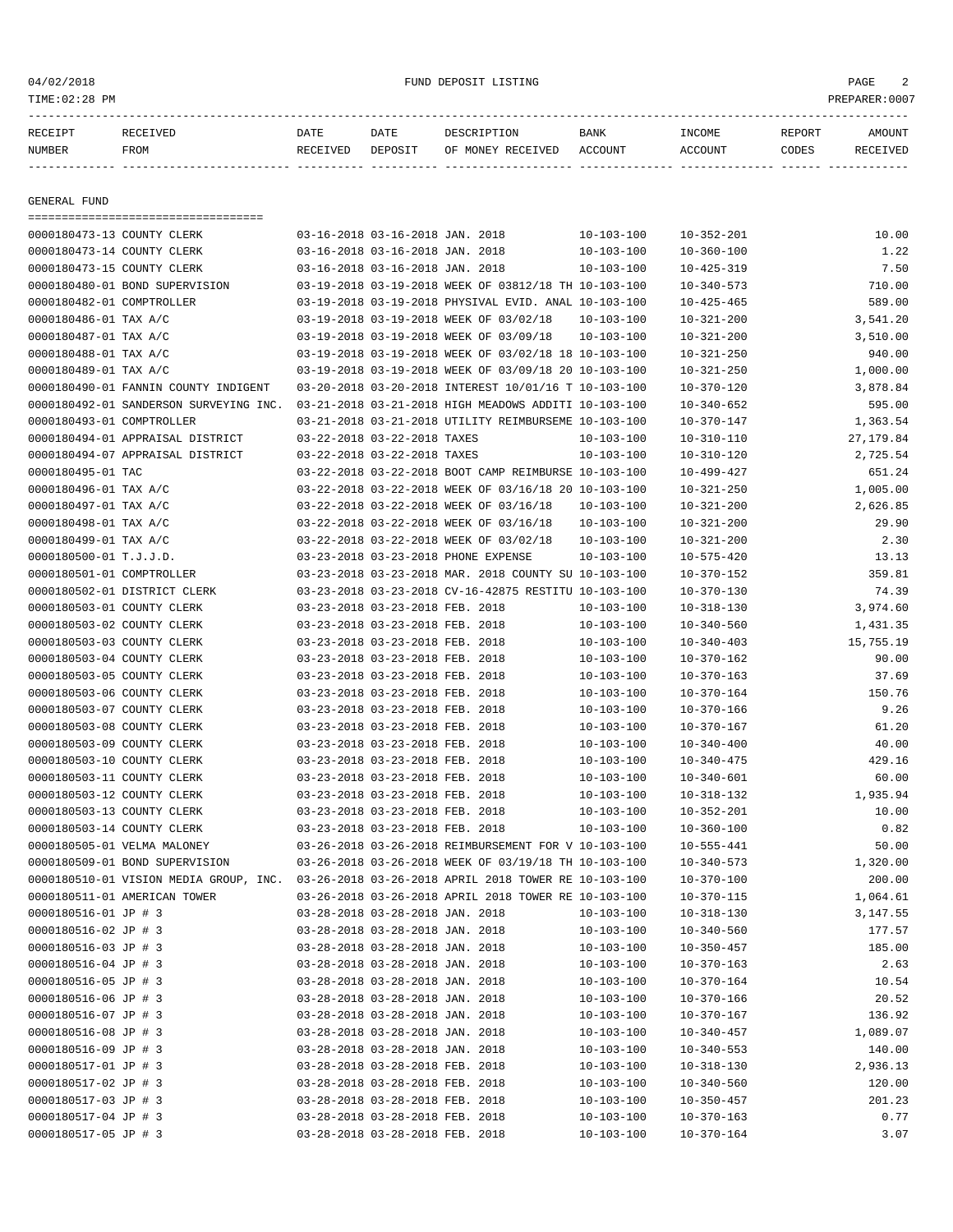| RECEIPT | <b>RECEIVED</b> | DATE            | DATE    | DESCRIPTION       | <b>BANK</b> | INCOME  | REPORT | AMOUNT   |
|---------|-----------------|-----------------|---------|-------------------|-------------|---------|--------|----------|
| NUMBER  | FROM            | <b>RECEIVED</b> | DEPOSIT | OF MONEY RECEIVED | ACCOUNT     | ACCOUNT | CODES  | RECEIVED |
|         |                 |                 |         |                   |             |         |        |          |

GENERAL FUND

===================================

| 0000180517-06 JP # 3             | 03-28-2018 03-28-2018 FEB. 2018                          | $10 - 103 - 100$ | $10 - 370 - 166$ | 19.67     |
|----------------------------------|----------------------------------------------------------|------------------|------------------|-----------|
| 0000180517-07 JP # 3             | 03-28-2018 03-28-2018 FEB. 2018                          | $10 - 103 - 100$ | $10 - 370 - 167$ | 131.16    |
| 0000180517-08 JP # 3             | 03-28-2018 03-28-2018 FEB. 2018                          | $10 - 103 - 100$ | $10 - 340 - 457$ | 1,040.48  |
| 0000180517-09 JP # 3             | 03-28-2018 03-28-2018 FEB. 2018                          | $10 - 103 - 100$ | $10 - 340 - 553$ | 205.00    |
| 0000180518-01 JP # 2             | 03-28-2018 03-28-2018 FEB. 2018                          | $10 - 103 - 100$ | $10 - 318 - 130$ | 3,668.73  |
| 0000180518-02 JP # 2             | 03-28-2018 03-28-2018 FEB. 2018                          | $10 - 103 - 100$ | $10 - 370 - 166$ | 23.37     |
| 0000180518-03 JP # 2             | 03-28-2018 03-28-2018 FEB. 2018                          | $10 - 103 - 100$ | $10 - 370 - 167$ | 155.80    |
| 0000180518-04 JP # 2             | 03-28-2018 03-28-2018 FEB. 2018                          | $10 - 103 - 100$ | $10 - 340 - 456$ | 1,738.60  |
| 0000180518-05 JP # 2             | 03-28-2018 03-28-2018 FEB. 2018                          | $10 - 103 - 100$ | $10 - 340 - 552$ | 280.00    |
| 0000180519-01 TAX A/C            | 03-28-2018 03-28-2018 WEEK OF 03/23/18                   | $10 - 103 - 100$ | $10 - 321 - 200$ | 2,430.02  |
| 0000180520-01 TAX A/C            | 03-28-2018 03-28-2018 WEEK OF 03/23/18 21 10-103-100     |                  | $10 - 321 - 250$ | 1,070.00  |
| 0000180521-01 TAX A/C            | $03-28-2018$ $03-28-2018$ FEB. 2018 - TABC CO 10-103-100 |                  | $10 - 320 - 200$ | 195.00    |
| 0000180522-01 APPRAISAL DISTRICT | 03-29-2018 03-29-2018 TAXES                              | $10 - 103 - 100$ | $10 - 310 - 110$ | 31,741.44 |
| 0000180522-02 APPRAISAL DISTRICT | 03-29-2018 03-29-2018 TAXES                              | $10 - 103 - 100$ | $10 - 321 - 901$ | 243.29    |
| 0000180522-08 APPRAISAL DISTRICT | 03-29-2018 03-29-2018 TAXES                              | $10 - 103 - 100$ | $10 - 310 - 120$ | 4,245.35  |
| 0000180524-01 SECURUS            | 03-29-2018 03-29-2018 FEB. 2018 JAIL PHON 10-103-100     |                  | $10 - 319 - 420$ | 2,362.87  |

FUND TOTAL  $539,615.43$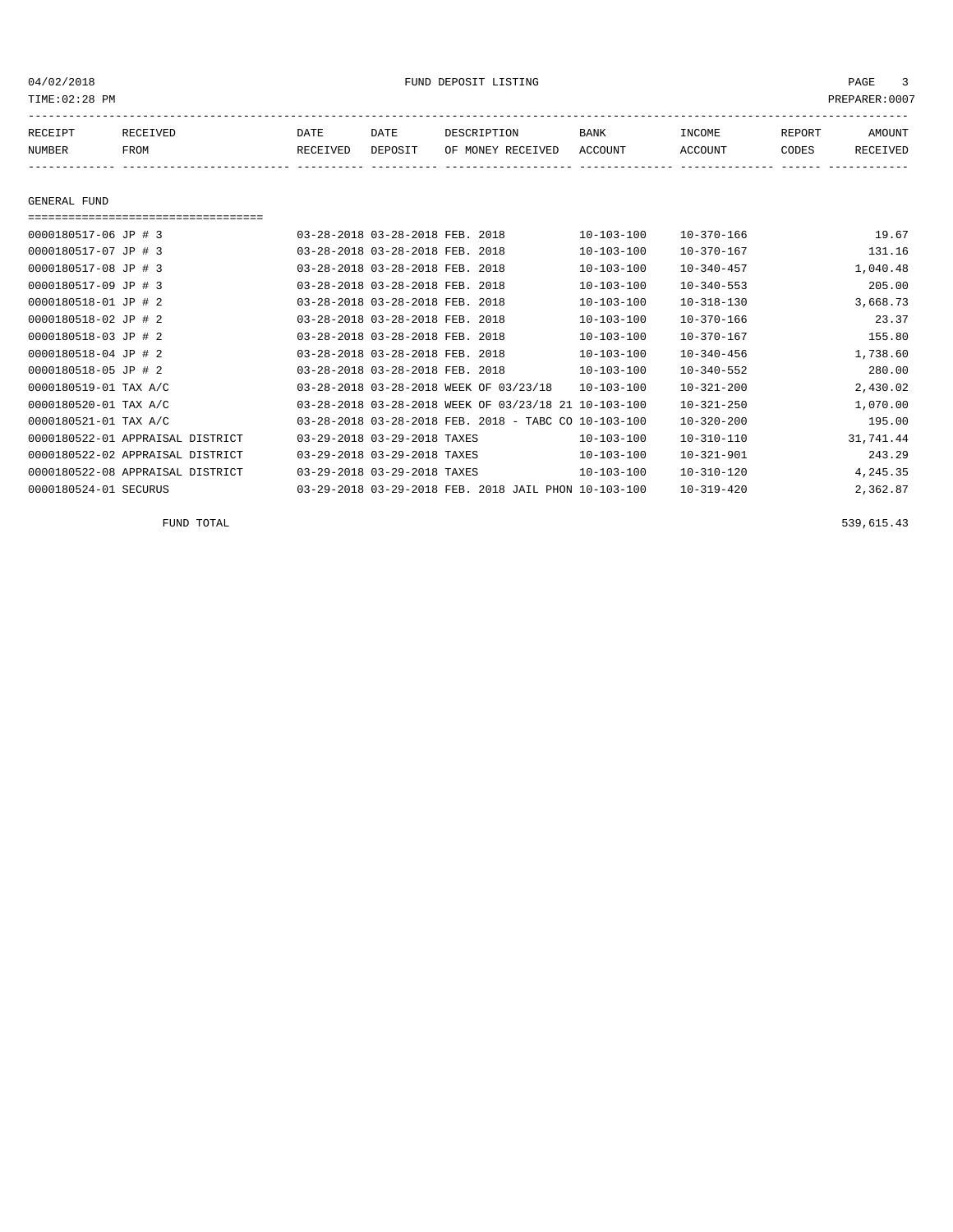PAGE 1<br>PREPARER:0007

| 04/02/2018 |                           |                              |          | FUND DEPOSIT LISTING |                                                                                                                                                                                                                                                                                                                                                                                      |            |                  |        | - 1<br>PAGE  |
|------------|---------------------------|------------------------------|----------|----------------------|--------------------------------------------------------------------------------------------------------------------------------------------------------------------------------------------------------------------------------------------------------------------------------------------------------------------------------------------------------------------------------------|------------|------------------|--------|--------------|
|            | TIME: 02:28 PM            |                              |          |                      |                                                                                                                                                                                                                                                                                                                                                                                      |            |                  |        | PREPARER:000 |
|            |                           |                              |          |                      |                                                                                                                                                                                                                                                                                                                                                                                      |            |                  |        |              |
|            | RECEIPT                   | RECEIVED                     | DATE     | DATE                 | DESCRIPTION                                                                                                                                                                                                                                                                                                                                                                          | BANK       | INCOME           | REPORT | AMOUNT       |
|            | NUMBER                    | FROM                         | RECEIVED | DEPOSIT              | OF MONEY RECEIVED                                                                                                                                                                                                                                                                                                                                                                    | ACCOUNT    | ACCOUNT          | CODES  | RECEIVED     |
|            |                           |                              |          |                      |                                                                                                                                                                                                                                                                                                                                                                                      |            |                  |        |              |
|            |                           |                              |          |                      |                                                                                                                                                                                                                                                                                                                                                                                      |            |                  |        |              |
|            | COURTHOUSE SECURITY       |                              |          |                      |                                                                                                                                                                                                                                                                                                                                                                                      |            |                  |        |              |
|            |                           |                              |          |                      |                                                                                                                                                                                                                                                                                                                                                                                      |            |                  |        |              |
|            |                           | 0000180458-13 DISTRICT CLERK |          |                      | 03-07-2018 03-07-2018 FEB. 1-28, 2018                                                                                                                                                                                                                                                                                                                                                | 11-103-100 | $11 - 340 - 650$ |        | 220.23       |
|            | 0000180462-02 LEGEND BANK |                              |          |                      | 03-08-2018 03-08-2018 FEB. 2018 INTEREST 11-103-100                                                                                                                                                                                                                                                                                                                                  |            | $11 - 360 - 100$ |        | 6.71         |
|            |                           |                              |          |                      | $\overline{a}$ $\overline{a}$ $\overline{a}$ $\overline{a}$ $\overline{a}$ $\overline{a}$ $\overline{a}$ $\overline{a}$ $\overline{a}$ $\overline{a}$ $\overline{a}$ $\overline{a}$ $\overline{a}$ $\overline{a}$ $\overline{a}$ $\overline{a}$ $\overline{a}$ $\overline{a}$ $\overline{a}$ $\overline{a}$ $\overline{a}$ $\overline{a}$ $\overline{a}$ $\overline{a}$ $\overline{$ | 11 100 100 | 11.210.60        |        | $000 - 11$   |

| 0000180473-16 COUNTY CLERK | 03-16-2018 03-16-2018 JAN. 2018 | $11 - 103 - 100$ | $11 - 340 - 600$ | 805.44 |
|----------------------------|---------------------------------|------------------|------------------|--------|
| 0000180503-15 COUNTY CLERK | 03-23-2018 03-23-2018 FEB. 2018 | 11-103-100       | $11 - 340 - 600$ | 647.90 |
| 0000180516-10 JP # 3       | 03-28-2018 03-28-2018 JAN. 2018 | $11 - 103 - 100$ | $11 - 340 - 651$ | 102.68 |
| 0000180517-10 JP # 3       | 03-28-2018 03-28-2018 FEB. 2018 | $11 - 103 - 100$ | $11 - 340 - 651$ | 98.37  |
| 0000180518-06 JP # 2       | 03-28-2018 03-28-2018 FEB. 2018 | $11 - 103 - 100$ | $11 - 340 - 651$ | 116.85 |

FUND TOTAL  $1,998.18$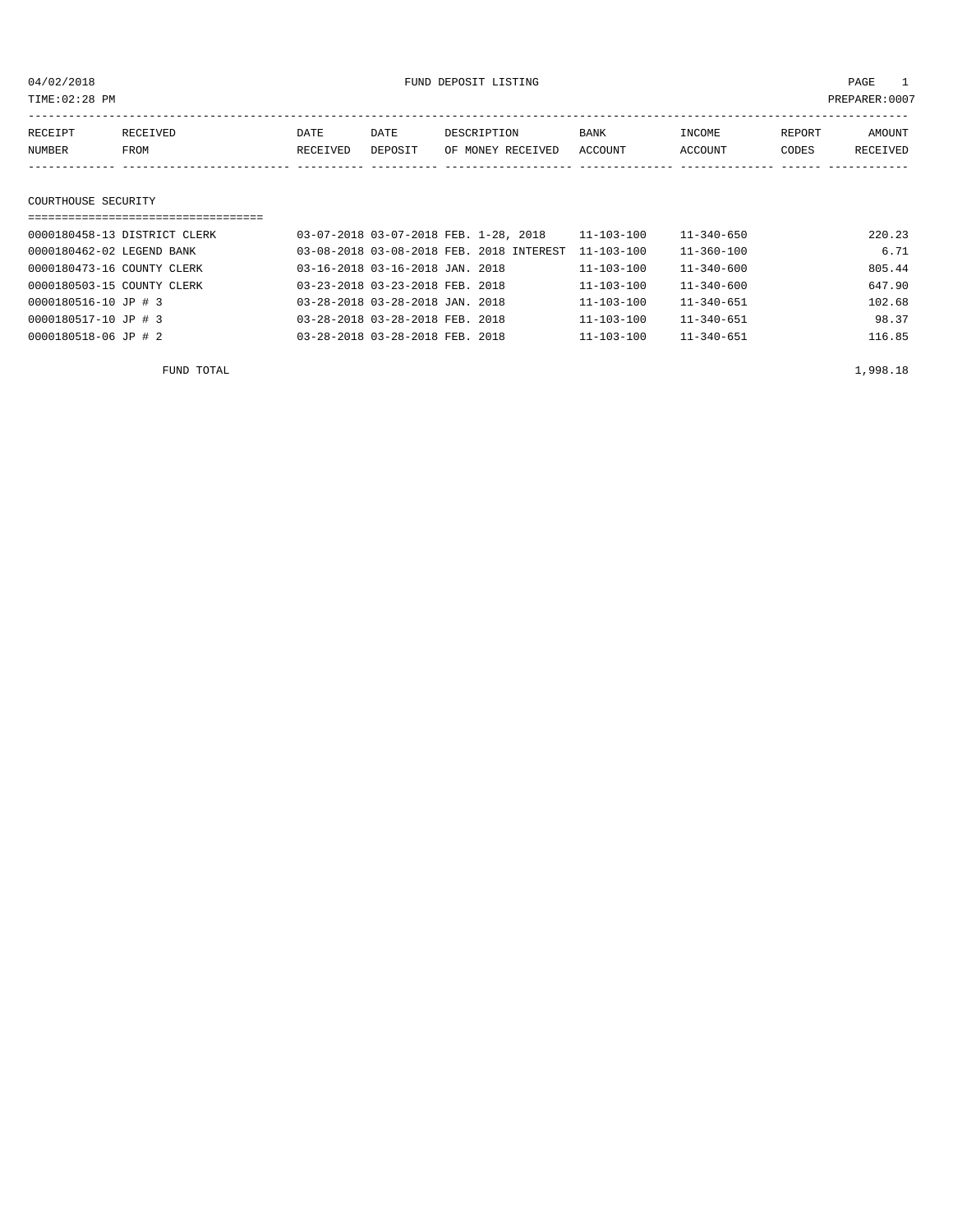TIME:02:28 PM PREPARER:0007

| RECEIPT               | RECEIVED | DATE     | DATE    | DESCRIPTION       | BANK    | INCOME  | REPORT | AMOUNT   |
|-----------------------|----------|----------|---------|-------------------|---------|---------|--------|----------|
| NUMBER                | FROM     | RECEIVED | DEPOSIT | OF MONEY RECEIVED | ACCOUNT | ACCOUNT | CODES  | RECEIVED |
|                       |          |          |         |                   |         |         |        |          |
|                       |          |          |         |                   |         |         |        |          |
| CO.CLK.VITAL STAT.FEE |          |          |         |                   |         |         |        |          |

### ===================================

| 0000180462-03 LEGEND BANK  | 03-08-2018 03-08-2018 FEB. 2018 INTEREST 12-103-100 |                  | $12 - 360 - 100$ | 0.31  |
|----------------------------|-----------------------------------------------------|------------------|------------------|-------|
| 0000180473-17 COUNTY CLERK | 03-16-2018 03-16-2018 JAN. 2018                     | $12 - 103 - 100$ | $12 - 370 - 134$ | 59.00 |
| 0000180503-16 COUNTY CLERK | 03-23-2018 03-23-2018 FEB. 2018                     | $12 - 103 - 100$ | $12 - 370 - 134$ | 96.00 |

FUND TOTAL 155.31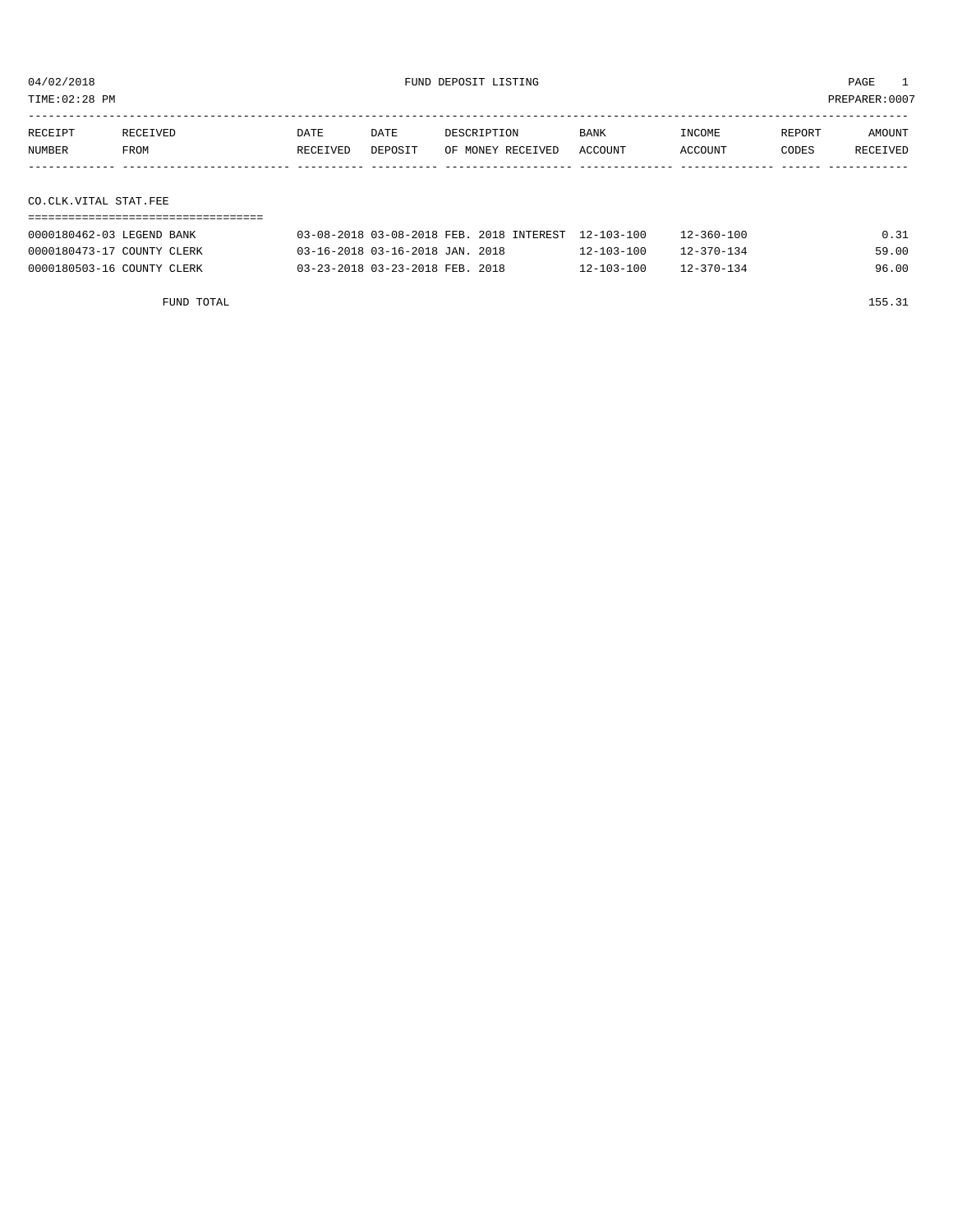04/02/2018 FUND DEPOSIT LISTING PAGE 1

| RECEIPT               | RECEIVED | DATE     | DATE    | DESCRIPTION       | BANK    | INCOME  | REPORT | AMOUNT   |  |
|-----------------------|----------|----------|---------|-------------------|---------|---------|--------|----------|--|
| NUMBER                | FROM     | RECEIVED | DEPOSIT | OF MONEY RECEIVED | ACCOUNT | ACCOUNT | CODES  | RECEIVED |  |
|                       |          |          |         |                   |         |         |        |          |  |
|                       |          |          |         |                   |         |         |        |          |  |
| BAIL BONDS TRUST FUND |          |          |         |                   |         |         |        |          |  |
|                       |          |          |         |                   |         |         |        |          |  |

| 0000180477-01 DOC'S BAIL BONDS         | 03-16-2018 03-16-2018 BOND FEES | $13 - 103 - 113$ | $13 - 345 - 113$ | 150.00 |
|----------------------------------------|---------------------------------|------------------|------------------|--------|
| 0000180478-01 CARPENTER'S BAIL BONDS   | 03-16-2018 03-16-2018 BOND FEES | $13 - 103 - 113$ | $13 - 345 - 113$ | 105.00 |
| 0000180479-01 FANNIN COUNTY BAIL BONDS | 03-16-2018 03-16-2018 BOND FEES | $13 - 103 - 113$ | $13 - 345 - 113$ | 90.00  |
| 0000180506-01 FANNIN COUNTY BAIL BONDS | 03-26-2018 03-26-2018 BOND FEES | $13 - 103 - 113$ | $13 - 345 - 113$ | 75.00  |
| 0000180507-01 CARPENTER'S BAIL BONDS   | 03-26-2018 03-26-2018 BOND FEES | $13 - 103 - 113$ | $13 - 345 - 113$ | 90.00  |
| 0000180508-01 DOC'S BAIL BONDS         | 03-26-2018 03-26-2018 BOND FEES | $13 - 103 - 113$ | $13 - 345 - 113$ | 150.00 |
|                                        |                                 |                  |                  |        |

FUND TOTAL 660.00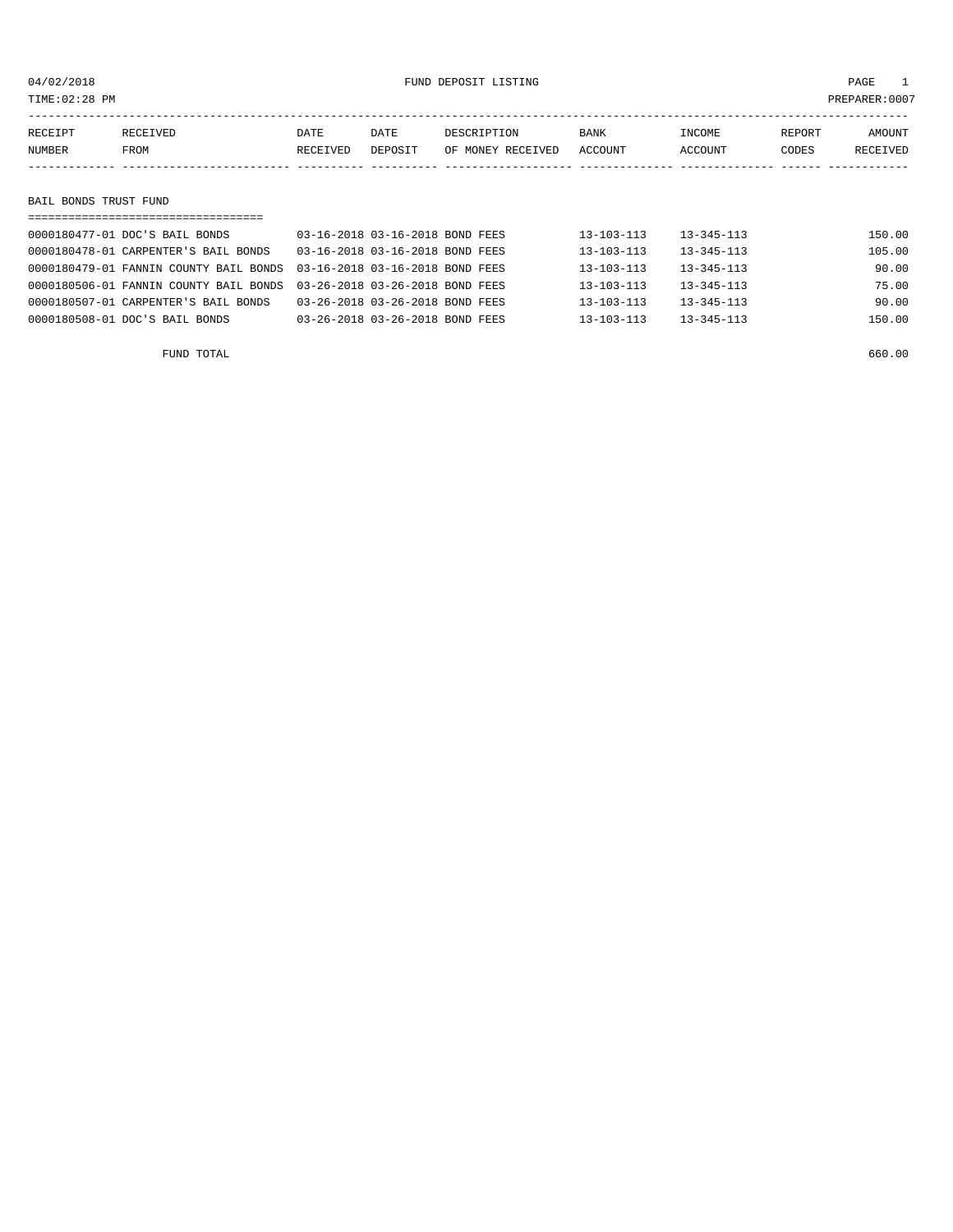TIME:02:28 PM PREPARER:0007

| RECEIPT | RECEIVED | <b>DATE</b> | DATE    | DESCRIPTION       | <b>BANK</b> | INCOME  | REPORT | AMOUNT   |
|---------|----------|-------------|---------|-------------------|-------------|---------|--------|----------|
| NUMBER  | FROM     | RECEIVED    | DEPOSIT | OF MONEY RECEIVED | ACCOUNT     | ACCOUNT | CODES  | RECEIVED |
|         |          |             |         |                   |             |         |        |          |
|         |          |             |         |                   |             |         |        |          |

### JUSTICE CT.BLDG.SECURITY

| 0000180516-11 JP # 3 | 03-28-2018 03-28-2018 JAN. 2018 | $14 - 103 - 100$ | $14 - 370 - 457$ | 34.22 |
|----------------------|---------------------------------|------------------|------------------|-------|
| 0000180517-11 JP # 3 | 03-28-2018 03-28-2018 FEB. 2018 | $14 - 103 - 100$ | $14 - 370 - 457$ | 32.79 |
| 0000180518-07 JP # 2 | 03-28-2018 03-28-2018 FEB. 2018 | 14-103-100       | $14 - 370 - 456$ | 38.95 |

FUND TOTAL 105.96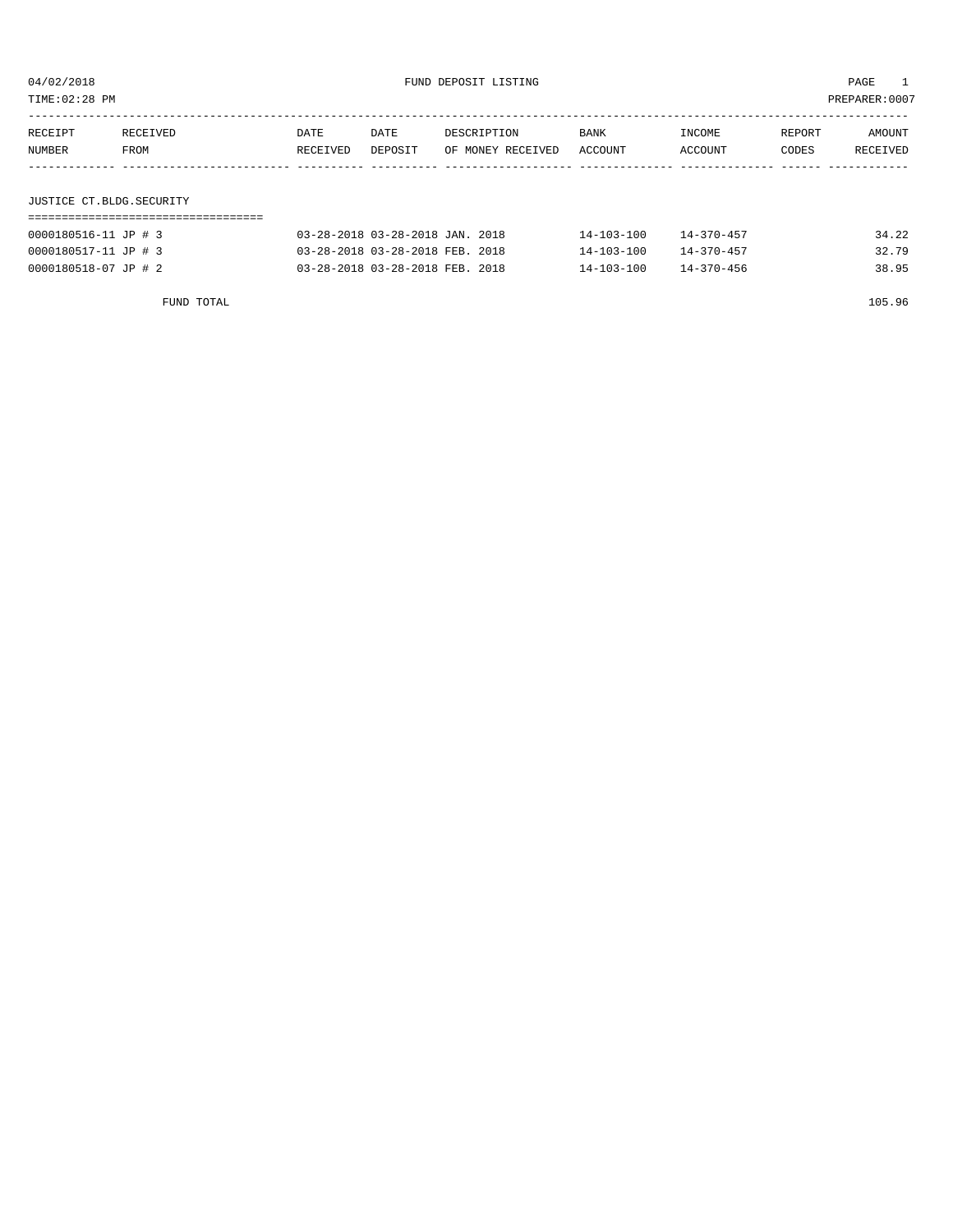| TIME: 02:28 PM<br>PREPARER: 0007 |          |          |                                 |                   |             |                  |        |          |  |
|----------------------------------|----------|----------|---------------------------------|-------------------|-------------|------------------|--------|----------|--|
| RECEIPT                          | RECEIVED | DATE     | DATE                            | DESCRIPTION       | <b>BANK</b> | INCOME           | REPORT | AMOUNT   |  |
| NUMBER                           | FROM     | RECEIVED | DEPOSIT                         | OF MONEY RECEIVED | ACCOUNT     | ACCOUNT          | CODES  | RECEIVED |  |
|                                  |          |          |                                 |                   |             |                  |        |          |  |
| PROBATE JUDGES EDUCATION         |          |          |                                 |                   |             |                  |        |          |  |
|                                  |          |          |                                 |                   |             |                  |        |          |  |
| 0000180473-18 COUNTY CLERK       |          |          | 03-16-2018 03-16-2018 JAN. 2018 |                   | 17-103-100  | $17 - 340 - 131$ |        | 75.00    |  |

0000180503-17 COUNTY CLERK 03-23-2018 03-23-2018 FEB. 2018 17-103-100 17-340-131 55.00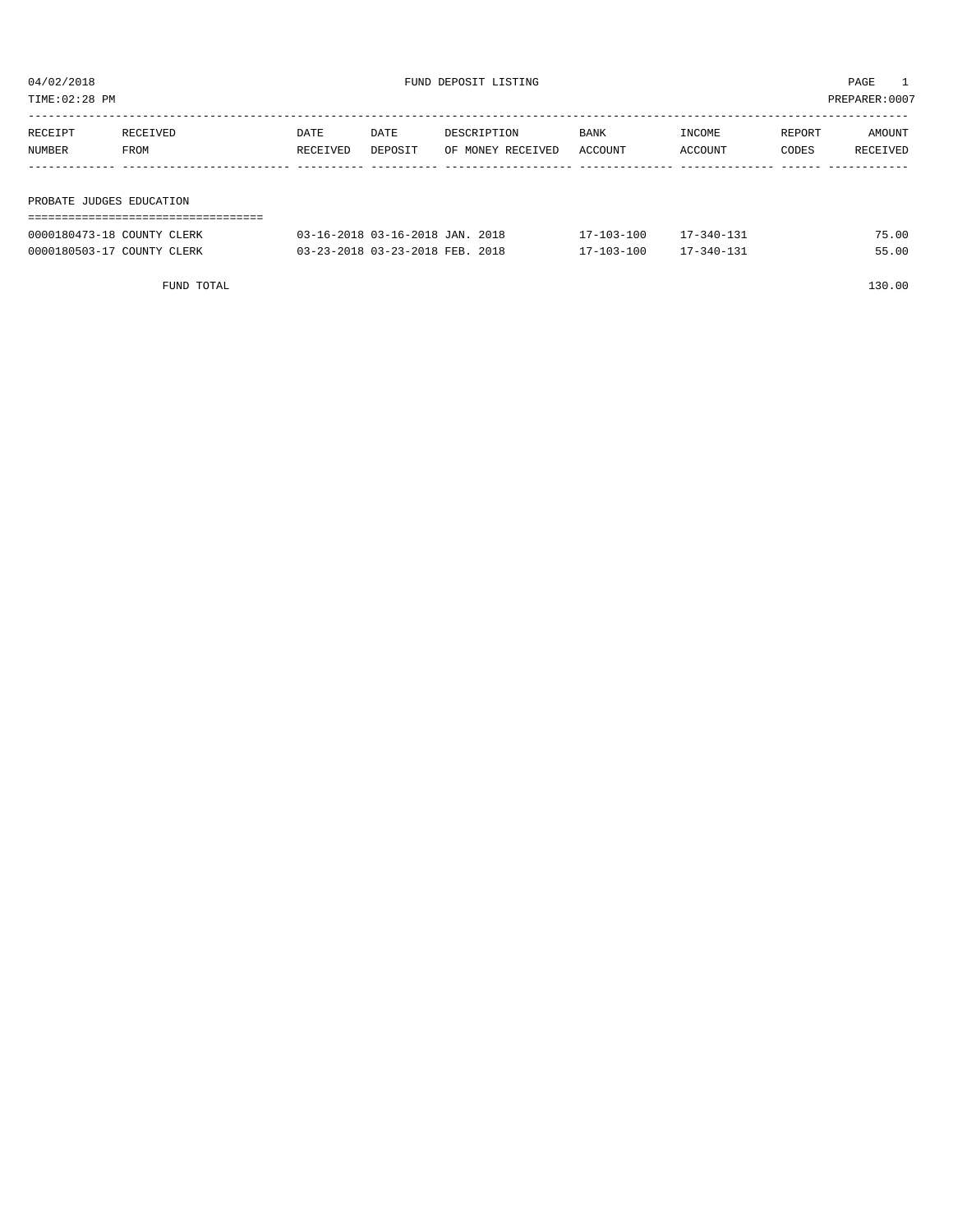| TIME:02:28 PM<br>PREPARER: 0007 |                  |                  |                 |                                  |                 |                   |                 |                    |  |  |
|---------------------------------|------------------|------------------|-----------------|----------------------------------|-----------------|-------------------|-----------------|--------------------|--|--|
| RECEIPT<br>NUMBER               | RECEIVED<br>FROM | DATE<br>RECEIVED | DATE<br>DEPOSIT | DESCRIPTION<br>OF MONEY RECEIVED | BANK<br>ACCOUNT | INCOME<br>ACCOUNT | REPORT<br>CODES | AMOUNT<br>RECEIVED |  |  |
|                                 |                  |                  |                 |                                  |                 |                   |                 |                    |  |  |
| CO.CLERK RECORD MNGMT.          |                  |                  |                 |                                  |                 |                   |                 |                    |  |  |

| 0000180462-04 LEGEND BANK  | 03-08-2018 03-08-2018 FEB. 2018 INTEREST 18-103-100 |                  | $18 - 360 - 100$ | 3.19     |
|----------------------------|-----------------------------------------------------|------------------|------------------|----------|
| 0000180473-19 COUNTY CLERK | 03-16-2018 03-16-2018 JAN. 2018                     | $18 - 103 - 100$ | $18 - 370 - 133$ | 6,658.23 |
| 0000180503-18 COUNTY CLERK | 03-23-2018 03-23-2018 FEB. 2018                     | $18 - 103 - 100$ | $18 - 370 - 133$ | 5,247.98 |

FUND TOTAL  $11,909.40$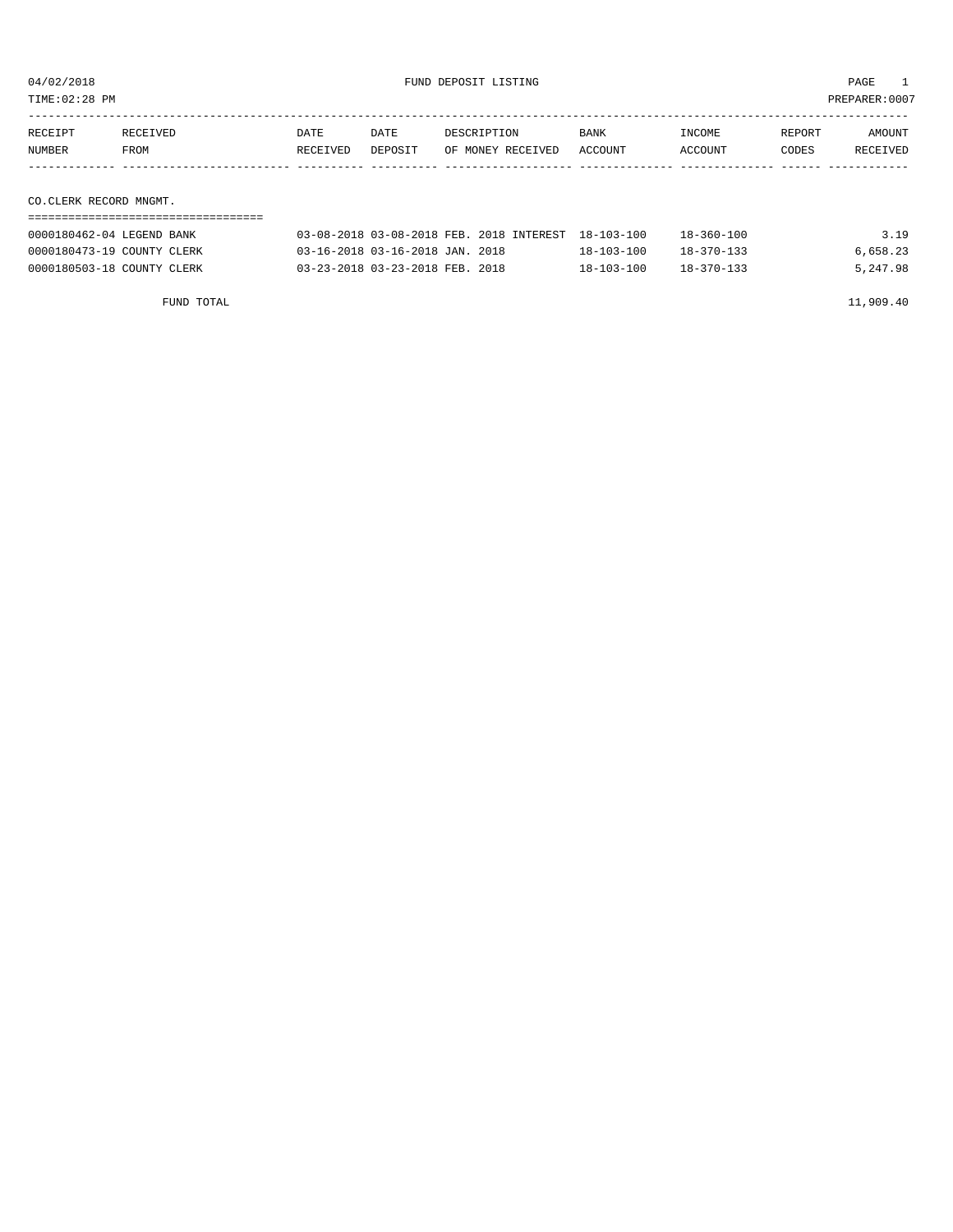| TIME: 02:28 PM          |                                   |          |                                       |                   |            |            |        | PREPARER: 0007 |
|-------------------------|-----------------------------------|----------|---------------------------------------|-------------------|------------|------------|--------|----------------|
| RECEIPT                 | RECEIVED                          | DATE     | DATE                                  | DESCRIPTION       | BANK       | INCOME     | REPORT | AMOUNT         |
| NUMBER                  | FROM                              | RECEIVED | DEPOSIT                               | OF MONEY RECEIVED | ACCOUNT    | ACCOUNT    | CODES  | RECEIVED       |
|                         |                                   |          |                                       |                   |            |            |        |                |
|                         |                                   |          |                                       |                   |            |            |        |                |
| DIST.CLK.RECORDS MNGMT. |                                   |          |                                       |                   |            |            |        |                |
|                         | --------------------------------- |          |                                       |                   |            |            |        |                |
|                         | 0000180458-14 DISTRICT CLERK      |          | 03-07-2018 03-07-2018 FEB. 1-28, 2018 |                   | 19-103-100 | 19-370-136 |        | 215.01         |

0000180462-05 LEGEND BANK 03-08-2018 03-08-2018 FEB. 2018 INTEREST 19-103-100 19-360-100 0.54

FUND TOTAL 215.55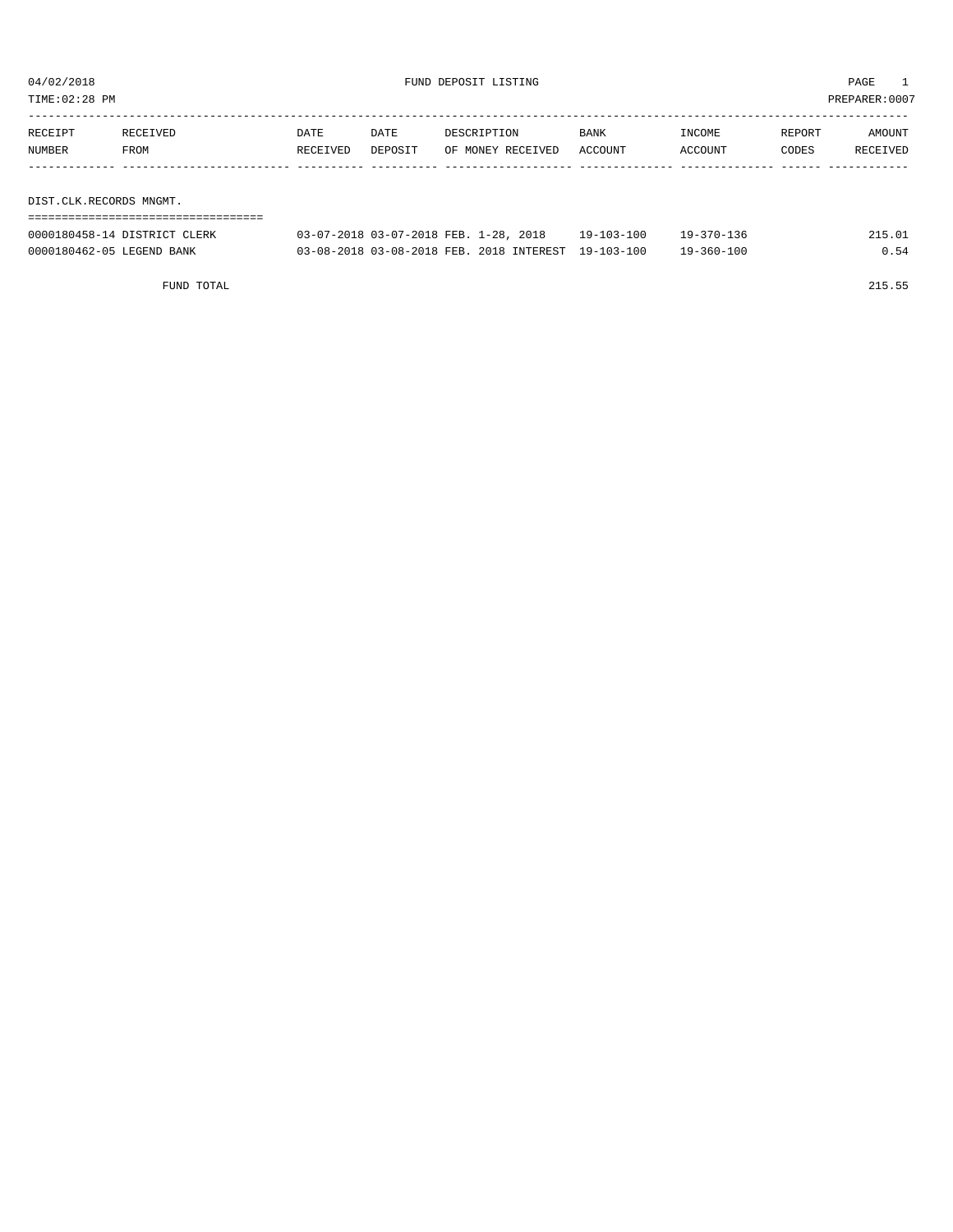TIME:02:28 PM PREPARER:0007

| RECEIPT | RECEIVED    | DATE     | DATE    | DESCRIPTION       | <b>BANK</b> | INCOME  | REPORT | AMOUNT   |
|---------|-------------|----------|---------|-------------------|-------------|---------|--------|----------|
| NUMBER  | <b>FROM</b> | RECEIVED | DEPOSIT | OF MONEY RECEIVED | ACCOUNT     | ACCOUNT | CODES  | RECEIVED |
|         |             |          |         |                   |             |         |        |          |
|         |             |          |         |                   |             |         |        |          |

COUNTY OFFICES REC.MNGMT.

| 0000180458-15 DISTRICT CLERK | 03-07-2018 03-07-2018 FEB. 1-28, 2018               | $20 - 103 - 100$ | 20-370-135       | 415.79 |
|------------------------------|-----------------------------------------------------|------------------|------------------|--------|
| 0000180462-06 LEGEND BANK    | 03-08-2018 03-08-2018 FEB. 2018 INTEREST 20-103-100 |                  | 20-360-100       | 2.29   |
| 0000180473-20 COUNTY CLERK   | 03-16-2018 03-16-2018 JAN. 2018                     | $20 - 103 - 100$ | 20-370-135       | 365.96 |
| 0000180503-19 COUNTY CLERK   | 03-23-2018 03-23-2018 FEB. 2018                     | $20 - 103 - 100$ | $20 - 370 - 135$ | 474.33 |

FUND TOTAL  $1,258.37$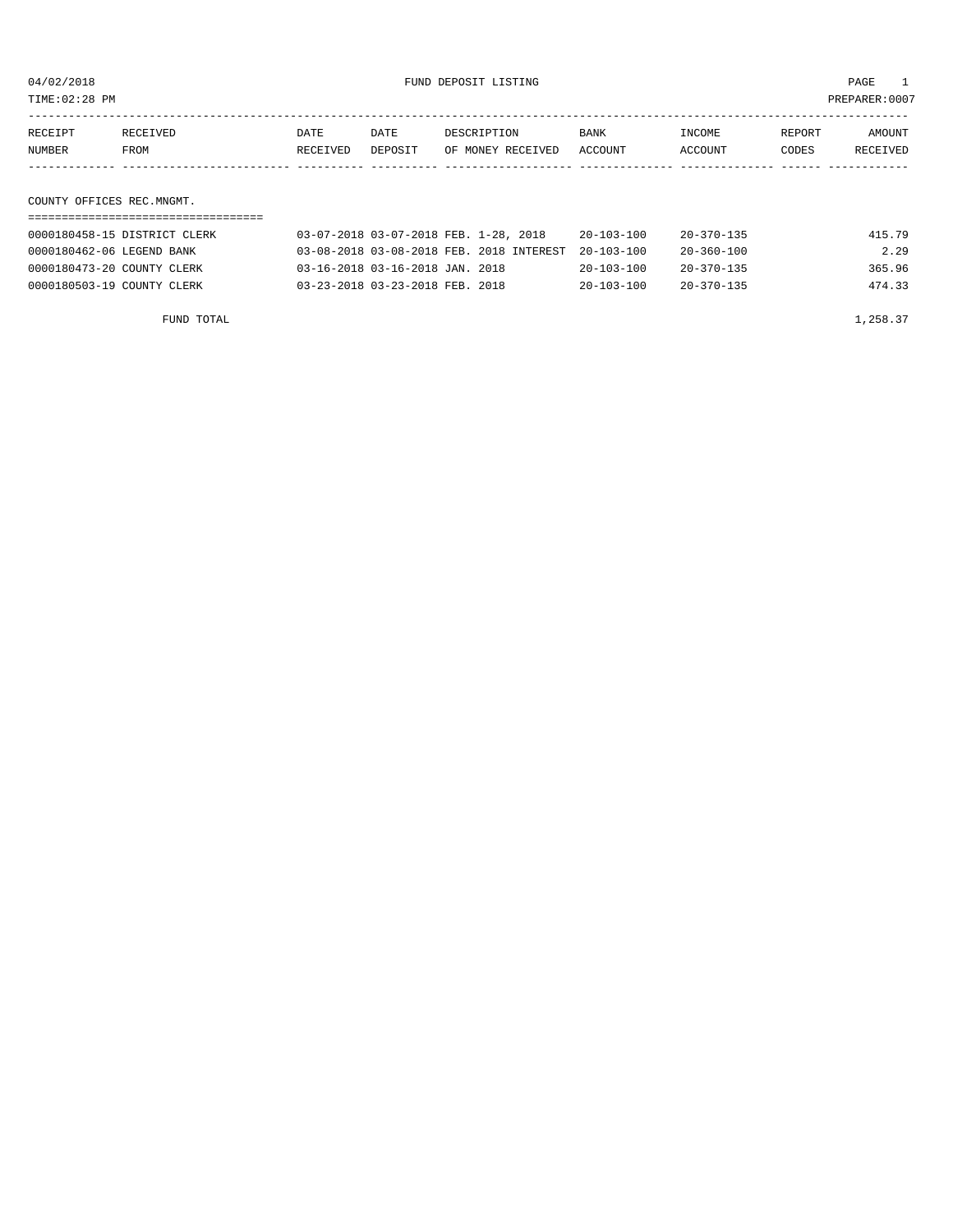#### 04/02/2018 FUND DEPOSIT LISTING PAGE 1

| RECEIPT | <b>RECEIVED</b> | DATE     | DATE    | DESCRIPTION          | <b>BANK</b>    | INCOME  | <b>REPORT</b> | AMOUNT          |
|---------|-----------------|----------|---------|----------------------|----------------|---------|---------------|-----------------|
| NUMBER  | FROM            | RECEIVED | DEPOSIT | RECEIVED<br>OF MONEY | <b>ACCOUNT</b> | ACCOUNT | CODES         | <b>RECEIVED</b> |
|         |                 |          |         |                      |                |         |               |                 |

FANNIN CO. R & B #1 FUND

| ==================================== |                                 |                            |                                                      |                  |                  |          |
|--------------------------------------|---------------------------------|----------------------------|------------------------------------------------------|------------------|------------------|----------|
| 0000180435-02 TEXPOOL                |                                 |                            | 03-01-2018 03-01-2018 FEB. 2018 INTEREST 21-103-175  |                  | $21 - 360 - 100$ | 18.07    |
| 0000180436-04 APPRAISAL DISTRICT     | 03-01-2018 03-01-2018 TAXES     |                            |                                                      | $21 - 103 - 100$ | $21 - 310 - 110$ | 5,683.98 |
| 0000180436-10 APPRAISAL DISTRICT     | 03-01-2018 03-01-2018 TAXES     |                            |                                                      | $21 - 103 - 100$ | $21 - 310 - 120$ | 678.38   |
| 0000180439-02 TAX A/C                |                                 |                            | 03-02-2018 03-02-2018 WEEK OF 02/23/18               | $21 - 103 - 100$ | $21 - 321 - 300$ | 910.99   |
| 0000180439-06 TAX A/C                |                                 |                            | 03-02-2018 03-02-2018 WEEK OF 02/23/18               | $21 - 103 - 100$ | $21 - 321 - 200$ | 2,646.80 |
| 0000180458-18 DISTRICT CLERK         |                                 |                            | 03-07-2018 03-07-2018 FEB. 1-28, 2018                | $21 - 103 - 100$ | $21 - 350 - 450$ | 655.99   |
| 0000180460-03 APPRAISAL DISTRICT     | 03-08-2018 03-08-2018 TAXES     |                            |                                                      | $21 - 103 - 100$ | $21 - 310 - 110$ | 4,288.04 |
| 0000180460-09 APPRAISAL DISTRICT     | 03-08-2018 03-08-2018 TAXES     |                            |                                                      | $21 - 103 - 100$ | $21 - 310 - 120$ | 157.97   |
| 0000180462-07 LEGEND BANK            |                                 |                            | 03-08-2018 03-08-2018 FEB. 2018 INTEREST 21-103-100  |                  | $21 - 360 - 100$ | 18.60    |
| 0000180463-02 CPMPTROLLER            |                                 |                            | 03-09-2018 03-09-2018 JAN. 2018 LOCAL SAL 21-103-100 |                  | $21 - 318 - 160$ | 3,765.46 |
| 0000180466-01 GARRETT AMLIN          | 03-09-2018 03-09-2018 CULVERT   |                            |                                                      | $21 - 103 - 100$ | $21 - 370 - 145$ | 482.64   |
| 0000180472-04 APPRAISAL DISTRICT     | 03-16-2018 03-16-2018 TAXES     |                            |                                                      | $21 - 103 - 100$ | $21 - 310 - 110$ | 3,560.54 |
| 0000180472-10 APPRAISAL DISTRICT     | 03-16-2018 03-16-2018 TAXES     |                            |                                                      | $21 - 103 - 100$ | $21 - 310 - 120$ | 400.47   |
| 0000180473-22 COUNTY CLERK           | 03-16-2018 03-16-2018 JAN. 2018 |                            |                                                      | $21 - 103 - 100$ | $21 - 350 - 403$ | 273.32   |
| 0000180475-01 DAVID WHITE            |                                 |                            | 03-16-2018 03-16-2018 CULVERT & ROCK                 | $21 - 103 - 100$ | $21 - 370 - 145$ | 640.93   |
| 0000180484-01 COMPTROLLER            |                                 |                            | 03-19-2018 03-19-2018 2018 COUNTY LATERAL 21-103-100 |                  | $21 - 370 - 120$ | 8,868.08 |
| 0000180486-02 TAX A/C                |                                 |                            | 03-19-2018 03-19-2018 WEEK OF 03/02/18               | $21 - 103 - 100$ | $21 - 321 - 300$ | 2,152.13 |
| 0000180486-06 TAX A/C                |                                 |                            | 03-19-2018 03-19-2018 WEEK OF 03/02/18               | $21 - 103 - 100$ | $21 - 321 - 200$ | 5,894.27 |
| 0000180487-02 TAX A/C                |                                 |                            | 03-19-2018 03-19-2018 WEEK OF 03/09/18               | $21 - 103 - 100$ | $21 - 321 - 300$ | 1,828.09 |
| 0000180487-06 TAX A/C                |                                 |                            | 03-19-2018 03-19-2018 WEEK OF 03/09/18               | $21 - 103 - 100$ | $21 - 321 - 200$ | 4,956.66 |
| 0000180494-03 APPRAISAL DISTRICT     | 03-22-2018 03-22-2018 TAXES     |                            |                                                      | $21 - 103 - 100$ | $21 - 310 - 110$ | 1,562.35 |
| 0000180494-09 APPRAISAL DISTRICT     | 03-22-2018 03-22-2018 TAXES     |                            |                                                      | $21 - 103 - 100$ | $21 - 310 - 120$ | 156.67   |
| 0000180497-02 TAX A/C                |                                 |                            | 03-22-2018 03-22-2018 WEEK OF 03/16/18               | $21 - 103 - 100$ | $21 - 321 - 300$ | 1,444.94 |
| 0000180497-06 TAX A/C                |                                 |                            | 03-22-2018 03-22-2018 WEEK OF 03/16/18               | $21 - 103 - 100$ | $21 - 321 - 200$ | 3,784.36 |
| 0000180498-02 TAX A/C                |                                 |                            | 03-22-2018 03-22-2018 WEEK OF 03/16/18               | $21 - 103 - 100$ | $21 - 321 - 300$ | 26.50    |
| 0000180498-06 TAX A/C                |                                 |                            | 03-22-2018 03-22-2018 WEEK OF 03/16/18               | $21 - 103 - 100$ | $21 - 321 - 200$ | 654.94   |
| 0000180499-02 TAX A/C                |                                 |                            | 03-22-2018 03-22-2018 WEEK OF 03/02/18               | $21 - 103 - 100$ | $21 - 321 - 300$ | 2.04     |
| 0000180499-06 TAX A/C                |                                 |                            | 03-22-2018 03-22-2018 WEEK OF 03/02/18               | $21 - 103 - 100$ | $21 - 321 - 200$ | 26.47    |
| 0000180503-21 COUNTY CLERK           | 03-23-2018 03-23-2018 FEB. 2018 |                            |                                                      | $21 - 103 - 100$ | $21 - 350 - 403$ | 945.00   |
| 0000180516-13 JP # 3                 | 03-28-2018 03-28-2018 JAN. 2018 |                            |                                                      | $21 - 103 - 100$ | $21 - 350 - 457$ | 459.97   |
| 0000180517-13 JP # 3                 | 03-28-2018 03-28-2018 FEB. 2018 |                            |                                                      | $21 - 103 - 100$ | $21 - 350 - 457$ | 434.96   |
| 0000180518-09 JP # 2                 | 03-28-2018 03-28-2018 FEB. 2018 |                            |                                                      | $21 - 103 - 100$ | $21 - 350 - 456$ | 538.22   |
| 0000180519-02 TAX A/C                |                                 |                            | 03-28-2018 03-28-2018 WEEK OF 03/23/18               | $21 - 103 - 100$ | $21 - 321 - 300$ | 1,461.25 |
| 0000180519-06 TAX A/C                |                                 |                            | 03-28-2018 03-28-2018 WEEK OF 03/23/18               | $21 - 103 - 100$ | $21 - 321 - 200$ | 4,240.28 |
| 0000180522-04 APPRAISAL DISTRICT     | 03-29-2018 03-29-2018 TAXES     |                            |                                                      | $21 - 103 - 100$ | $21 - 310 - 110$ | 1,824.56 |
| 0000180522-10 APPRAISAL DISTRICT     | 03-29-2018 03-29-2018 TAXES     |                            |                                                      | $21 - 103 - 100$ | $21 - 310 - 120$ | 244.03   |
| 0000180523-01 IRA MCCLURE            |                                 | 03-29-2018 03-29-2018 ROCK |                                                      | $21 - 103 - 100$ | $21 - 370 - 145$ | 150.00   |

FUND TOTAL 65,837.95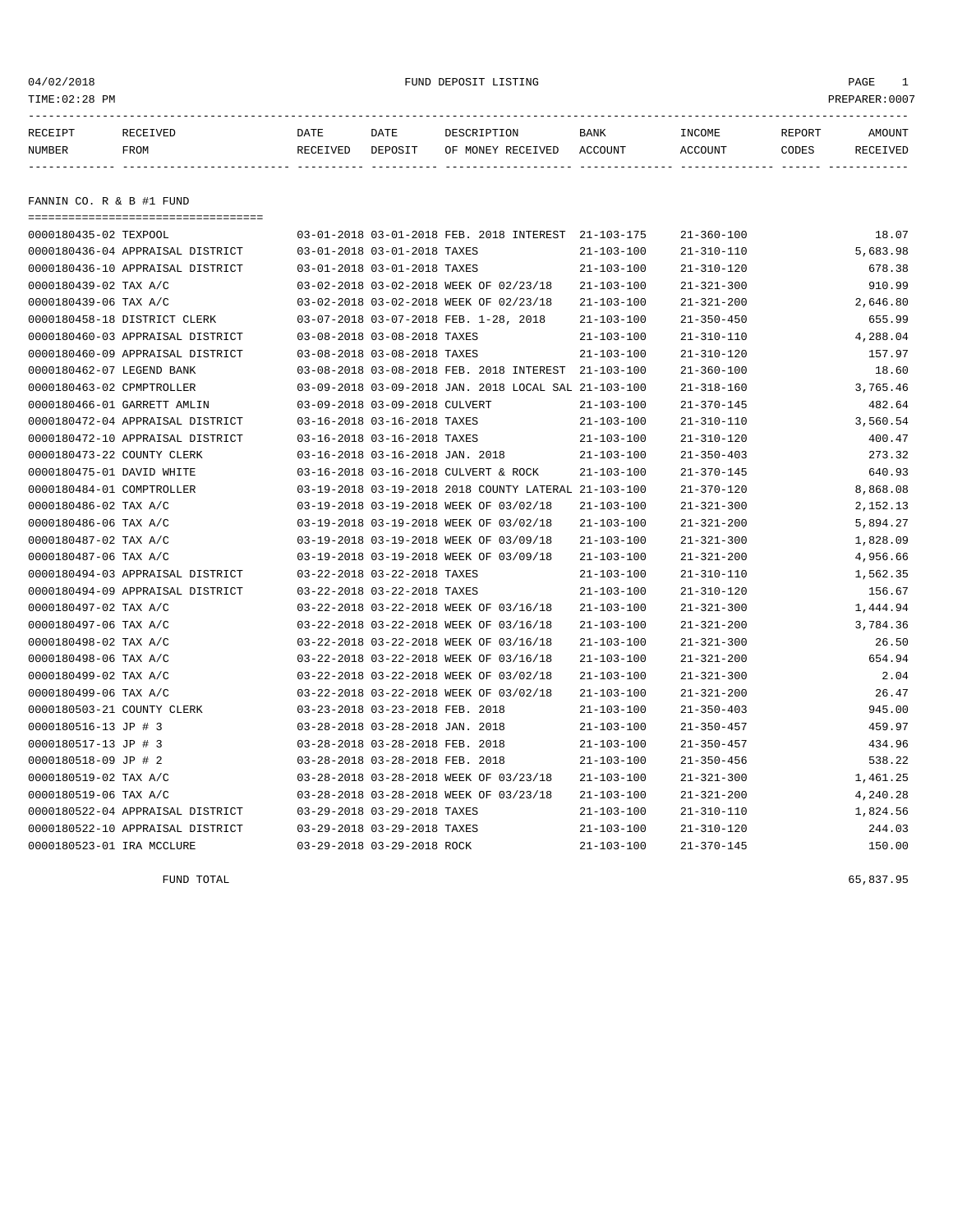#### 04/02/2018 FUND DEPOSIT LISTING PAGE 1

| RECEIPT | <b>RECEIVED</b> | DATE     | DATE    | DESCRIPTION          | <b>BANK</b>    | INCOME  | <b>REPORT</b> | AMOUNT          |
|---------|-----------------|----------|---------|----------------------|----------------|---------|---------------|-----------------|
| NUMBER  | FROM            | RECEIVED | DEPOSIT | RECEIVED<br>OF MONEY | <b>ACCOUNT</b> | ACCOUNT | CODES         | <b>RECEIVED</b> |
|         |                 |          |         |                      |                |         |               |                 |

FANNIN CO. R & B #2 FUND

| ==================================== |                                 |                                                      |                  |                  |           |
|--------------------------------------|---------------------------------|------------------------------------------------------|------------------|------------------|-----------|
| 0000180435-03 TEXPOOL                |                                 | 03-01-2018 03-01-2018 FEB. 2018 INTEREST 22-103-175  |                  | $22 - 360 - 100$ | 425.02    |
| 0000180436-05 APPRAISAL DISTRICT     | 03-01-2018 03-01-2018 TAXES     |                                                      | $22 - 103 - 100$ | $22 - 310 - 110$ | 6,621.08  |
| 0000180436-11 APPRAISAL DISTRICT     | 03-01-2018 03-01-2018 TAXES     |                                                      | $22 - 103 - 100$ | $22 - 310 - 120$ | 790.22    |
| 0000180439-03 TAX A/C                |                                 | 03-02-2018 03-02-2018 WEEK OF 02/23/18               | $22 - 103 - 100$ | $22 - 321 - 300$ | 1,061.18  |
| 0000180439-07 TAX A/C                |                                 | 03-02-2018 03-02-2018 WEEK OF 02/23/18               | $22 - 103 - 100$ | $22 - 321 - 200$ | 3,083.16  |
| 0000180456-01 COMPTROLLER            |                                 | 03-07-2018 03-07-2018 IFTA REFUNDS                   | $22 - 103 - 100$ | $22 - 622 - 457$ | 93.48     |
| 0000180458-19 DISTRICT CLERK         |                                 | 03-07-2018 03-07-2018 FEB. 1-28, 2018                | $22 - 103 - 100$ | $22 - 350 - 450$ | 764.14    |
| 0000180460-04 APPRAISAL DISTRICT     | 03-08-2018 03-08-2018 TAXES     |                                                      | $22 - 103 - 100$ | $22 - 310 - 110$ | 4,995.00  |
| 0000180460-10 APPRAISAL DISTRICT     | 03-08-2018 03-08-2018 TAXES     |                                                      | $22 - 103 - 100$ | $22 - 310 - 120$ | 184.02    |
| 0000180462-08 LEGEND BANK            |                                 | 03-08-2018 03-08-2018 FEB. 2018 INTEREST             | 22-103-100       | $22 - 360 - 100$ | 18.33     |
| 0000180463-03 CPMPTROLLER            |                                 | 03-09-2018 03-09-2018 JAN. 2018 LOCAL SAL 22-103-100 |                  | $22 - 318 - 160$ | 4,386.26  |
| 0000180472-05 APPRAISAL DISTRICT     | 03-16-2018 03-16-2018 TAXES     |                                                      | $22 - 103 - 100$ | $22 - 310 - 110$ | 4,147.56  |
| 0000180472-11 APPRAISAL DISTRICT     | 03-16-2018 03-16-2018 TAXES     |                                                      | $22 - 103 - 100$ | $22 - 310 - 120$ | 466.50    |
| 0000180473-23 COUNTY CLERK           | 03-16-2018 03-16-2018 JAN. 2018 |                                                      | $22 - 103 - 100$ | $22 - 350 - 403$ | 318.38    |
| 0000180484-02 COMPTROLLER            |                                 | 03-19-2018 03-19-2018 2018 COUNTY LATERAL 22-103-100 |                  | $22 - 370 - 120$ | 10,330.13 |
| 0000180486-03 TAX A/C                |                                 | 03-19-2018 03-19-2018 WEEK OF 03/02/18               | $22 - 103 - 100$ | $22 - 321 - 300$ | 2,506.94  |
| 0000180486-07 TAX A/C                |                                 | 03-19-2018 03-19-2018 WEEK OF 03/02/18               | $22 - 103 - 100$ | $22 - 321 - 200$ | 6,866.05  |
| 0000180487-03 TAX A/C                |                                 | 03-19-2018 03-19-2018 WEEK OF 03/09/18               | $22 - 103 - 100$ | $22 - 321 - 300$ | 2,129.47  |
| 0000180487-07 TAX A/C                |                                 | 03-19-2018 03-19-2018 WEEK OF 03/09/18               | $22 - 103 - 100$ | $22 - 321 - 200$ | 5,773.85  |
| 0000180494-04 APPRAISAL DISTRICT     | 03-22-2018 03-22-2018 TAXES     |                                                      | $22 - 103 - 100$ | $22 - 310 - 110$ | 1,819.93  |
| 0000180494-10 APPRAISAL DISTRICT     | 03-22-2018 03-22-2018 TAXES     |                                                      | $22 - 103 - 100$ | $22 - 310 - 120$ | 182.50    |
| 0000180497-03 TAX A/C                |                                 | 03-22-2018 03-22-2018 WEEK OF 03/16/18               | $22 - 103 - 100$ | $22 - 321 - 300$ | 1,683.17  |
| 0000180497-07 TAX A/C                |                                 | 03-22-2018 03-22-2018 WEEK OF 03/16/18               | $22 - 103 - 100$ | $22 - 321 - 200$ | 4,408.27  |
| 0000180498-03 TAX A/C                |                                 | 03-22-2018 03-22-2018 WEEK OF 03/16/18               | $22 - 103 - 100$ | $22 - 321 - 300$ | 30.86     |
| 0000180498-07 TAX A/C                |                                 | 03-22-2018 03-22-2018 WEEK OF 03/16/18               | $22 - 103 - 100$ | $22 - 321 - 200$ | 762.92    |
| 0000180499-03 TAX A/C                |                                 | 03-22-2018 03-22-2018 WEEK OF 03/02/18               | $22 - 103 - 100$ | $22 - 321 - 300$ | 2.37      |
| 0000180499-07 TAX A/C                |                                 | 03-22-2018 03-22-2018 WEEK OF 03/02/18               | $22 - 103 - 100$ | $22 - 321 - 200$ | 30.84     |
| 0000180503-22 COUNTY CLERK           | 03-23-2018 03-23-2018 FEB. 2018 |                                                      | $22 - 103 - 100$ | $22 - 350 - 403$ | 1,100.80  |
| 0000180514-01 BILLY MCFATRIDGE       | 03-27-2018 03-27-2018 CULVERT   |                                                      | $22 - 103 - 100$ | $22 - 370 - 145$ | 202.00    |
| 0000180515-01 JUSTIN CARROLL         |                                 | 03-27-2018 03-27-2018 TWO CULVERTS                   | $22 - 103 - 100$ | $22 - 370 - 145$ | 415.00    |
| 0000180516-14 JP # 3                 | 03-28-2018 03-28-2018 JAN. 2018 |                                                      | $22 - 103 - 100$ | $22 - 350 - 457$ | 535.80    |
| 0000180517-14 JP # 3                 | 03-28-2018 03-28-2018 FEB. 2018 |                                                      | $22 - 103 - 100$ | $22 - 350 - 457$ | 506.67    |
| 0000180518-10 JP # 2                 | 03-28-2018 03-28-2018 FEB. 2018 |                                                      | $22 - 103 - 100$ | $22 - 350 - 456$ | 626.95    |
| 0000180519-03 TAX A/C                |                                 | 03-28-2018 03-28-2018 WEEK OF 03/23/18               | $22 - 103 - 100$ | $22 - 321 - 300$ | 1,702.16  |
| 0000180519-07 TAX A/C                |                                 | 03-28-2018 03-28-2018 WEEK OF 03/23/18               | $22 - 103 - 100$ | $22 - 321 - 200$ | 4,939.36  |
| 0000180522-05 APPRAISAL DISTRICT     | 03-29-2018 03-29-2018 TAXES     |                                                      | $22 - 103 - 100$ | $22 - 310 - 110$ | 2,125.37  |
| 0000180522-11 APPRAISAL DISTRICT     | 03-29-2018 03-29-2018 TAXES     |                                                      | $22 - 103 - 100$ | $22 - 310 - 120$ | 284.26    |

FUND TOTAL 76,320.00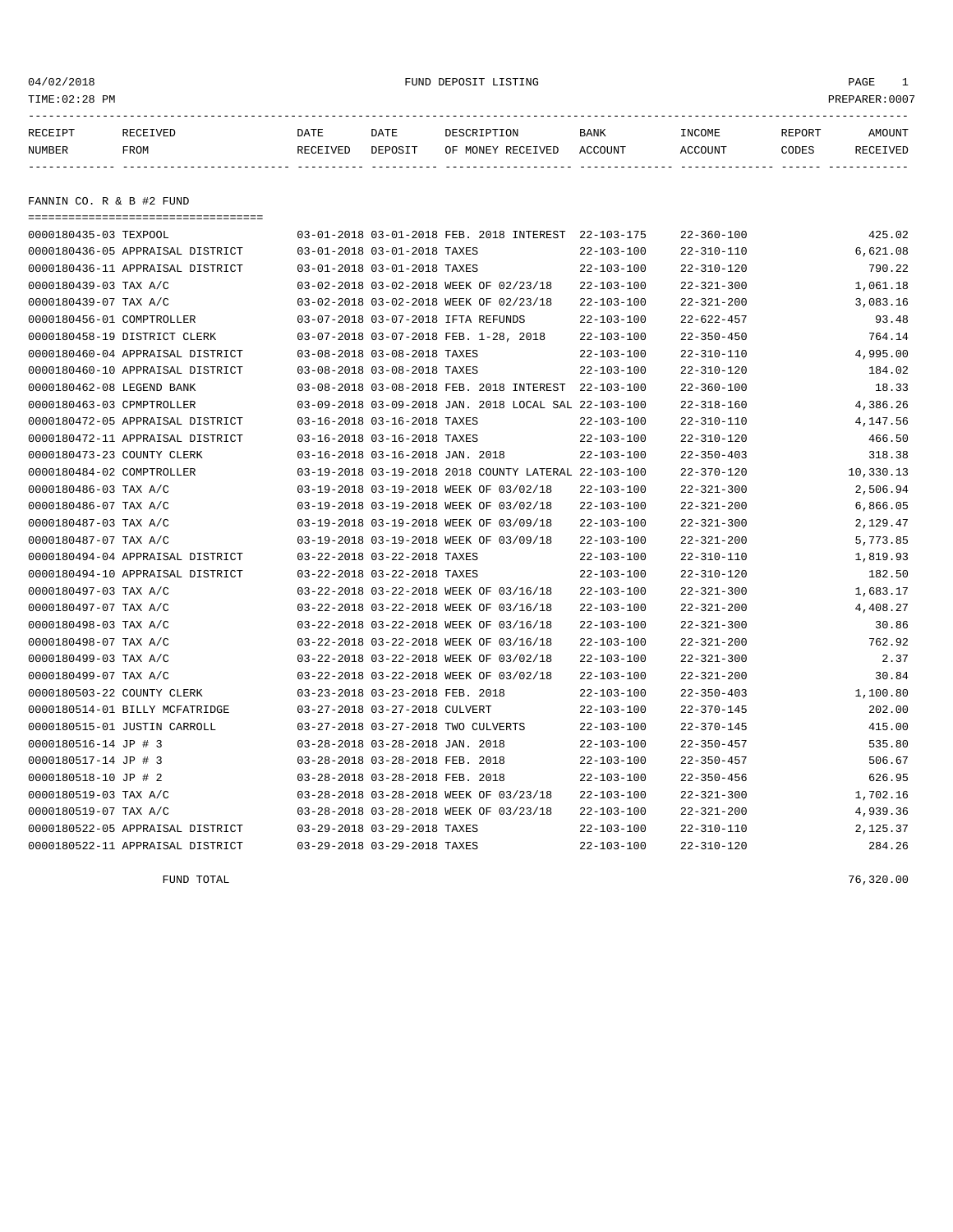#### 04/02/2018 FUND DEPOSIT LISTING PAGE 1

| RECEIPT | <b>RECEIVED</b> | DATE     | DATE    | DESCRIPTION          | <b>BANK</b>    | INCOME  | <b>REPORT</b> | AMOUNT          |
|---------|-----------------|----------|---------|----------------------|----------------|---------|---------------|-----------------|
| NUMBER  | FROM            | RECEIVED | DEPOSIT | RECEIVED<br>OF MONEY | <b>ACCOUNT</b> | ACCOUNT | CODES         | <b>RECEIVED</b> |
|         |                 |          |         |                      |                |         |               |                 |

FANNIN CO. R & B #3 FUND

| ==================================== |                                 |                                                      |                  |                  |           |
|--------------------------------------|---------------------------------|------------------------------------------------------|------------------|------------------|-----------|
| 0000180435-04 TEXPOOL                |                                 | 03-01-2018 03-01-2018 FEB. 2018 INTEREST 23-103-175  |                  | $23 - 360 - 100$ | 237.12    |
| 0000180436-06 APPRAISAL DISTRICT     | 03-01-2018 03-01-2018 TAXES     |                                                      | $23 - 103 - 100$ | $23 - 310 - 110$ | 9,931.63  |
| 0000180436-12 APPRAISAL DISTRICT     | 03-01-2018 03-01-2018 TAXES     |                                                      | $23 - 103 - 100$ | $23 - 310 - 120$ | 1,185.34  |
| 0000180439-04 TAX A/C                |                                 | 03-02-2018 03-02-2018 WEEK OF 02/23/18               | $23 - 103 - 100$ | $23 - 321 - 300$ | 1,591.76  |
| 0000180439-08 TAX A/C                |                                 | 03-02-2018 03-02-2018 WEEK OF 02/23/18               | $23 - 103 - 100$ | $23 - 321 - 200$ | 4,624.75  |
| 0000180446-01 JEFFREY GAMMONS        | 03-05-2018 03-05-2018 CULVERT   |                                                      | $23 - 103 - 100$ | $23 - 370 - 145$ | 402.00    |
| 0000180454-01 ANDY MAYO              | 03-06-2018 03-06-2018 CULVERT   |                                                      | $23 - 103 - 100$ | $23 - 370 - 145$ | 551.60    |
| 0000180456-02 COMPTROLLER            |                                 | 03-07-2018 03-07-2018 IFTA REFUNDS                   | $23 - 103 - 100$ | $23 - 623 - 457$ | 113.51    |
| 0000180458-20 DISTRICT CLERK         |                                 | 03-07-2018 03-07-2018 FEB. 1-28, 2018                | $23 - 103 - 100$ | $23 - 350 - 450$ | 1,146.21  |
| 0000180460-05 APPRAISAL DISTRICT     | 03-08-2018 03-08-2018 TAXES     |                                                      | $23 - 103 - 100$ | $23 - 310 - 110$ | 7,492.49  |
| 0000180460-11 APPRAISAL DISTRICT     | 03-08-2018 03-08-2018 TAXES     |                                                      | $23 - 103 - 100$ | $23 - 310 - 120$ | 276.03    |
| 0000180462-09 LEGEND BANK            |                                 | 03-08-2018 03-08-2018 FEB. 2018 INTEREST 23-103-100  |                  | $23 - 360 - 100$ | 50.30     |
| 0000180463-04 CPMPTROLLER            |                                 | 03-09-2018 03-09-2018 JAN. 2018 LOCAL SAL 23-103-100 |                  | $23 - 318 - 160$ | 6,579.39  |
| 0000180472-06 APPRAISAL DISTRICT     | 03-16-2018 03-16-2018 TAXES     |                                                      | $23 - 103 - 100$ | $23 - 310 - 110$ | 6,221.33  |
| 0000180472-12 APPRAISAL DISTRICT     | 03-16-2018 03-16-2018 TAXES     |                                                      | $23 - 103 - 100$ | $23 - 310 - 120$ | 699.75    |
| 0000180473-24 COUNTY CLERK           | 03-16-2018 03-16-2018 JAN. 2018 |                                                      | $23 - 103 - 100$ | $23 - 350 - 403$ | 477.57    |
| 0000180476-01 CITY OF HONEY GROVE    | 03-16-2018 03-16-2018 FUEL      |                                                      | $23 - 103 - 100$ | $23 - 370 - 145$ | 54.94     |
| 0000180483-01 CITY OF HONEY GROVE    | 03-19-2018 03-19-2018 FUEL      |                                                      | $23 - 103 - 100$ | $23 - 370 - 145$ | 107.76    |
| 0000180484-03 COMPTROLLER            |                                 | 03-19-2018 03-19-2018 2018 COUNTY LATERAL 23-103-100 |                  | $23 - 370 - 120$ | 15,495.20 |
| 0000180486-04 TAX A/C                |                                 | 03-19-2018 03-19-2018 WEEK OF 03/02/18               | $23 - 103 - 100$ | $23 - 321 - 300$ | 3,760.42  |
| 0000180486-08 TAX A/C                |                                 | 03-19-2018 03-19-2018 WEEK OF 03/02/18               | $23 - 103 - 100$ | $23 - 321 - 200$ | 10,299.07 |
| 0000180487-04 TAX A/C                |                                 | 03-19-2018 03-19-2018 WEEK OF 03/09/18               | $23 - 103 - 100$ | $23 - 321 - 300$ | 3,194.22  |
| 0000180487-08 TAX A/C                |                                 | 03-19-2018 03-19-2018 WEEK OF 03/09/18               | $23 - 103 - 100$ | $23 - 321 - 200$ | 8,660.78  |
| 0000180494-05 APPRAISAL DISTRICT     | 03-22-2018 03-22-2018 TAXES     |                                                      | $23 - 103 - 100$ | $23 - 310 - 110$ | 2,729.90  |
| 0000180494-11 APPRAISAL DISTRICT     | 03-22-2018 03-22-2018 TAXES     |                                                      | $23 - 103 - 100$ | $23 - 310 - 120$ | 273.74    |
| 0000180497-04 TAX A/C                |                                 | 03-22-2018 03-22-2018 WEEK OF 03/16/18               | $23 - 103 - 100$ | $23 - 321 - 300$ | 2,524.75  |
| 0000180497-08 TAX A/C                |                                 | 03-22-2018 03-22-2018 WEEK OF 03/16/18               | $23 - 103 - 100$ | $23 - 321 - 200$ | 6,612.41  |
| 0000180498-04 TAX A/C                |                                 | 03-22-2018 03-22-2018 WEEK OF 03/16/18               | $23 - 103 - 100$ | $23 - 321 - 300$ | 46.29     |
| 0000180498-08 TAX A/C                |                                 | 03-22-2018 03-22-2018 WEEK OF 03/16/18               | $23 - 103 - 100$ | $23 - 321 - 200$ | 1,144.39  |
| 0000180499-04 TAX A/C                |                                 | 03-22-2018 03-22-2018 WEEK OF 03/02/18               | $23 - 103 - 100$ | $23 - 321 - 300$ | 3.56      |
| 0000180499-08 TAX A/C                |                                 | 03-22-2018 03-22-2018 WEEK OF 03/02/18               | $23 - 103 - 100$ | $23 - 321 - 200$ | 46.26     |
| 0000180503-23 COUNTY CLERK           | 03-23-2018 03-23-2018 FEB. 2018 |                                                      | $23 - 103 - 100$ | $23 - 350 - 403$ | 1,651.18  |
| 0000180516-15 JP # 3                 | 03-28-2018 03-28-2018 JAN. 2018 |                                                      | $23 - 103 - 100$ | $23 - 350 - 457$ | 803.70    |
| 0000180517-15 JP # 3                 | 03-28-2018 03-28-2018 FEB. 2018 |                                                      | $23 - 103 - 100$ | $23 - 350 - 457$ | 760.01    |
| 0000180518-11 JP # 2                 | 03-28-2018 03-28-2018 FEB. 2018 |                                                      | $23 - 103 - 100$ | $23 - 350 - 456$ | 940.42    |
| 0000180519-04 TAX A/C                |                                 | 03-28-2018 03-28-2018 WEEK OF 03/23/18               | $23 - 103 - 100$ | $23 - 321 - 300$ | 2,553.23  |
| 0000180519-08 TAX A/C                |                                 | 03-28-2018 03-28-2018 WEEK OF 03/23/18               | $23 - 103 - 100$ | $23 - 321 - 200$ | 7,409.04  |
| 0000180522-06 APPRAISAL DISTRICT     | 03-29-2018 03-29-2018 TAXES     |                                                      | $23 - 103 - 100$ | $23 - 310 - 110$ | 3,188.06  |
| 0000180522-12 APPRAISAL DISTRICT     | 03-29-2018 03-29-2018 TAXES     |                                                      | $23 - 103 - 100$ | $23 - 310 - 120$ | 426.40    |

FUND TOTAL  $114,266.51$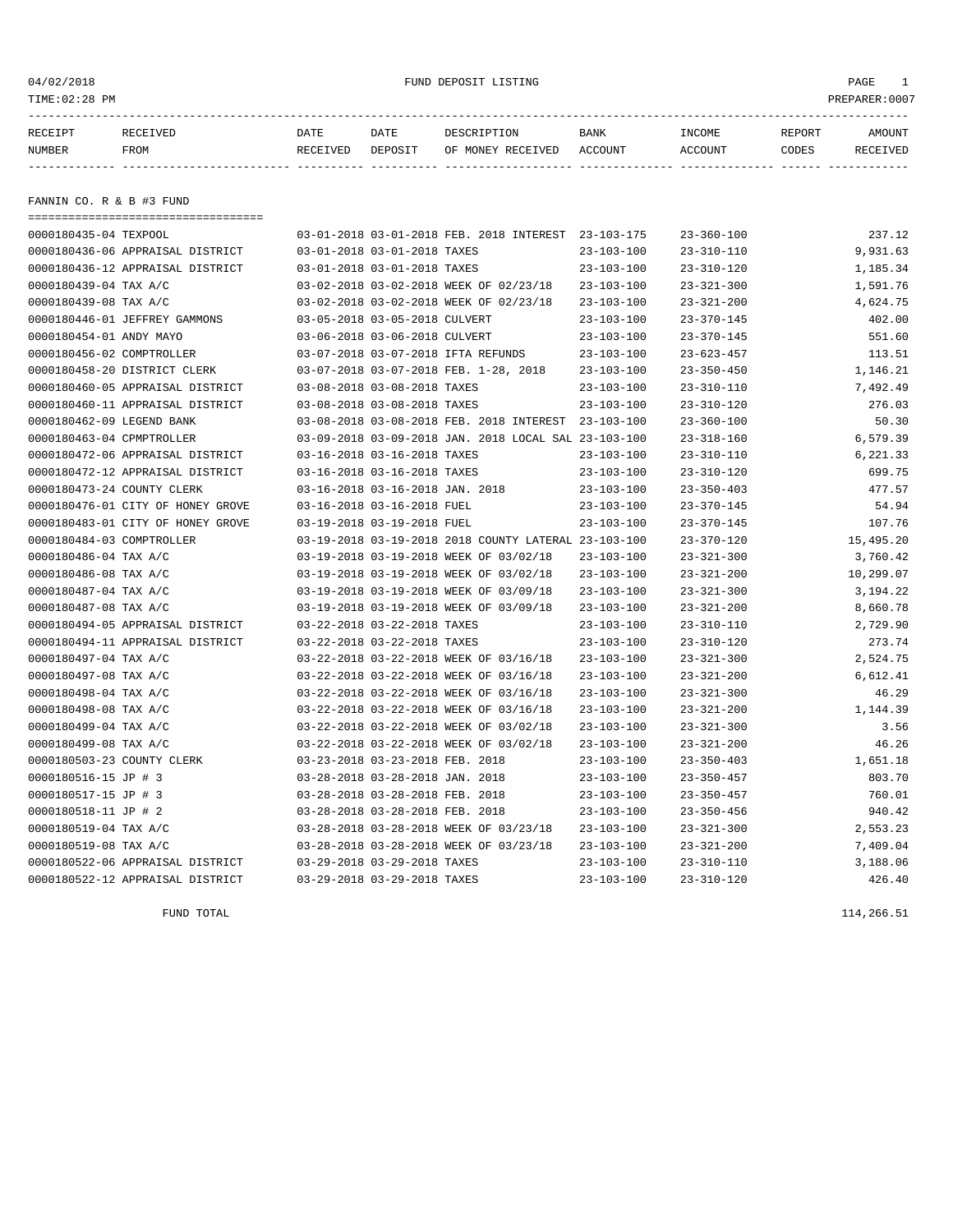#### 04/02/2018 FUND DEPOSIT LISTING PAGE 1

| RECEIPT | <b>RECEIVED</b> | DATE            | DATE    | DESCRIPTION       | <b>BANK</b> | INCOME  | REPORT | AMOUNT          |
|---------|-----------------|-----------------|---------|-------------------|-------------|---------|--------|-----------------|
| NUMBER  | FROM            | <b>RECEIVED</b> | DEPOSIT | OF MONEY RECEIVED | ACCOUNT     | ACCOUNT | CODES  | <b>RECEIVED</b> |
|         |                 |                 |         |                   |             |         |        |                 |

FANNIN CO. R & B #4 FUND

| ===================================== |                                 |                                 |                                                      |                  |                  |          |
|---------------------------------------|---------------------------------|---------------------------------|------------------------------------------------------|------------------|------------------|----------|
| 0000180435-05 TEXPOOL                 |                                 |                                 | 03-01-2018 03-01-2018 FEB. 2018 INTEREST 24-103-175  |                  | $24 - 360 - 100$ | 105.13   |
| 0000180436-07 APPRAISAL DISTRICT      | 03-01-2018 03-01-2018 TAXES     |                                 |                                                      | $24 - 103 - 100$ | $24 - 310 - 110$ | 5,653.30 |
| 0000180436-13 APPRAISAL DISTRICT      | 03-01-2018 03-01-2018 TAXES     |                                 |                                                      | $24 - 103 - 100$ | $24 - 310 - 120$ | 674.72   |
| 0000180439-05 TAX A/C                 |                                 |                                 | 03-02-2018 03-02-2018 WEEK OF 02/23/18               | $24 - 103 - 100$ | $24 - 321 - 300$ | 906.07   |
| 0000180439-09 TAX A/C                 |                                 |                                 | 03-02-2018 03-02-2018 WEEK OF 02/23/18               | $24 - 103 - 100$ | $24 - 321 - 200$ | 2,632.51 |
| 0000180456-03 COMPTROLLER             |                                 |                                 | 03-07-2018 03-07-2018 IFTA REFUNDS                   | $24 - 103 - 100$ | $24 - 624 - 457$ | 15.58    |
| 0000180458-21 DISTRICT CLERK          |                                 |                                 | 03-07-2018 03-07-2018 FEB. 1-28, 2018                | $24 - 103 - 100$ | $24 - 350 - 450$ | 652.46   |
| 0000180459-01 DODD CITY VFD           |                                 | 03-07-2018 03-07-2018 FUEL      |                                                      | $24 - 103 - 100$ | $24 - 370 - 145$ | 308.26   |
| 0000180460-06 APPRAISAL DISTRICT      | 03-08-2018 03-08-2018 TAXES     |                                 |                                                      | $24 - 103 - 100$ | $24 - 310 - 110$ | 4,264.89 |
| 0000180460-12 APPRAISAL DISTRICT      | 03-08-2018 03-08-2018 TAXES     |                                 |                                                      | $24 - 103 - 100$ | $24 - 310 - 120$ | 157.12   |
| 0000180462-10 LEGEND BANK             |                                 |                                 | 03-08-2018 03-08-2018 FEB. 2018 INTEREST             | 24-103-100       | $24 - 360 - 100$ | 20.35    |
| 0000180463-05 CPMPTROLLER             |                                 |                                 | 03-09-2018 03-09-2018 JAN. 2018 LOCAL SAL 24-103-100 |                  | $24 - 318 - 160$ | 3,745.14 |
| 0000180464-01 ONCOR ELECTRIC DELIVERY |                                 |                                 | 03-09-2018 03-09-2018 CULVERT & ROCK                 | $24 - 103 - 100$ | $24 - 370 - 145$ | 875.20   |
| 0000180472-07 APPRAISAL DISTRICT      |                                 | 03-16-2018 03-16-2018 TAXES     |                                                      | $24 - 103 - 100$ | $24 - 310 - 110$ | 3,541.32 |
| 0000180472-13 APPRAISAL DISTRICT      | 03-16-2018 03-16-2018 TAXES     |                                 |                                                      | $24 - 103 - 100$ | $24 - 310 - 120$ | 398.31   |
| 0000180473-25 COUNTY CLERK            |                                 | 03-16-2018 03-16-2018 JAN. 2018 |                                                      | $24 - 103 - 100$ | $24 - 350 - 403$ | 271.85   |
| 0000180474-01 ALLEN K. CLARK          |                                 | 03-16-2018 03-16-2018 CULVERT   |                                                      | $24 - 103 - 100$ | $24 - 370 - 145$ | 224.50   |
| 0000180484-04 COMPTROLLER             |                                 |                                 | 03-19-2018 03-19-2018 2018 COUNTY LATERAL 24-103-100 |                  | $24 - 370 - 120$ | 8,820.21 |
| 0000180486-05 TAX A/C                 |                                 |                                 | 03-19-2018 03-19-2018 WEEK OF 03/02/18               | $24 - 103 - 100$ | $24 - 321 - 300$ | 2,140.51 |
| 0000180486-09 TAX A/C                 |                                 |                                 | 03-19-2018 03-19-2018 WEEK OF 03/02/18               | $24 - 103 - 100$ | $24 - 321 - 200$ | 5,862.46 |
| 0000180487-05 TAX A/C                 |                                 |                                 | 03-19-2018 03-19-2018 WEEK OF 03/09/18               | $24 - 103 - 100$ | $24 - 321 - 300$ | 1,818.22 |
| 0000180487-09 TAX A/C                 |                                 |                                 | 03-19-2018 03-19-2018 WEEK OF 03/09/18               | $24 - 103 - 100$ | $24 - 321 - 200$ | 4,929.91 |
| 0000180494-06 APPRAISAL DISTRICT      |                                 | 03-22-2018 03-22-2018 TAXES     |                                                      | $24 - 103 - 100$ | $24 - 310 - 110$ | 1,553.92 |
| 0000180494-12 APPRAISAL DISTRICT      | 03-22-2018 03-22-2018 TAXES     |                                 |                                                      | $24 - 103 - 100$ | $24 - 310 - 120$ | 155.82   |
| 0000180497-05 TAX A/C                 |                                 |                                 | 03-22-2018 03-22-2018 WEEK OF 03/16/18               | $24 - 103 - 100$ | $24 - 321 - 300$ | 1,437.14 |
| 0000180497-09 TAX A/C                 |                                 |                                 | 03-22-2018 03-22-2018 WEEK OF 03/16/18               | $24 - 103 - 100$ | $24 - 321 - 200$ | 3,763.93 |
| 0000180498-05 TAX A/C                 |                                 |                                 | 03-22-2018 03-22-2018 WEEK OF 03/16/18               | $24 - 103 - 100$ | $24 - 321 - 300$ | 26.35    |
| 0000180498-09 TAX A/C                 |                                 |                                 | 03-22-2018 03-22-2018 WEEK OF 03/16/18               | 24-103-100       | $24 - 321 - 200$ | 651.41   |
| 0000180499-05 TAX A/C                 |                                 |                                 | 03-22-2018 03-22-2018 WEEK OF 03/02/18               | $24 - 103 - 100$ | $24 - 321 - 300$ | 2.03     |
| 0000180499-09 TAX A/C                 |                                 |                                 | 03-22-2018 03-22-2018 WEEK OF 03/02/18               | $24 - 103 - 100$ | $24 - 321 - 200$ | 26.32    |
| 0000180503-24 COUNTY CLERK            | 03-23-2018 03-23-2018 FEB. 2018 |                                 |                                                      | $24 - 103 - 100$ | $24 - 350 - 403$ | 939.90   |
| 0000180516-16 JP # 3                  | 03-28-2018 03-28-2018 JAN. 2018 |                                 |                                                      | $24 - 103 - 100$ | $24 - 350 - 457$ | 457.48   |
| 0000180517-16 JP # 3                  | 03-28-2018 03-28-2018 FEB. 2018 |                                 |                                                      | $24 - 103 - 100$ | $24 - 350 - 457$ | 432.61   |
| 0000180518-12 JP # 2                  | 03-28-2018 03-28-2018 FEB. 2018 |                                 |                                                      | $24 - 103 - 100$ | $24 - 350 - 456$ | 535.31   |
| 0000180519-05 TAX A/C                 |                                 |                                 | 03-28-2018 03-28-2018 WEEK OF 03/23/18               | $24 - 103 - 100$ | $24 - 321 - 300$ | 1,453.36 |
| 0000180519-09 TAX A/C                 |                                 |                                 | 03-28-2018 03-28-2018 WEEK OF 03/23/18               | $24 - 103 - 100$ | $24 - 321 - 200$ | 4,217.39 |
| 0000180522-07 APPRAISAL DISTRICT      | 03-29-2018 03-29-2018 TAXES     |                                 |                                                      | $24 - 103 - 100$ | $24 - 310 - 110$ | 1,814.72 |
| 0000180522-13 APPRAISAL DISTRICT      |                                 | 03-29-2018 03-29-2018 TAXES     |                                                      | $24 - 103 - 100$ | $24 - 310 - 120$ | 242.71   |

FUND TOTAL  $65,728.42$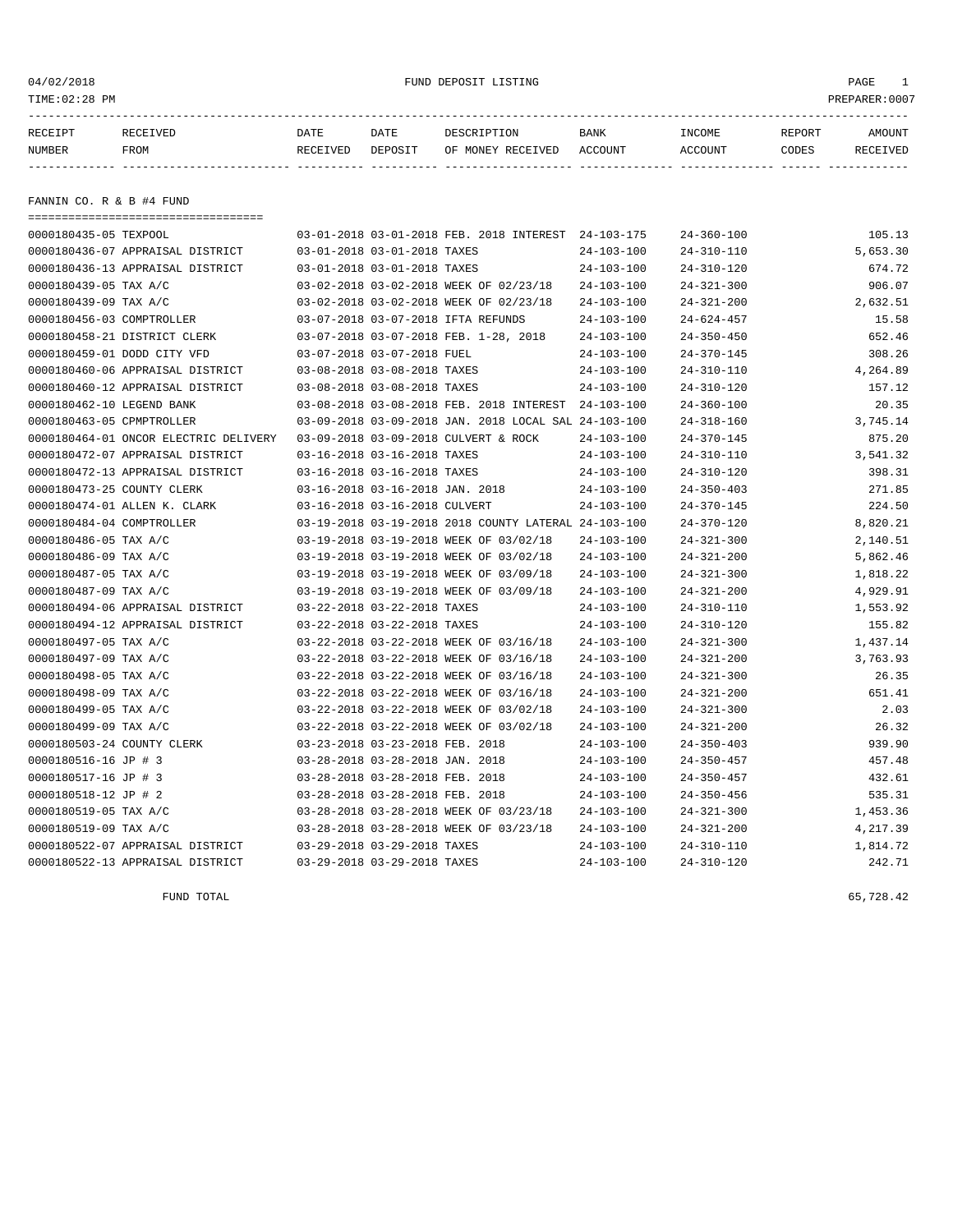TIME:02:28 PM PREPARER:0007

| RECEIPT | RECEIVED                  | DATE     | DATE    | DESCRIPTION       | <b>BANK</b> | INCOME  | REPORT | AMOUNT   |
|---------|---------------------------|----------|---------|-------------------|-------------|---------|--------|----------|
| NUMBER  | FROM                      | RECEIVED | DEPOSIT | OF MONEY RECEIVED | ACCOUNT     | ACCOUNT | CODES  | RECEIVED |
|         |                           |          |         |                   |             |         |        |          |
|         |                           |          |         |                   |             |         |        |          |
|         | J.P.#1 JUST.CT.TECHNOLOGY |          |         |                   |             |         |        |          |

===================================

| 0000180462-11<br>LEGEND BANK | 03-08-2018 03-08-2018 FEB. | 2018 INTEREST | $26 - 103 - 100$ | $26 - 360 - 100$ | 2.56 |
|------------------------------|----------------------------|---------------|------------------|------------------|------|

FUND TOTAL 2.56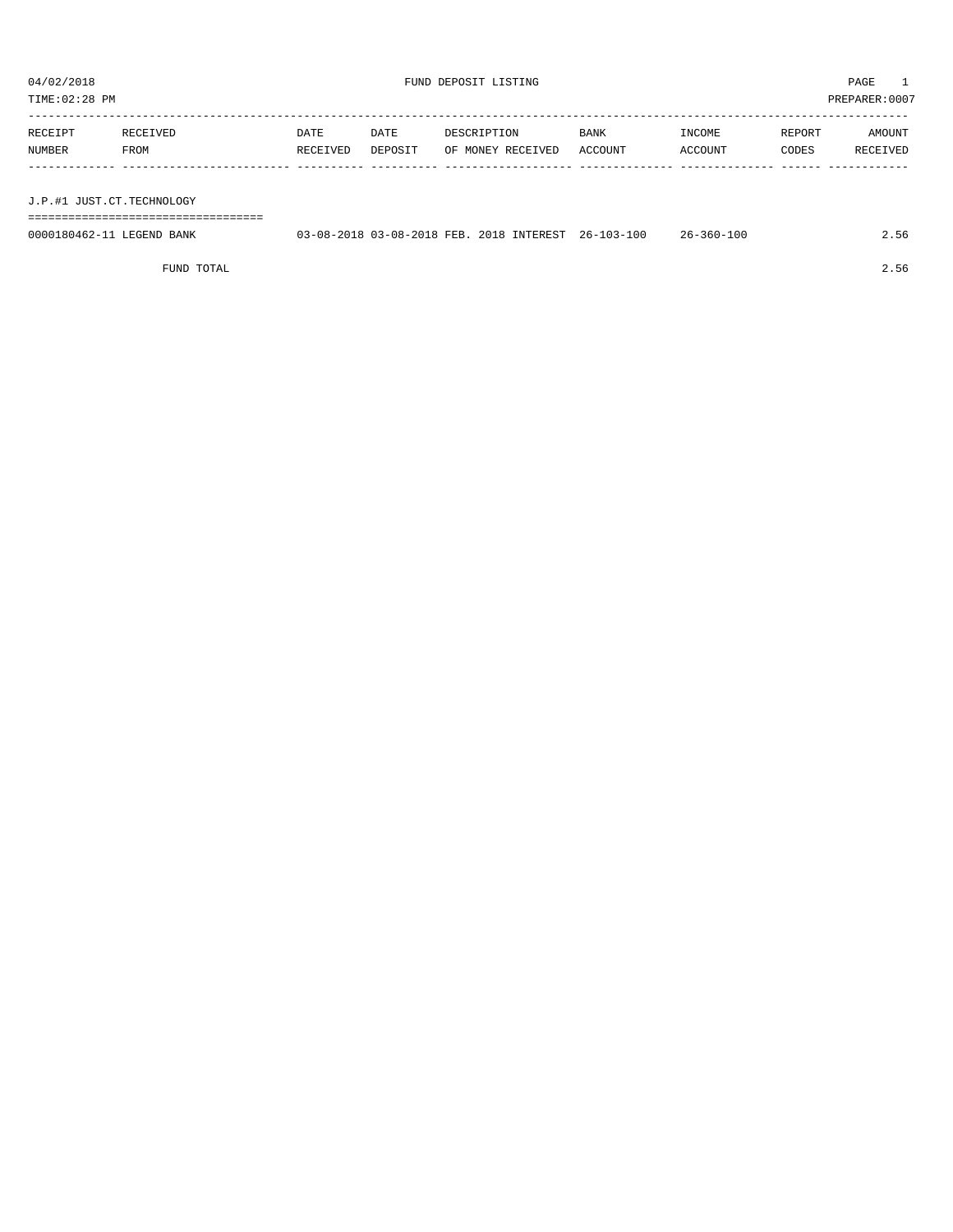| TIME:02:28 PM             |          |          |                                 |                                          |                  |                  |        | PREPARER: 0007 |
|---------------------------|----------|----------|---------------------------------|------------------------------------------|------------------|------------------|--------|----------------|
| RECEIPT                   | RECEIVED | DATE     | DATE                            | DESCRIPTION                              | BANK             | INCOME           | REPORT | AMOUNT         |
| NUMBER                    | FROM     | RECEIVED | DEPOSIT                         | OF MONEY RECEIVED                        | ACCOUNT          | ACCOUNT          | CODES  | RECEIVED       |
|                           |          |          |                                 |                                          |                  |                  |        |                |
| J.P.#2 JUST.CT.TECHNOLOGY |          |          |                                 |                                          |                  |                  |        |                |
| 0000180462-12 LEGEND BANK |          |          |                                 | 03-08-2018 03-08-2018 FEB. 2018 INTEREST | $27 - 103 - 100$ | $27 - 360 - 100$ |        | 0.54           |
| 0000180518-08 JP # 2      |          |          | 03-28-2018 03-28-2018 FEB. 2018 |                                          | $27 - 103 - 100$ | $27 - 370 - 456$ |        | 155.80         |

FUND TOTAL 156.34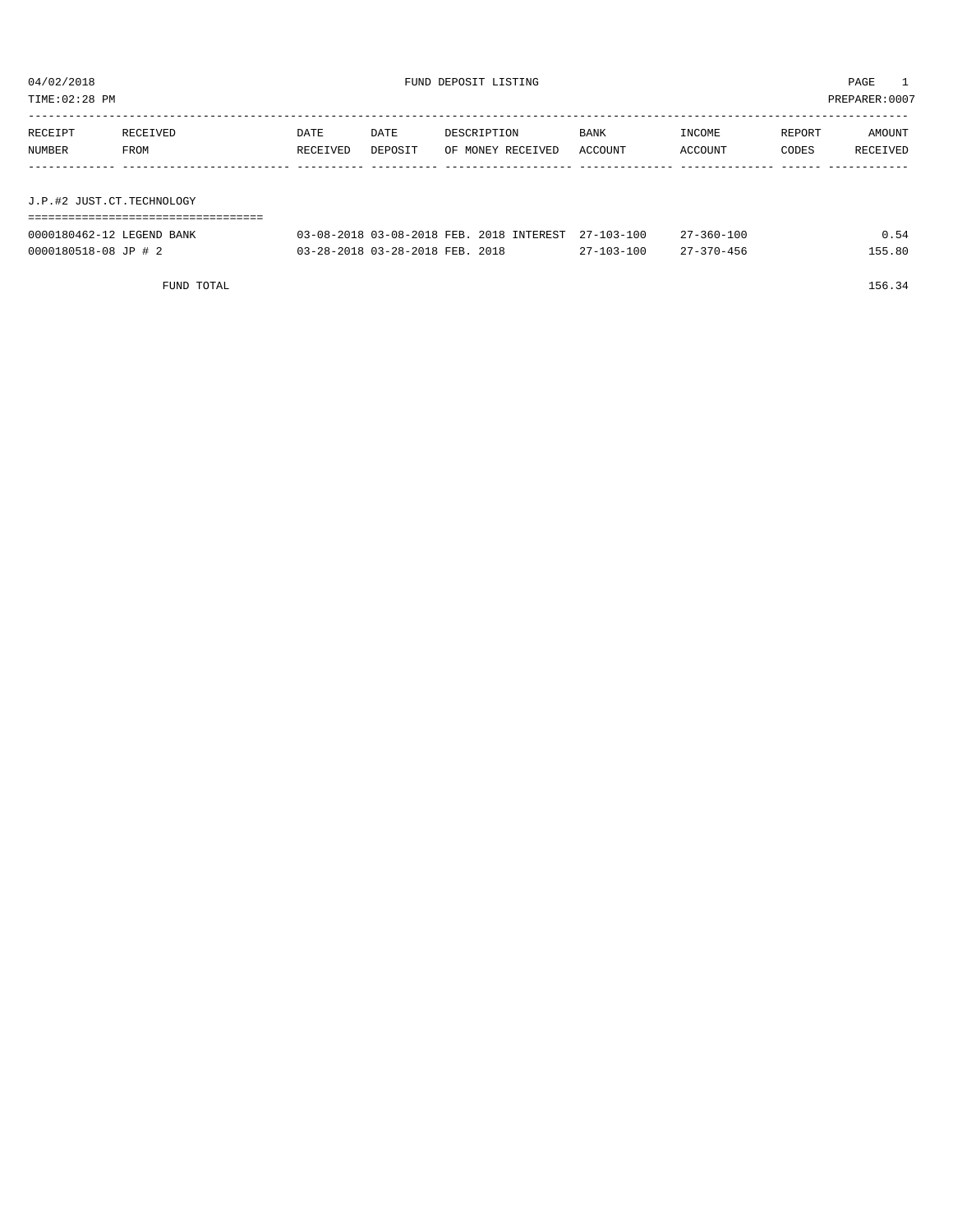| 04/02/2018<br>TIME: 02:28 PM | FUND DEPOSIT LISTING             |                  |                                 |                                          |                  |                   |                 | PAGE<br>PREPARER: 0007 |
|------------------------------|----------------------------------|------------------|---------------------------------|------------------------------------------|------------------|-------------------|-----------------|------------------------|
| RECEIPT<br>NUMBER            | RECEIVED<br>FROM                 | DATE<br>RECEIVED | DATE<br>DEPOSIT                 | DESCRIPTION<br>OF MONEY RECEIVED         | BANK<br>ACCOUNT  | INCOME<br>ACCOUNT | REPORT<br>CODES | AMOUNT<br>RECEIVED     |
|                              |                                  |                  |                                 |                                          |                  |                   |                 |                        |
| J.P.#3 JUST.CT.TECHNOLOGY    |                                  |                  |                                 |                                          |                  |                   |                 |                        |
|                              | ________________________________ |                  |                                 |                                          |                  |                   |                 |                        |
| 0000180462-13 LEGEND BANK    |                                  |                  |                                 | 03-08-2018 03-08-2018 FEB. 2018 INTEREST | $28 - 103 - 100$ | $28 - 360 - 100$  |                 | 0.27                   |
| 0000180516-12 JP # 3         |                                  |                  | 03-28-2018 03-28-2018 JAN. 2018 |                                          | $28 - 103 - 100$ | $28 - 370 - 456$  |                 | 136.91                 |
| 0000180517-12 JP # 3         |                                  |                  | 03-28-2018 03-28-2018 FEB. 2018 |                                          | $28 - 103 - 100$ | $28 - 370 - 456$  |                 | 131.16                 |

FUND TOTAL 268.34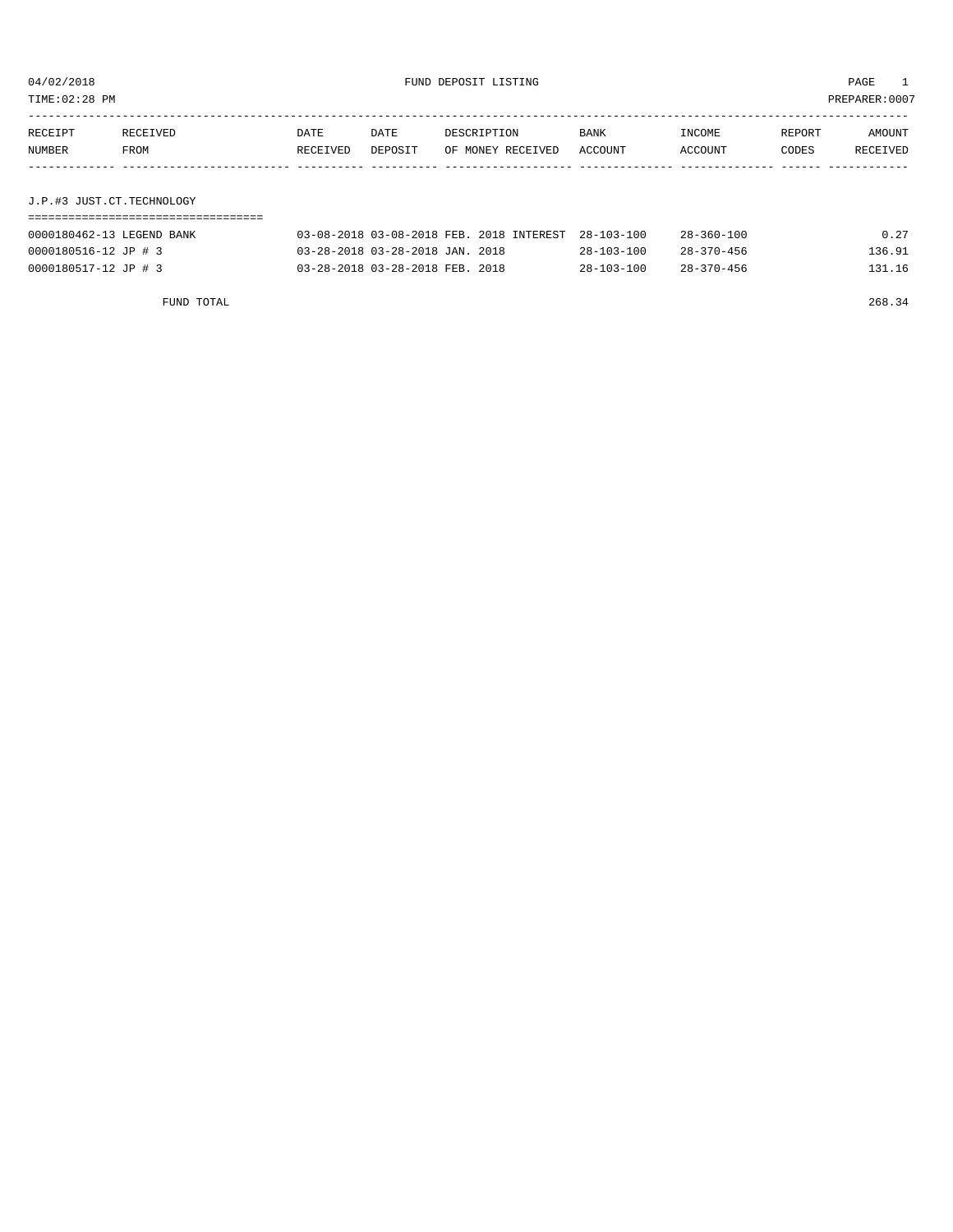| TIME:02:28 PM               |          |          |         |                   |             |         |        | PREPARER:0007 |
|-----------------------------|----------|----------|---------|-------------------|-------------|---------|--------|---------------|
|                             |          |          |         |                   |             |         |        |               |
| RECEIPT                     | RECEIVED | DATE     | DATE    | DESCRIPTION       | <b>BANK</b> | INCOME  | REPORT | AMOUNT        |
| NUMBER                      | FROM     | RECEIVED | DEPOSIT | OF MONEY RECEIVED | ACCOUNT     | ACCOUNT | CODES  | RECEIVED      |
|                             |          |          |         |                   |             |         |        |               |
|                             |          |          |         |                   |             |         |        |               |
| DISTRICT CT.RECORDS ARCHIVE |          |          |         |                   |             |         |        |               |
|                             |          |          |         |                   |             |         |        |               |

| 0000180458-16 DISTRICT CLERK | 03-07-2018 03-07-2018 FEB. 1-28, 2018               | $34 - 103 - 100$ | $34 - 370 - 450$ | 375.43 |
|------------------------------|-----------------------------------------------------|------------------|------------------|--------|
| 0000180462-14 LEGEND BANK    | 03-08-2018 03-08-2018 FEB. 2018 INTEREST 34-103-100 |                  | $34 - 360 - 100$ | . . 35 |

FUND TOTAL 376.78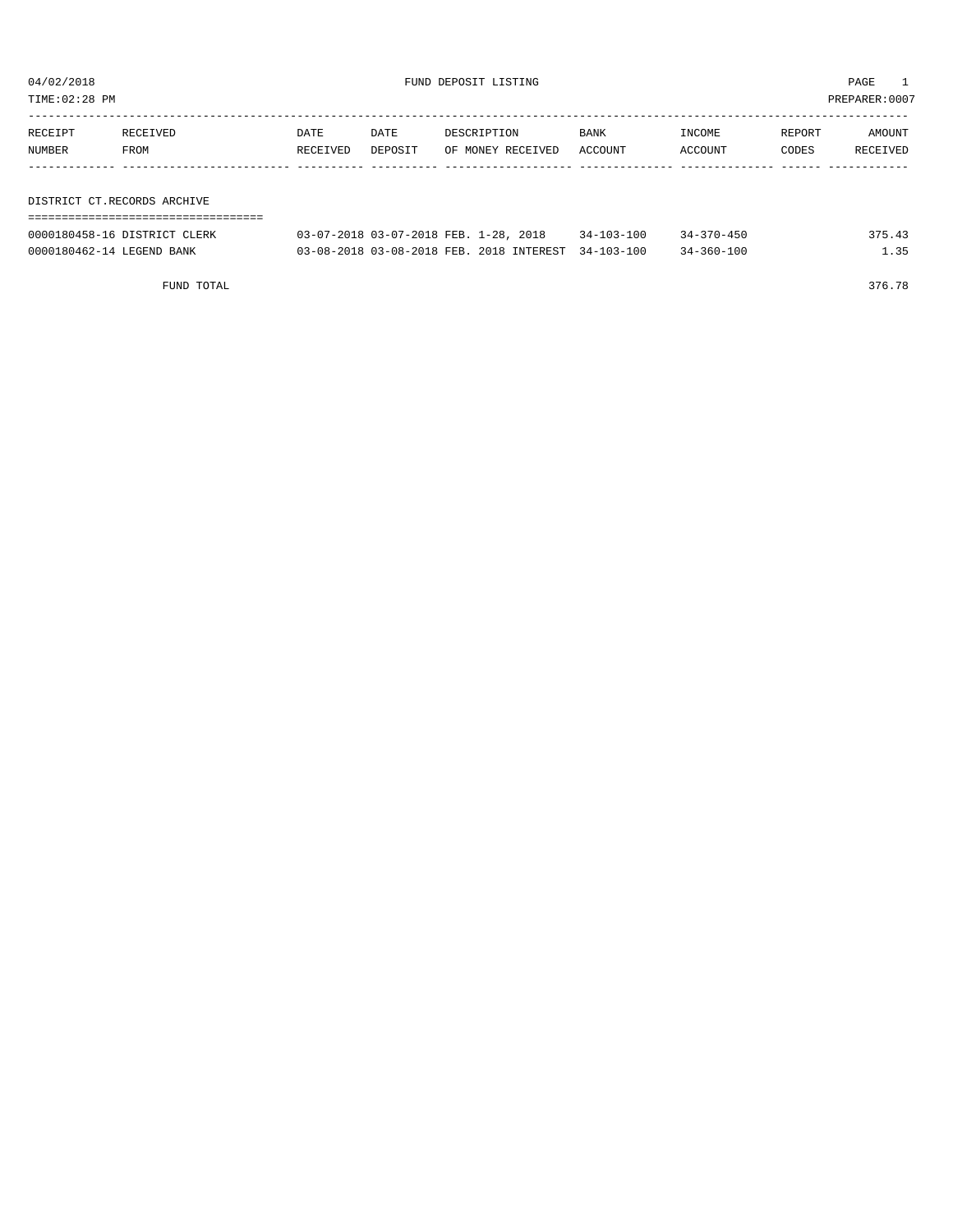TIME:02:28 PM PREPARER:0007

| RECEIPT | RECEIVED    | DATE     | DATE    | DESCRIPTION       | <b>BANK</b> | INCOME  | REPORT | AMOUNT   |
|---------|-------------|----------|---------|-------------------|-------------|---------|--------|----------|
| NUMBER  | <b>FROM</b> | RECEIVED | DEPOSIT | OF MONEY RECEIVED | ACCOUNT     | ACCOUNT | CODES  | RECEIVED |
|         |             |          |         |                   |             |         |        |          |

#### LAW LIBRARY FUND

#### ===================================

| 0000180458-17 DISTRICT CLERK | 03-07-2018 03-07-2018 FEB. 1-28, 2018               | $35 - 103 - 100$ | 35-340-450       | 987.95 |
|------------------------------|-----------------------------------------------------|------------------|------------------|--------|
| 0000180462-15 LEGEND BANK    | 03-08-2018 03-08-2018 FEB. 2018 INTEREST 35-103-100 |                  | $35 - 360 - 100$ | 8.24   |
| 0000180473-21 COUNTY CLERK   | $03-16-2018$ $03-16-2018$ JAN. 2018                 | $35 - 103 - 100$ | $35 - 340 - 403$ | 665.00 |
| 0000180503-20 COUNTY CLERK   | 03-23-2018 03-23-2018 FEB. 2018                     | $35 - 103 - 100$ | $35 - 340 - 403$ | 420.00 |

FUND TOTAL 2,081.19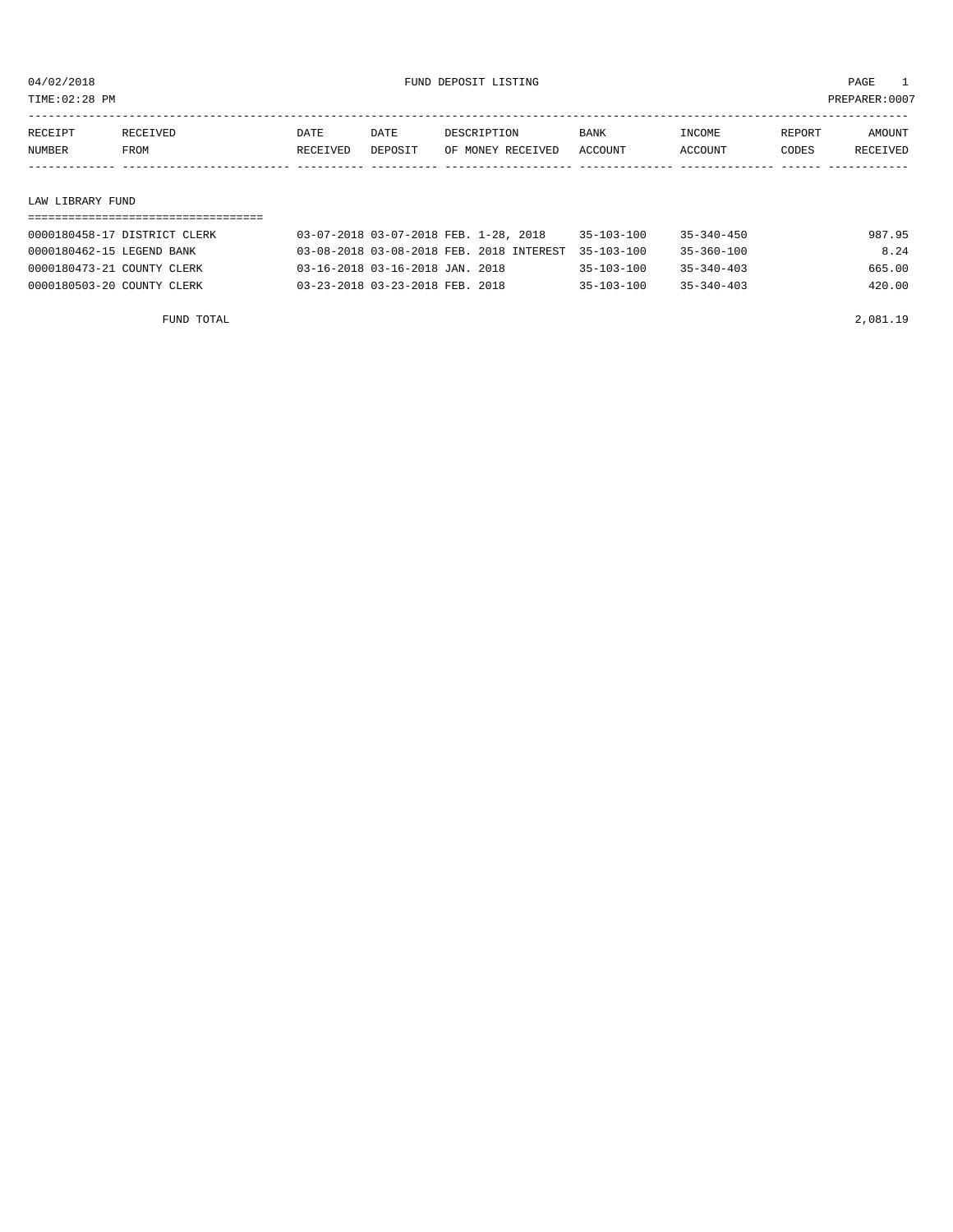04/02/2018 FUND DEPOSIT LISTING PAGE 1

| RECEIPT | <b>RECEIVED</b> | DATE     | DATE    | DESCRIPTION       | BANK    | INCOME  | <b>REPORT</b> | AMOUNT   |
|---------|-----------------|----------|---------|-------------------|---------|---------|---------------|----------|
| NUMBER  | FROM            | RECEIVED | DEPOSIT | OF MONEY RECEIVED | ACCOUNT | ACCOUNT | CODES         | RECEIVED |
|         |                 |          |         |                   |         |         |               |          |

D.A. FEE ACCOUNT FUND

| 0000180452-01 COUNTY CLERK            | 03-06-2018 03-06-2018 BLOOD DRAW 49195   | $36 - 103 - 136$ | $36 - 370 - 130$ | 8.00   |
|---------------------------------------|------------------------------------------|------------------|------------------|--------|
| 0000180452-02 COUNTY CLERK            | 03-06-2018 03-06-2018 BLOOD DRAW 48647   | $36 - 103 - 136$ | $36 - 370 - 130$ | 4.00   |
| 0000180452-03 COUNTY CLERK            | 03-06-2018 03-06-2018 BLOOD DRAW 49228   | $36 - 103 - 136$ | $36 - 370 - 130$ | 8.00   |
| 0000180462-23 LEGEND BANK             | 03-08-2018 03-08-2018 FEB. 2018 INTEREST | $36 - 103 - 136$ | $36 - 360 - 100$ | 0.06   |
| 0000180462-24 LEGEND BANK             | 03-08-2018 03-08-2018 FEB. 2018 INTEREST | $36 - 103 - 236$ | $36 - 360 - 236$ | 0.12   |
| 0000180465-01 COMPTROLLER             | 03-09-2018 03-09-2018 WITNESS FEE        | 36-103-136       | $36 - 475 - 490$ | 72.12  |
| 0000180470-01 DISTRICT ATTORNEY TRUST | 03-13-2018 03-13-2018 DA FEES            | $36 - 103 - 136$ | $36 - 340 - 475$ | 60.00  |
| 0000180512-01 FANNIN COUNTY CSCD      | 03-27-2018 03-27-2018 BLOOD DRAWS        | $36 - 103 - 136$ | $36 - 370 - 130$ | 159.49 |

FUND TOTAL 311.79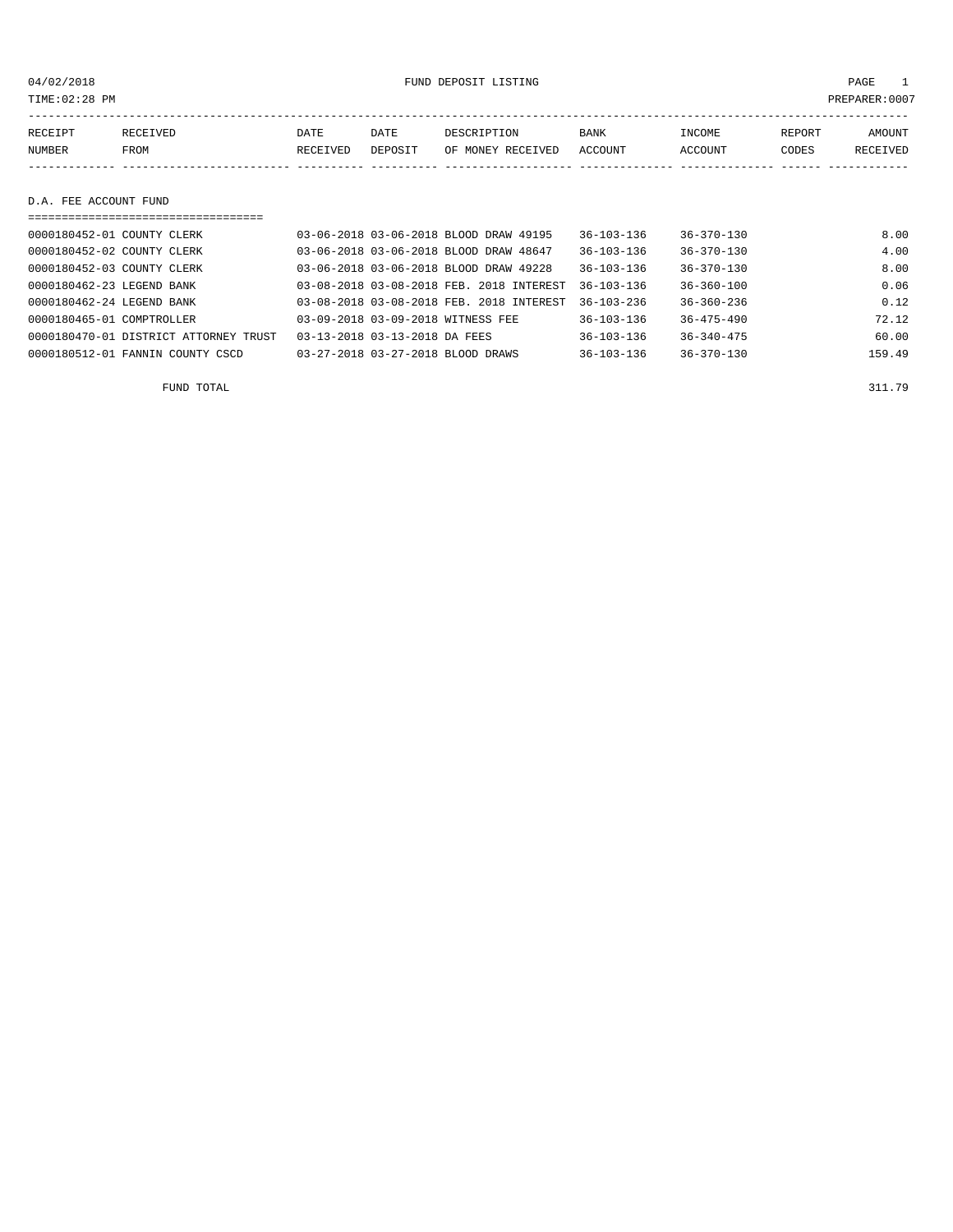TIME:02:28 PM PREPARER:0007

| RECEIPT | RECEIVED | DATE     | DATE    | DESCRIPTION       | <b>BANK</b> | <b>NCOME</b>  | REPORT | AMOUNT          |
|---------|----------|----------|---------|-------------------|-------------|---------------|--------|-----------------|
| NUMBER  | FROM     | RECEIVED | DEPOSIT | OF MONEY RECEIVED | ACCOUNT     | <b>CCOUNT</b> | CODES  | <b>RECEIVED</b> |
|         |          |          |         |                   |             |               |        |                 |

#### CONTRABAND SEIZURE

===================================

| 0000180462-25 LEGEND BANK | 03-08-2018 03-08-2018 FEB. 2018 INTEREST 37-103-137 |  | $17 - 360 - 100$ |  |
|---------------------------|-----------------------------------------------------|--|------------------|--|
|                           |                                                     |  |                  |  |

FUND TOTAL  $0.04$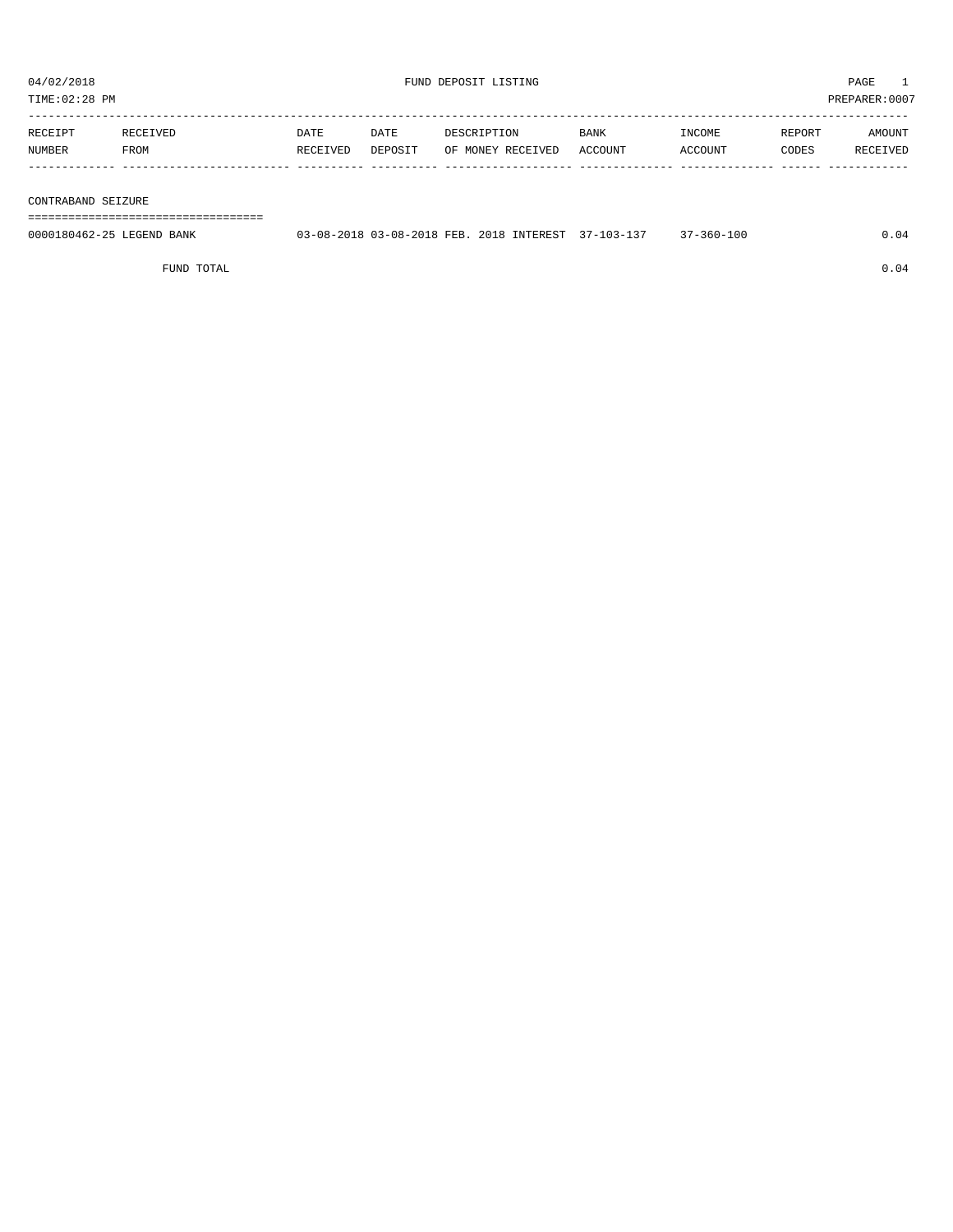TIME:02:28 PM PREPARER:0007

| RECEIPT       | RECEIVED | <b>DATE</b> | DATE    | DESCRIPTION       | <b>BANK</b> | INCOME  | REPORT | AMOUNT   |
|---------------|----------|-------------|---------|-------------------|-------------|---------|--------|----------|
| NUMBER        | FROM     | RECEIVED    | DEPOSIT | OF MONEY RECEIVED | ACCOUNT     | ACCOUNT | CODES  | RECEIVED |
|               |          |             |         |                   |             |         |        |          |
|               |          |             |         |                   |             |         |        |          |
| THO OO OD OTH |          |             |         |                   |             |         |        |          |

IHC CO-OP GIN

| ================================= |                                                     |  |                  |       |
|-----------------------------------|-----------------------------------------------------|--|------------------|-------|
| 0000180435-06 TEXPOOL             | 03-01-2018 03-01-2018 FEB. 2018 INTEREST 38-103-175 |  | $38 - 360 - 100$ | 18.96 |
| 0000180462-16 LEGEND BANK         | 03-08-2018 03-08-2018 FEB. 2018 INTEREST 38-103-100 |  | $38 - 360 - 100$ | 0.04  |

FUND TOTAL 19.00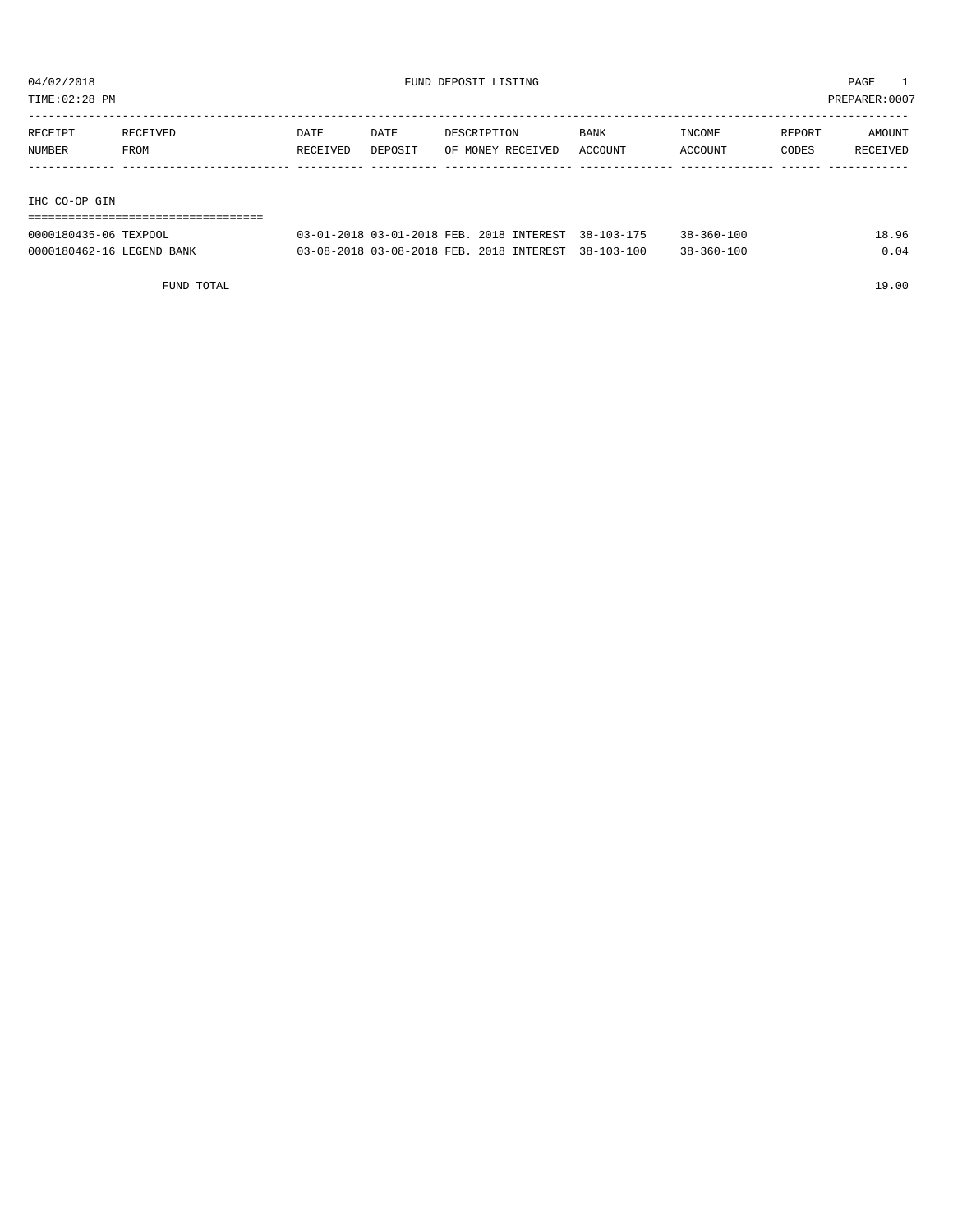TIME:02:28 PM PREPARER:0007

| RECEIPT | RECEIVED        | DATE     | DATE    | DESCRIPTION       | <b>BANK</b> | INCOME  | REPORT | AMOUNT   |  |
|---------|-----------------|----------|---------|-------------------|-------------|---------|--------|----------|--|
| NUMBER  | FROM            | RECEIVED | DEPOSIT | OF MONEY RECEIVED | ACCOUNT     | ACCOUNT | CODES  | RECEIVED |  |
|         |                 |          |         |                   |             |         |        |          |  |
|         |                 |          |         |                   |             |         |        |          |  |
|         | IHC B.R. COOPER |          |         |                   |             |         |        |          |  |
|         |                 |          |         |                   |             |         |        |          |  |

| 0000180435-07 TEXPOOL                | 03-01-2018 03-01-2018 FEB. 2018 INTEREST 39-103-175  | $39 - 360 - 100$ | 6.30     |
|--------------------------------------|------------------------------------------------------|------------------|----------|
| 0000180462-17 LEGEND BANK            | 03-08-2018 03-08-2018 FEB. 2018 INTEREST 39-103-100  | $39 - 360 - 100$ | 0.67     |
| 0000180491-01 FANNIN COUNTY INDIGENT | 03-20-2018 03-20-2018 FY 2017 BONNIE RUTH 39-103-100 | $39 - 370 - 150$ | 1,180.35 |
|                                      |                                                      |                  |          |

FUND TOTAL 1,187.32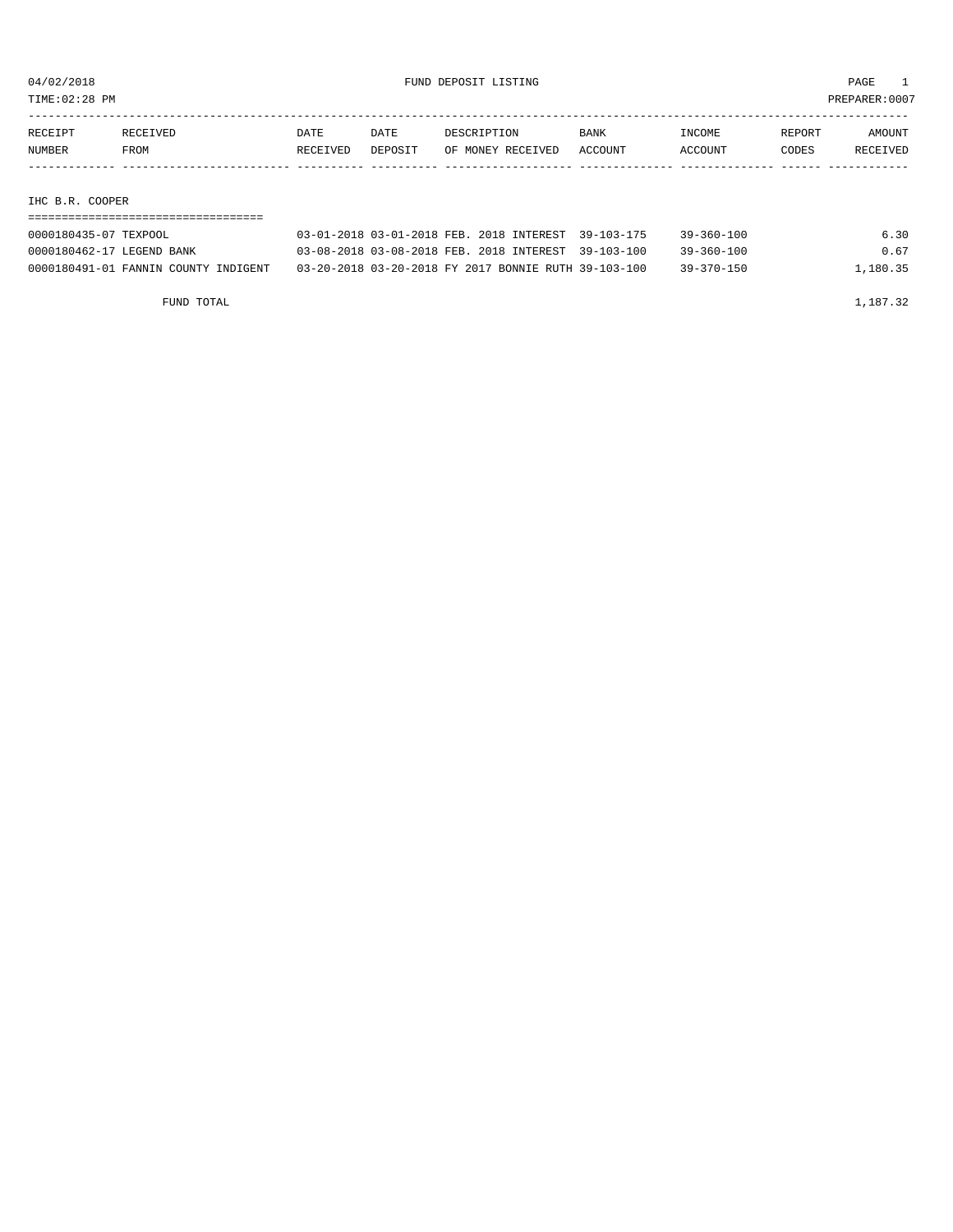| TIME:02:28 PM |                                   |          |                                 |                   |                  |                  | PREPARER:0007 |          |
|---------------|-----------------------------------|----------|---------------------------------|-------------------|------------------|------------------|---------------|----------|
|               |                                   |          |                                 |                   |                  |                  |               |          |
| RECEIPT       | RECEIVED                          | DATE     | DATE                            | DESCRIPTION       | BANK             | INCOME           | REPORT        | AMOUNT   |
| NUMBER        | FROM                              | RECEIVED | DEPOSIT                         | OF MONEY RECEIVED | ACCOUNT          | ACCOUNT          | CODES         | RECEIVED |
|               |                                   |          |                                 |                   |                  |                  |               |          |
|               |                                   |          |                                 |                   |                  |                  |               |          |
|               | CO.CLERK CO.& DIST.CT. TECHNOLOGY |          |                                 |                   |                  |                  |               |          |
|               |                                   |          |                                 |                   |                  |                  |               |          |
|               | 0000180473-26 COUNTY CLERK        |          | 03-16-2018 03-16-2018 JAN. 2018 |                   | $51 - 103 - 100$ | $51 - 370 - 440$ |               | 43.03    |

| FUND TOTAL |  | 101.70 |
|------------|--|--------|
|            |  |        |

0000180503-25 COUNTY CLERK 67 03-23-2018 03-23-2018 FEB. 2018 51-103-100 51-370-440 58.67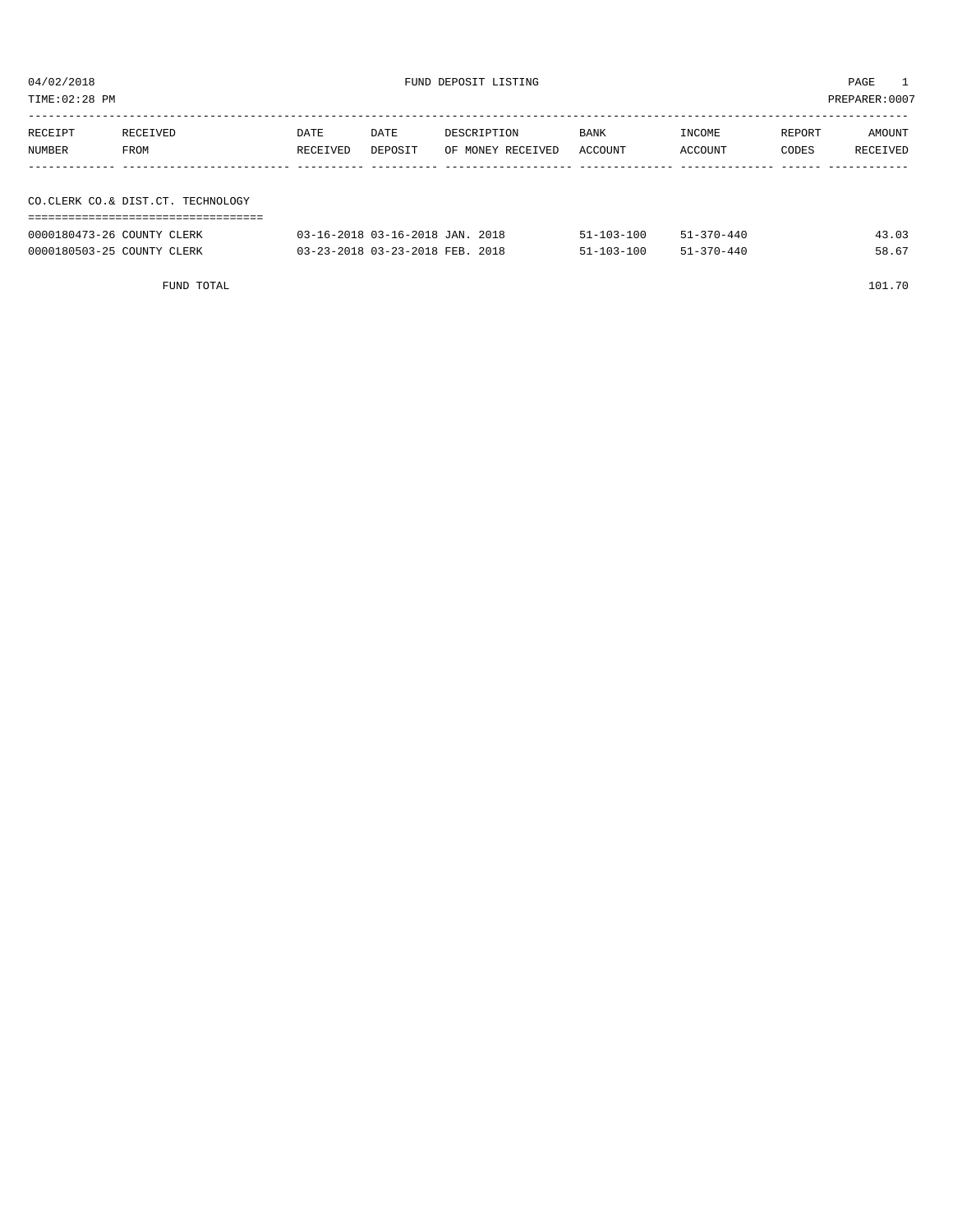04/02/2018 FUND DEPOSIT LISTING PAGE 1

| RECEIPT | RECEIVED                          | DATE     | DATE    | DESCRIPTION       | <b>BANK</b> | INCOME  | REPORT | AMOUNT   |
|---------|-----------------------------------|----------|---------|-------------------|-------------|---------|--------|----------|
| NUMBER  | FROM                              | RECEIVED | DEPOSIT | OF MONEY RECEIVED | ACCOUNT     | ACCOUNT | CODES  | RECEIVED |
|         |                                   |          |         |                   |             |         |        |          |
|         |                                   |          |         |                   |             |         |        |          |
|         | CO.CLK.COURT RECORDS PRESERVATION |          |         |                   |             |         |        |          |

#### ===================================

| 0000180462-18 LEGEND BANK  |  | 03-08-2018 03-08-2018 FEB. 2018 INTEREST 52-103-100 |                  | $52 - 360 - 100$ | 0.72   |
|----------------------------|--|-----------------------------------------------------|------------------|------------------|--------|
| 0000180473-27 COUNTY CLERK |  | 03-16-2018 03-16-2018 JAN. 2018                     | $52 - 103 - 100$ | $52 - 370 - 133$ | 190.00 |
| 0000180503-26 COUNTY CLERK |  | 03-23-2018 03-23-2018 FEB. 2018                     | $52 - 103 - 100$ | $52 - 370 - 133$ | 120.00 |

FUND TOTAL 310.72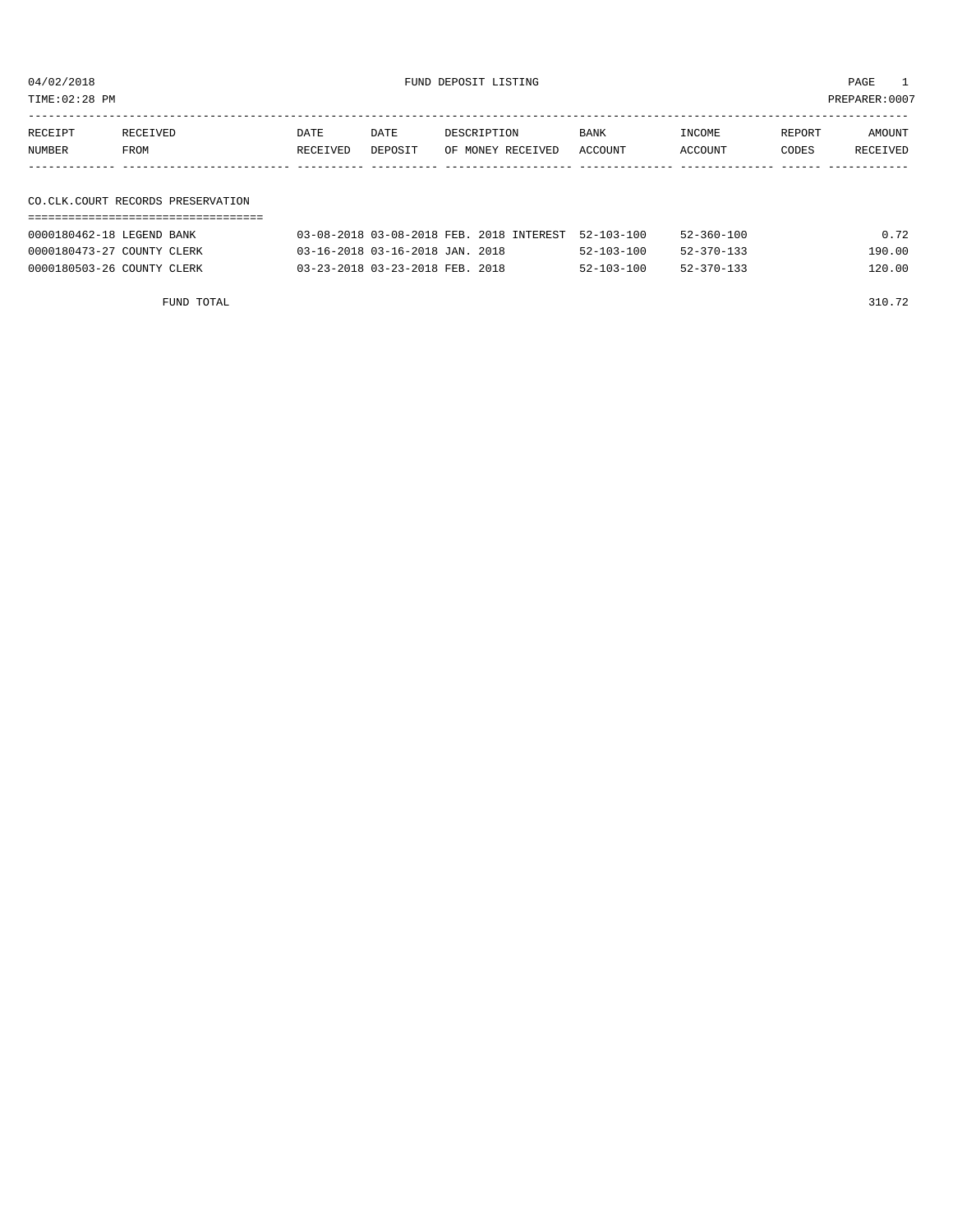| 04/02/2018<br>FUND DEPOSIT LISTING<br>TIME:02:28 PM |                  |                  |                                 |                                  |                  | PAGE<br>PREPARER:0007 |                 |                    |
|-----------------------------------------------------|------------------|------------------|---------------------------------|----------------------------------|------------------|-----------------------|-----------------|--------------------|
| RECEIPT<br>NUMBER                                   | RECEIVED<br>FROM | DATE<br>RECEIVED | DATE<br>DEPOSIT                 | DESCRIPTION<br>OF MONEY RECEIVED | BANK<br>ACCOUNT  | INCOME<br>ACCOUNT     | REPORT<br>CODES | AMOUNT<br>RECEIVED |
| CO.CLERK RECORDS ARCHIVE                            |                  |                  |                                 |                                  |                  |                       |                 |                    |
| 0000180473-28 COUNTY CLERK                          |                  |                  | 03-16-2018 03-16-2018 JAN. 2018 |                                  | $53 - 103 - 100$ | $53 - 370 - 133$      |                 | 6,720.00           |

0000180503-27 COUNTY CLERK 6 03-23-2018 03-23-2018 FEB. 2018 63-103-100 53-370-133 5,330.00

FUND TOTAL 12,050.00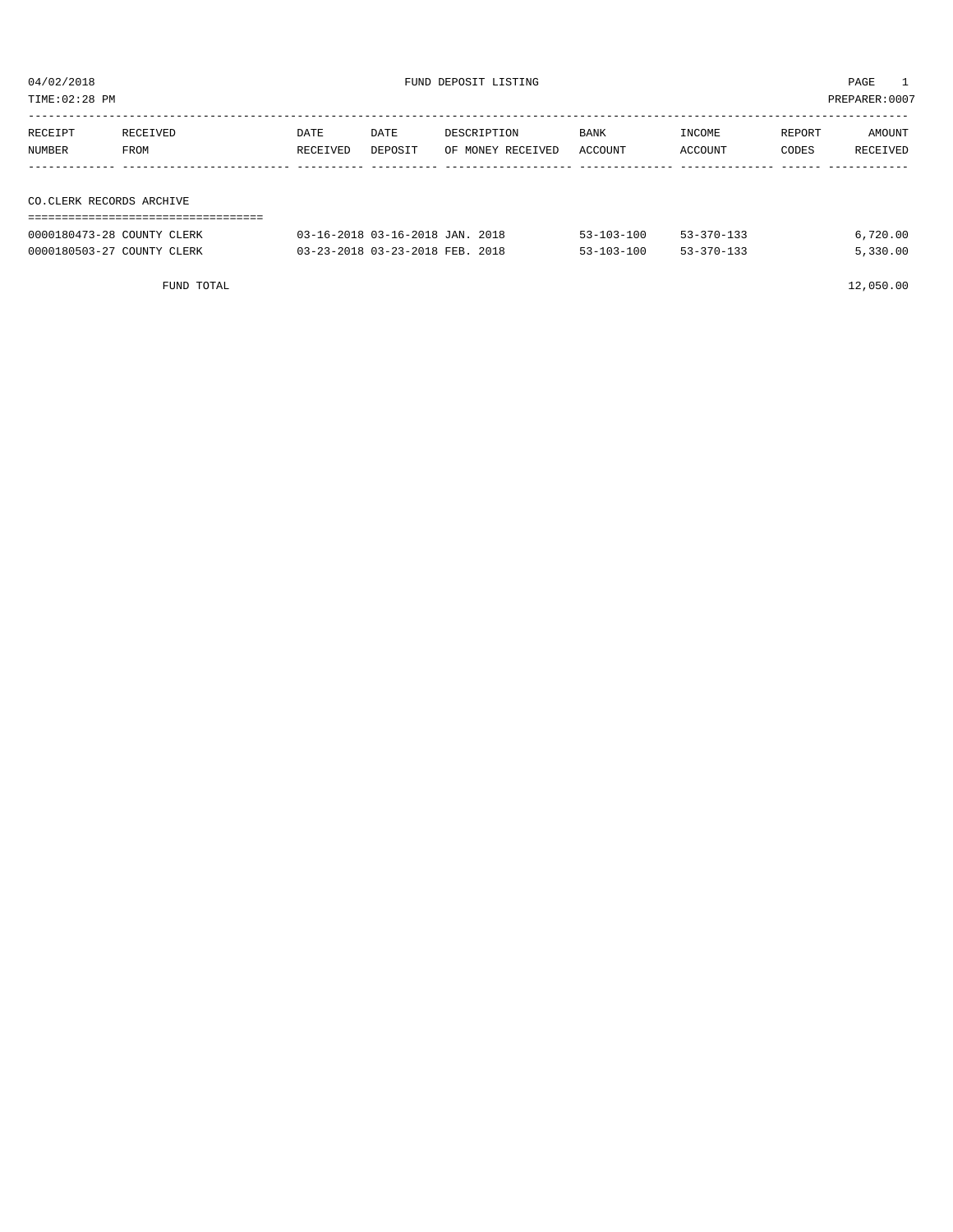TIME:02:28 PM PREPARER:0007

| RECEIPT | RECEIVED | <b>DATE</b> | DATE    | DESCRIPTION       | <b>BANK</b> | INCOME  | REPORT | AMOUNT   |
|---------|----------|-------------|---------|-------------------|-------------|---------|--------|----------|
| NUMBER  | FROM     | RECEIVED    | DEPOSIT | OF MONEY RECEIVED | ACCOUNT     | ACCOUNT | CODES  | RECEIVED |
|         |          |             |         |                   |             |         |        |          |

F.C. LAW ENFORCEMENT EDUCATION

===================================

| 0000180462-26 LEGEND BANK | 03-08-2018 03-08-2018 FEB. 2018 INTEREST |  | 55-103-155 | $55 - 360 - 100$ |  |
|---------------------------|------------------------------------------|--|------------|------------------|--|
|                           |                                          |  |            |                  |  |

FUND TOTAL  $0.01$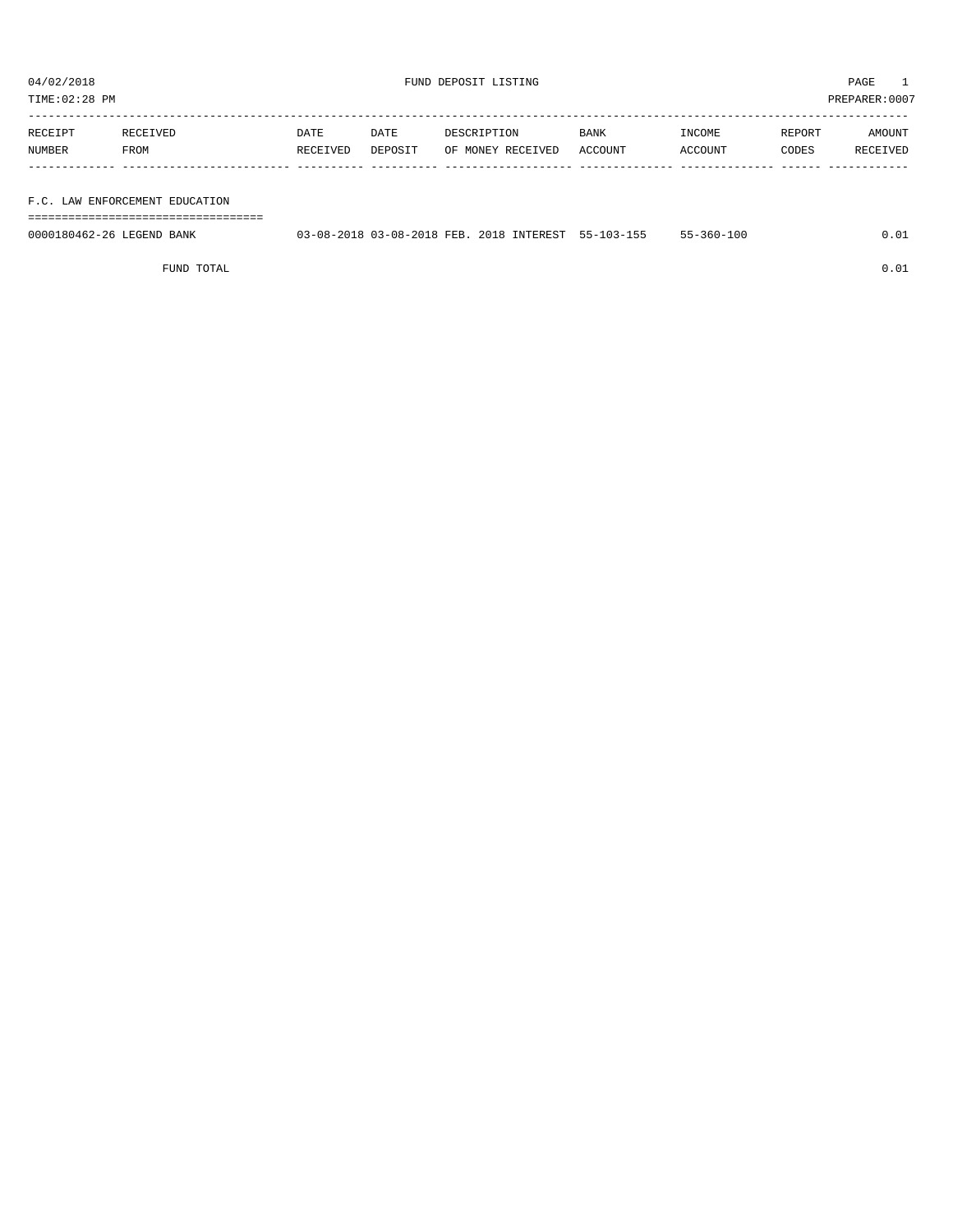TIME:02:28 PM PREPARER:0007

| RECEIPT       | RECEIVED | DATE     | DATE    | DESCRIPTION       | <b>BANK</b>    | <b>INCOME</b> | REPORT | <b>AMOUNT</b>   |
|---------------|----------|----------|---------|-------------------|----------------|---------------|--------|-----------------|
| <b>NUMBER</b> | FROM     | RECEIVED | DEPOSIT | OF MONEY RECEIVED | <b>ACCOUNT</b> | ACCOUNT       | CODES  | <b>RECEIVED</b> |
|               |          |          |         |                   |                |               |        |                 |

F C SHERIFF FORFEITURE

| 0000180447-01 BONHAM POLICE DEPT. | 03-05-2018 03-05-2018 SALE OF 2006 CORVET 56-103-156 | 12,972.00<br>56-352-200      |
|-----------------------------------|------------------------------------------------------|------------------------------|
| 0000180455-01 BONHAM POLICE DEPT. | 03-06-2018 03-06-2018 SALE OF GAMEING MAC 56-103-156 | $56 - 352 - 200$<br>5.099.10 |
| 0000180462-27 LEGEND BANK         | 03-08-2018 03-08-2018 FEB. 2018 INTEREST 56-103-156  | 0.28<br>$56 - 360 - 100$     |
| 0000180462-28 LEGEND BANK         | 03-08-2018 03-08-2018 FEB. 2018 INTEREST 56-103-159  | 2.91<br>56-360-100           |

FUND TOTAL  $18,074.29$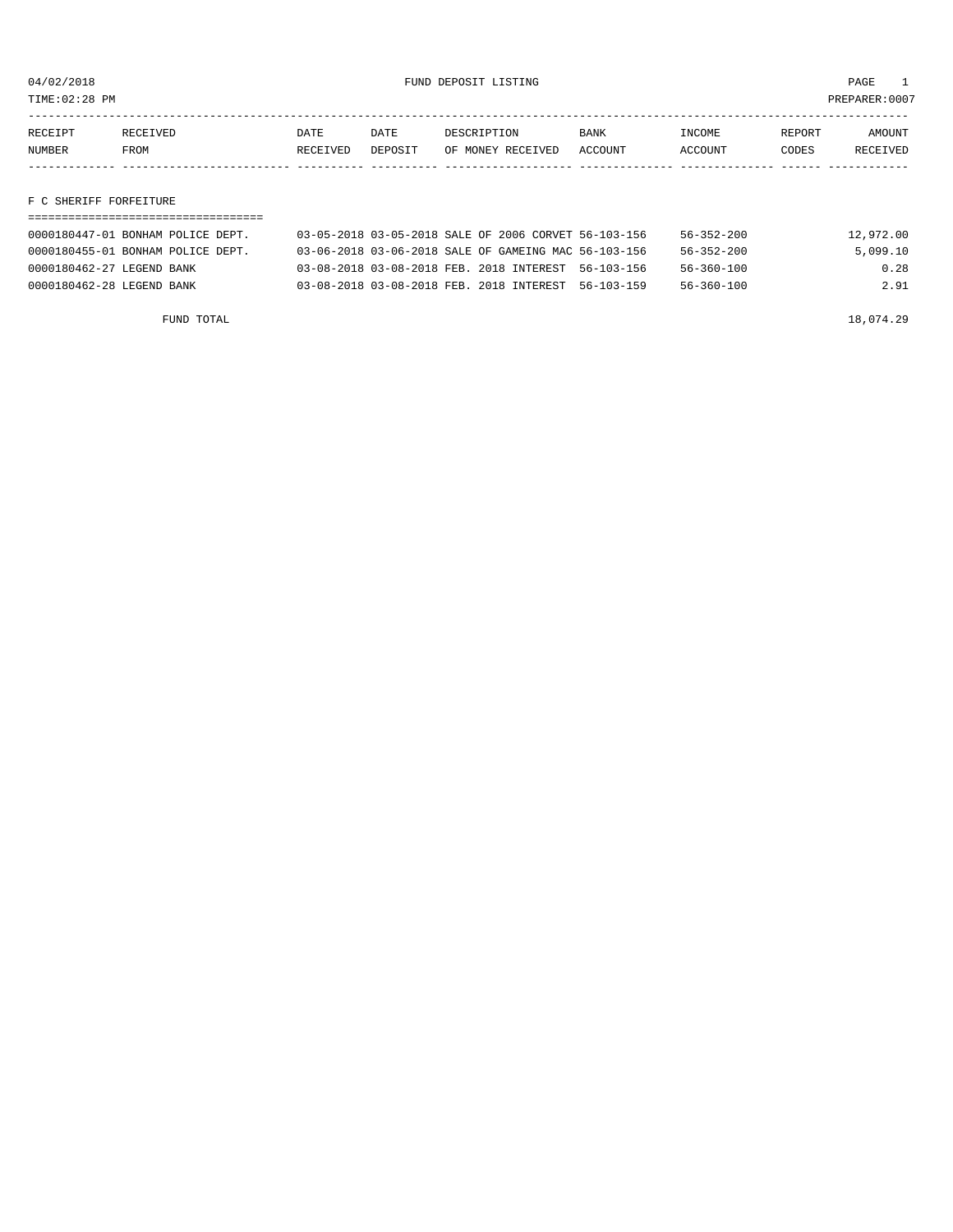TIME:02:28 PM PREPARER:0007

| RECEIPT            | RECEIVED | DATE     | DATE    | DESCRIPTION       | <b>BANK</b> | INCOME  | REPORT | AMOUNT   |  |  |
|--------------------|----------|----------|---------|-------------------|-------------|---------|--------|----------|--|--|
| NUMBER             | FROM     | RECEIVED | DEPOSIT | OF MONEY RECEIVED | ACCOUNT     | ACCOUNT | CODES  | RECEIVED |  |  |
|                    |          |          |         |                   |             |         |        |          |  |  |
|                    |          |          |         |                   |             |         |        |          |  |  |
| DRUG COURT PROGRAM |          |          |         |                   |             |         |        |          |  |  |
|                    |          |          |         |                   |             |         |        |          |  |  |

| 0000180458-24 DISTRICT CLERK | 03-07-2018 03-07-2018 FEB. 1-28, 2018               | $59 - 103 - 100$ | $59 - 370 - 425$ | 198.22 |
|------------------------------|-----------------------------------------------------|------------------|------------------|--------|
| 0000180462-19 LEGEND BANK    | 03-08-2018 03-08-2018 FEB. 2018 INTEREST 59-103-100 |                  | 59-360-100       | 1.84   |
| 0000180473-29 COUNTY CLERK   | 03-16-2018 03-16-2018 JAN. 2018                     | $59 - 103 - 100$ | $59 - 370 - 425$ | 114.30 |
| 0000180503-28 COUNTY CLERK   | 03-23-2018 03-23-2018 FEB. 2018                     | $59 - 103 - 100$ | 59-370-425       | 217.35 |

FUND TOTAL 531.71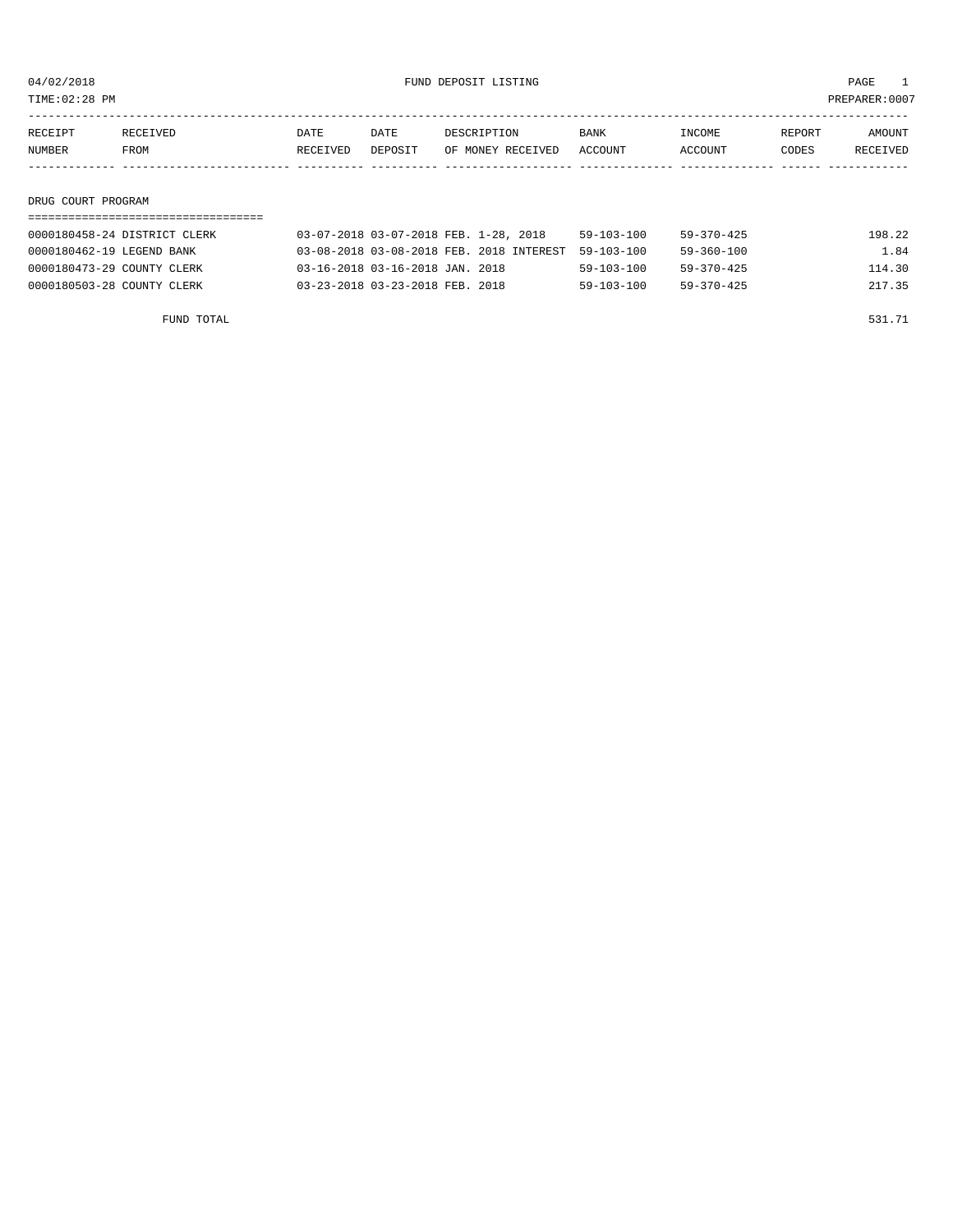| TIME: 02:28 PM |                                  |                             |         |                   |                  |                  |        | PREPARER: 0007 |
|----------------|----------------------------------|-----------------------------|---------|-------------------|------------------|------------------|--------|----------------|
| RECEIPT        | RECEIVED                         | DATE                        | DATE    | DESCRIPTION       | <b>BANK</b>      | INCOME           | REPORT | AMOUNT         |
| <b>NUMBER</b>  | <b>FROM</b>                      | RECEIVED                    | DEPOSIT | OF MONEY RECEIVED | <b>ACCOUNT</b>   | ACCOUNT          | CODES  | RECEIVED       |
|                |                                  |                             |         |                   |                  |                  |        |                |
| SINKING FUND   |                                  |                             |         |                   |                  |                  |        |                |
|                |                                  |                             |         |                   |                  |                  |        |                |
|                | 0000180436-03 APPRAISAL DISTRICT | 03-01-2018 03-01-2018 TAXES |         |                   | $60 - 103 - 100$ | $60 - 310 - 110$ |        | 5,726.37       |
|                | 0000180436-09 APPRAISAL DISTRICT | 03-01-2018 03-01-2018 TAXES |         |                   | 60-103-100       | $60 - 310 - 120$ |        | 62.60          |
|                | 0000180460-02 APPRAISAL DISTRICT | 03-08-2018 03-08-2018 TAXES |         |                   | $60 - 103 - 100$ | $60 - 310 - 110$ |        | 4,086.75       |
|                | 0000180460-08 APPRAISAL DISTRICT | 03-08-2018 03-08-2018 TAXES |         |                   | $60 - 103 - 100$ | $60 - 310 - 120$ |        | 1.82           |
|                | 0000180472-03 APPRAISAL DISTRICT | 03-16-2018 03-16-2018 TAXES |         |                   | 60-103-100       | $60 - 310 - 110$ |        | 3,528.53       |
|                | 0000180472-09 APPRAISAL DISTRICT | 03-16-2018 03-16-2018 TAXES |         |                   | $60 - 103 - 100$ | $60 - 310 - 120$ |        | 117.56         |
|                | 0000180494-02 APPRAISAL DISTRICT | 03-22-2018 03-22-2018 TAXES |         |                   | $60 - 103 - 100$ | $60 - 310 - 110$ |        | 1,512.92       |
|                | 0000180494-08 APPRAISAL DISTRICT | 03-22-2018 03-22-2018 TAXES |         |                   | $60 - 103 - 100$ | $60 - 310 - 120$ |        | 8.59           |
|                | 0000180522-03 APPRAISAL DISTRICT | 03-29-2018 03-29-2018 TAXES |         |                   | $60 - 103 - 100$ | $60 - 310 - 110$ |        | 1,770.95       |
|                | 0000180522-09 APPRAISAL DISTRICT | 03-29-2018 03-29-2018 TAXES |         |                   | $60 - 103 - 100$ | $60 - 310 - 120$ |        | 2.96           |

FUND TOTAL  $16,819.05$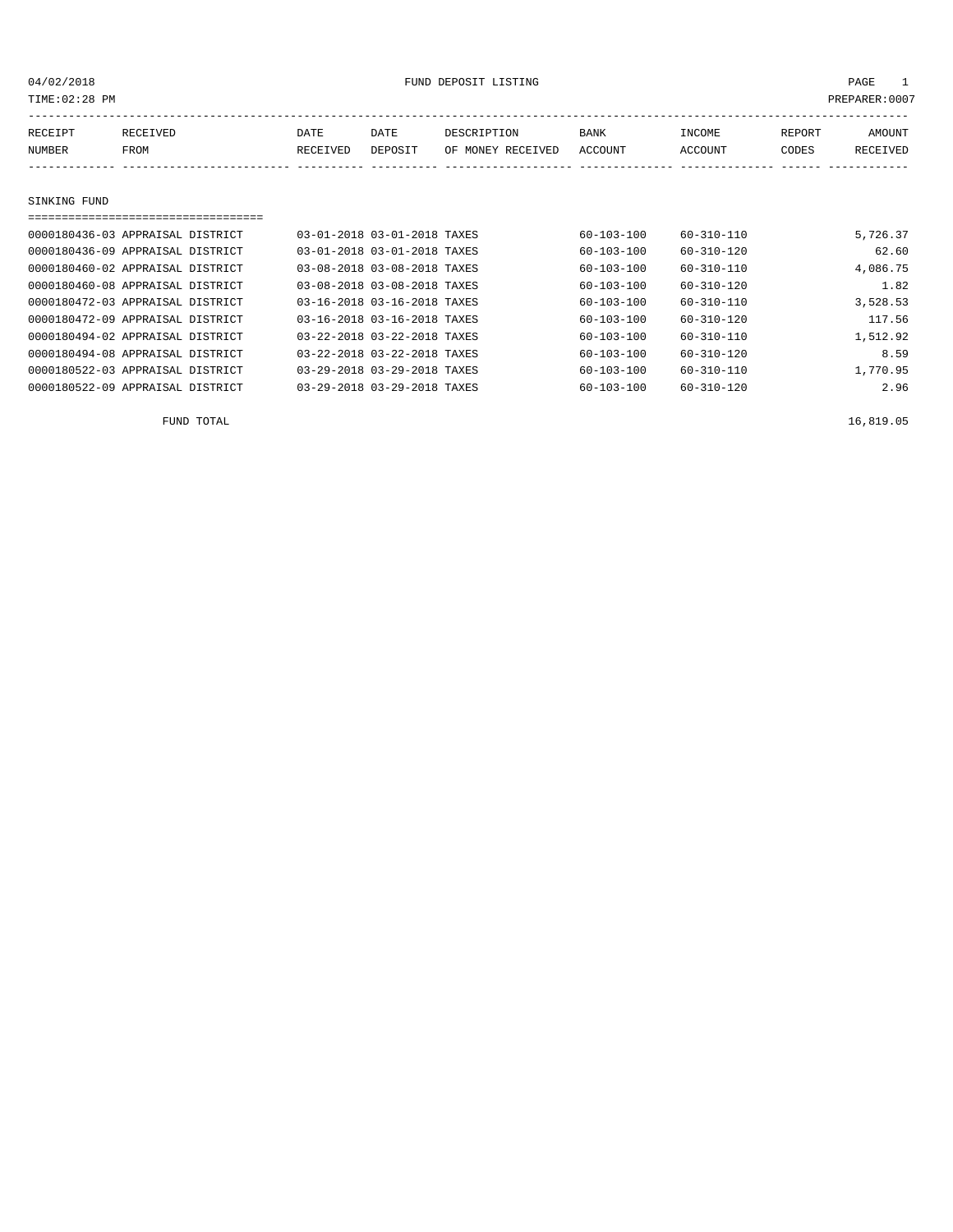| TIME:02:28 PM |                                     |          |         |                   |         |         |        | PREPARER:0007 |
|---------------|-------------------------------------|----------|---------|-------------------|---------|---------|--------|---------------|
|               |                                     |          |         |                   |         |         |        |               |
| RECEIPT       | RECEIVED                            | DATE     | DATE    | DESCRIPTION       | BANK    | INCOME  | REPORT | AMOUNT        |
| NUMBER        | FROM                                | RECEIVED | DEPOSIT | OF MONEY RECEIVED | ACCOUNT | ACCOUNT | CODES  | RECEIVED      |
|               |                                     |          |         |                   |         |         |        |               |
|               |                                     |          |         |                   |         |         |        |               |
|               | DIST.CLK.CO.&DIST.CT.TECH.-COMB.FUN |          |         |                   |         |         |        |               |

===================================

| 0000180458-22 DISTRICT CLERK | 03-07-2018 03-07-2018 FEB. 1-28, 2018 | 61-103-100 | 61-370-440 | 45.26 |
|------------------------------|---------------------------------------|------------|------------|-------|
|                              |                                       |            |            |       |

FUND TOTAL 45.26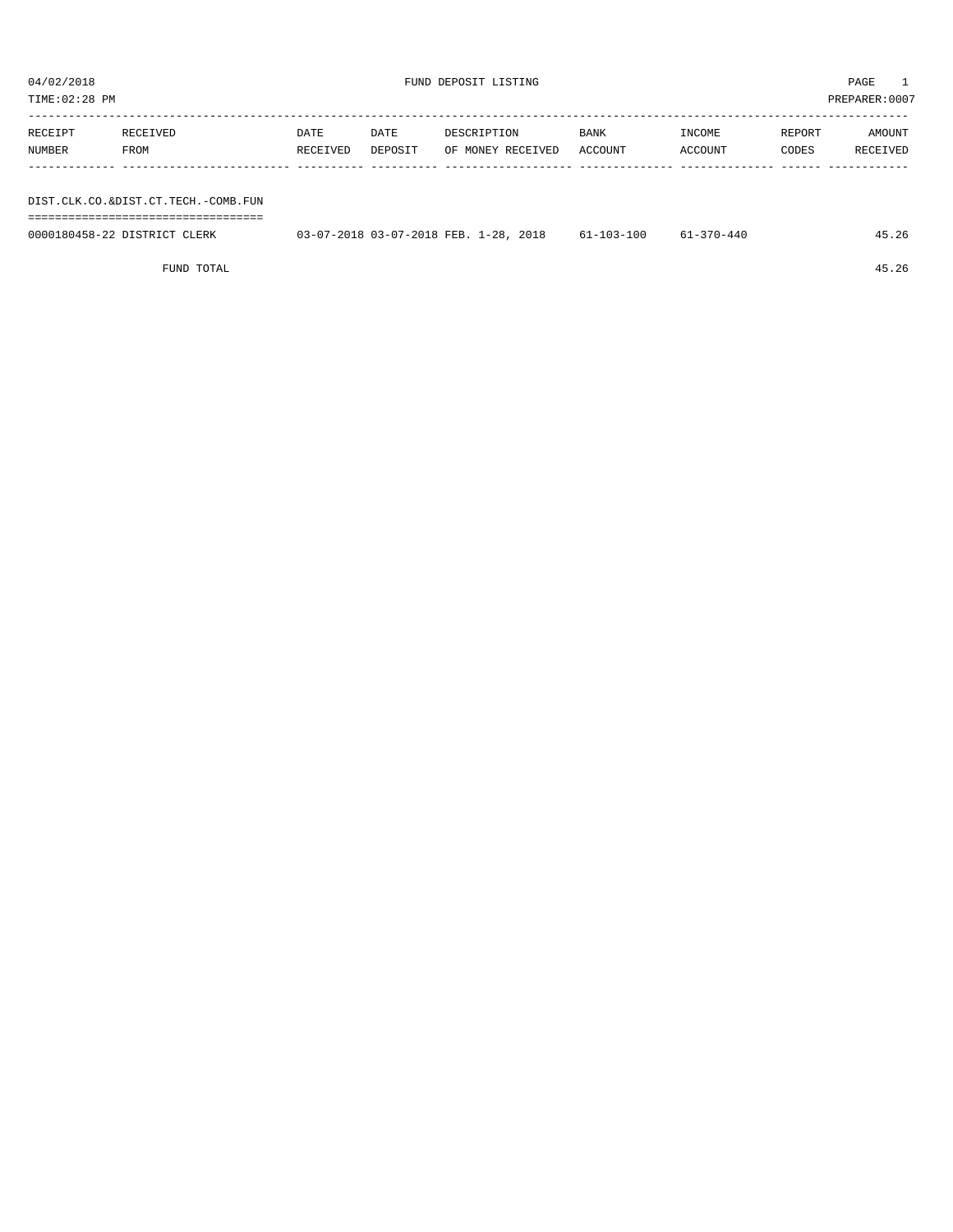| TIME:02:28 PM             |                                     |          |         |                                          |                  |                  |        | PREPARER:0007 |
|---------------------------|-------------------------------------|----------|---------|------------------------------------------|------------------|------------------|--------|---------------|
| RECEIPT                   | RECEIVED                            | DATE     | DATE    | DESCRIPTION                              | BANK             | INCOME           | REPORT | AMOUNT        |
| NUMBER                    | FROM                                | RECEIVED | DEPOSIT | OF MONEY RECEIVED                        | ACCOUNT          | ACCOUNT          | CODES  | RECEIVED      |
|                           |                                     |          |         |                                          |                  |                  |        |               |
|                           | DIST.CLK.COURT RECORDS PRESERVATION |          |         |                                          |                  |                  |        |               |
|                           | 0000180458-23 DISTRICT CLERK        |          |         | 03-07-2018 03-07-2018 FEB. 1-28, 2018    | $62 - 103 - 100$ | $62 - 370 - 133$ |        | 303.59        |
| 0000180462-20 LEGEND BANK |                                     |          |         | 03-08-2018 03-08-2018 FEB. 2018 INTEREST | $62 - 103 - 100$ | $62 - 360 - 100$ |        | 1.57          |

FUND TOTAL 305.16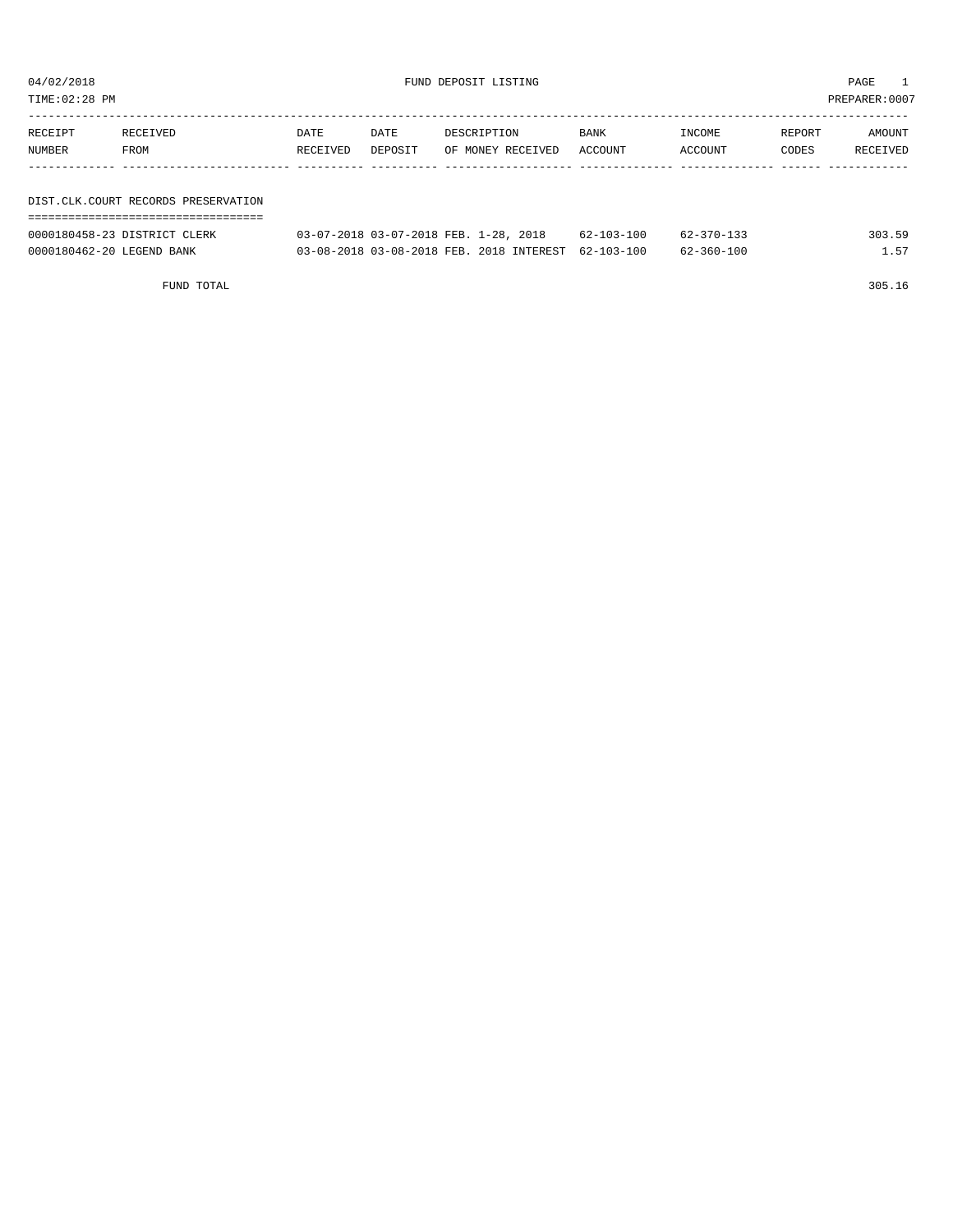TIME:02:28 PM PREPARER:0007 -----------------------------------------------------------------------------------------------------------------------------------

| RECEIPT                         | RECEIVED | DATE     | DATE    | DESCRIPTION       | <b>BANK</b> | INCOME  | REPORT | AMOUNT   |
|---------------------------------|----------|----------|---------|-------------------|-------------|---------|--------|----------|
| <b>NUMBER</b>                   | FROM     | RECEIVED | DEPOSIT | OF MONEY RECEIVED | ACCOUNT     | ACCOUNT | CODES  | RECEIVED |
|                                 |          |          |         |                   |             |         |        |          |
|                                 |          |          |         |                   |             |         |        |          |
| 2017 GO BONDS-CONSTRUCTION FUND |          |          |         |                   |             |         |        |          |

===================================

| 0000180462-31 LEGEND BANK |  | 03-08-2018 03-08-2018 FEB. 2018 INTEREST 66-103-166 | 66-360-166 | .951.75 |
|---------------------------|--|-----------------------------------------------------|------------|---------|
|                           |  |                                                     |            |         |

FUND TOTAL  $4,951.75$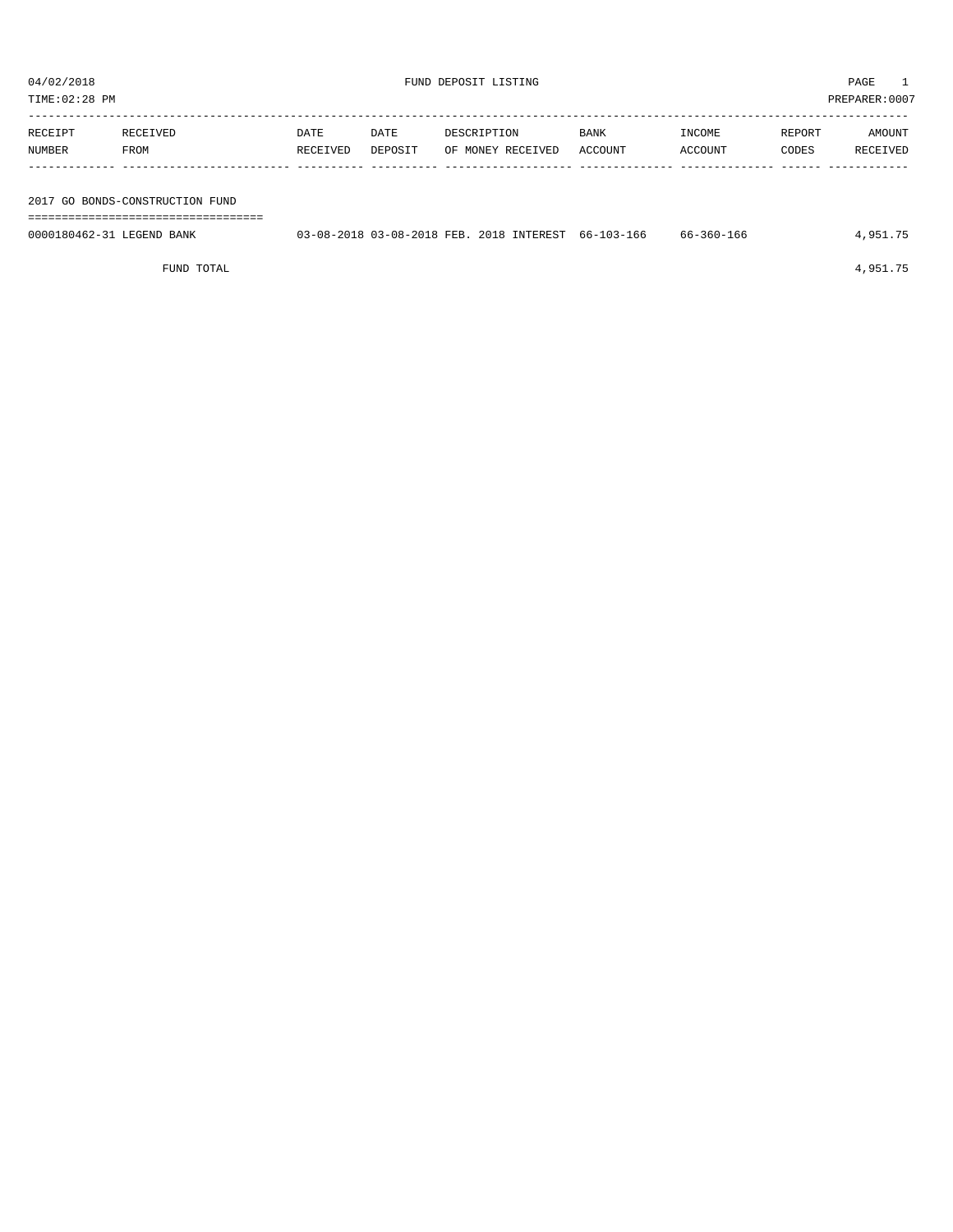TIME:02:28 PM PREPARER:0007

| RECEIPT | RECEIVED          | DATE     | DATE    | DESCRIPTION       | BANK    | INCOME  | REPORT | AMOUNT   |
|---------|-------------------|----------|---------|-------------------|---------|---------|--------|----------|
| NUMBER  | FROM              | RECEIVED | DEPOSIT | OF MONEY RECEIVED | ACCOUNT | ACCOUNT | CODES  | RECEIVED |
|         |                   |          |         |                   |         |         |        |          |
|         |                   |          |         |                   |         |         |        |          |
|         | RIGHT OF WAY FUND |          |         |                   |         |         |        |          |

| ========================== |                                                     |  |                  |       |
|----------------------------|-----------------------------------------------------|--|------------------|-------|
| 0000180435-08 TEXPOOL      | 03-01-2018 03-01-2018 FEB. 2018 INTEREST 70-103-175 |  | $70 - 360 - 100$ | 83.79 |
| 0000180462-21 LEGEND BANK  | 03-08-2018 03-08-2018 FEB. 2018 INTEREST 70-103-100 |  | $70 - 360 - 100$ | 0.90  |

FUND TOTAL 84.69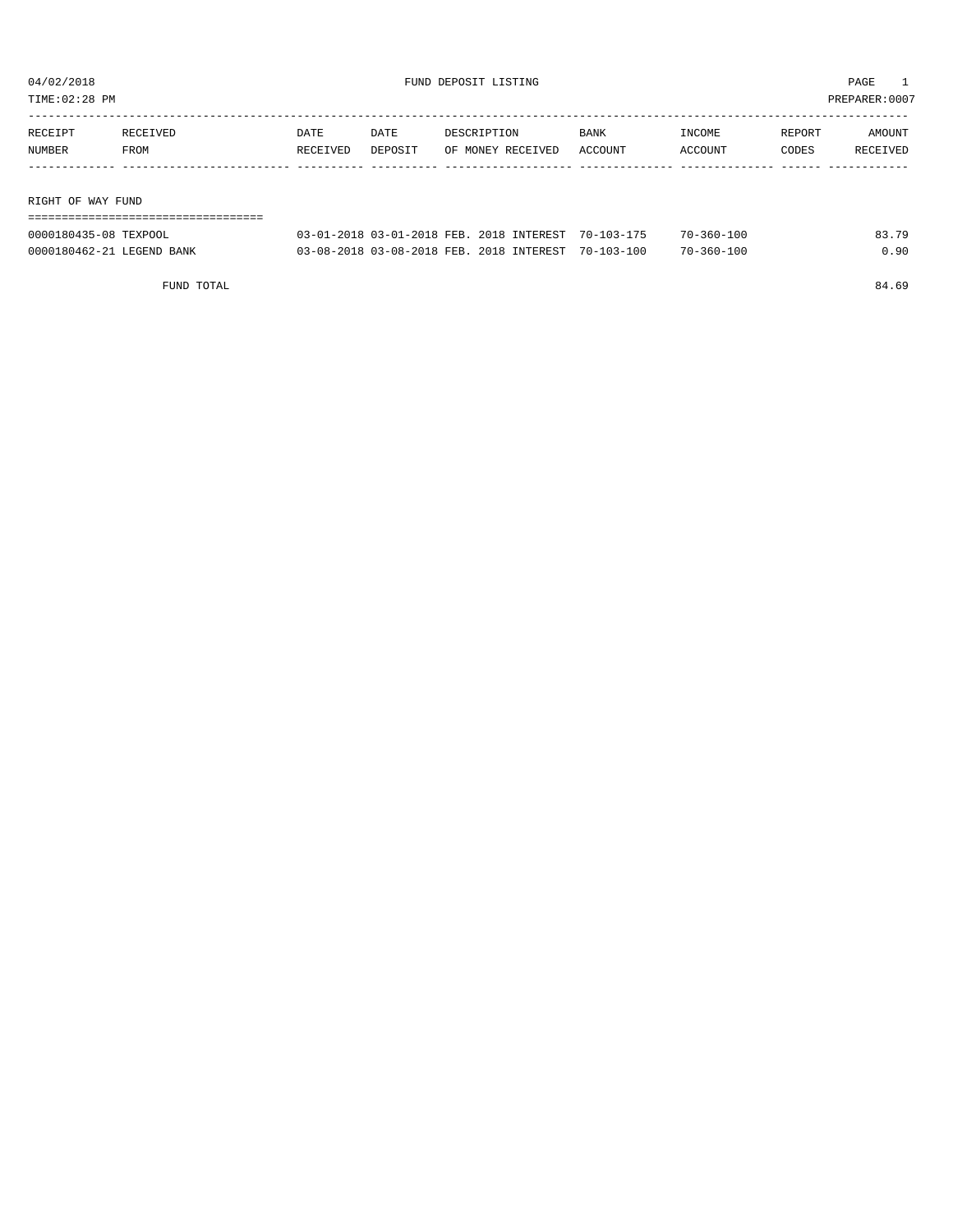TIME:02:28 PM PREPARER:0007

| RECEIPT | RECEIVED               | DATE     | DATE    | DESCRIPTION       | <b>BANK</b> | INCOME  | REPORT | AMOUNT   |
|---------|------------------------|----------|---------|-------------------|-------------|---------|--------|----------|
| NUMBER  | FROM                   | RECEIVED | DEPOSIT | OF MONEY RECEIVED | ACCOUNT     | ACCOUNT | CODES  | RECEIVED |
|         |                        |          |         |                   |             |         |        |          |
|         |                        |          |         |                   |             |         |        |          |
|         | VETERANS COURT PROGRAM |          |         |                   |             |         |        |          |

===================================

| 0000180481-01<br>JESSICA<br>BOWIE | 03-19-2018 03-19-2018 VETERANS COURT | $103 - 180$<br>$80 - 3$ | -370-180<br>$80 -$ | 100.00 |
|-----------------------------------|--------------------------------------|-------------------------|--------------------|--------|
|                                   |                                      |                         |                    |        |

FUND TOTAL 100.00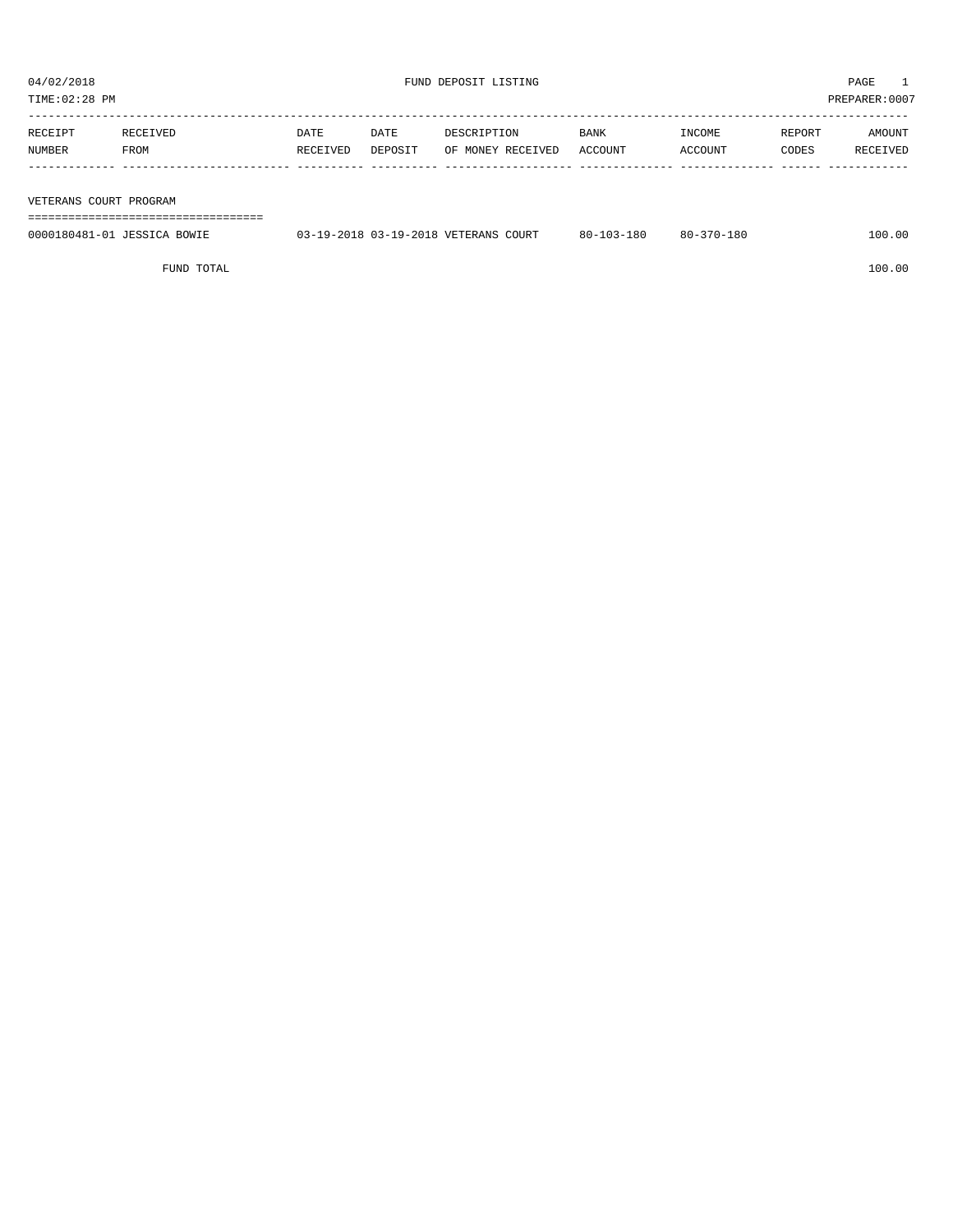TIME:02:28 PM PREPARER:0007

| RECEIPT | <b>RECEIVED</b> | DATE     | DATE    | DESCRIPTION       | BANK    | <b>INCOME</b> | REPORT | <b>AMOUNT</b>   |
|---------|-----------------|----------|---------|-------------------|---------|---------------|--------|-----------------|
| NUMBER  | FROM            | RECEIVED | DEPOSIT | OF MONEY RECEIVED | ACCOUNT | ACCOUNT       | CODES  | <b>RECEIVED</b> |
|         |                 |          |         |                   |         |               |        |                 |

#### JUVENILE PROBATION

| 0000180443-01 JUVENILE PROBATION | 03-05-2018 03-05-2018 PID-2214 DEFERRED  | 87-103-187 | 87-340-575       | 40.00 |
|----------------------------------|------------------------------------------|------------|------------------|-------|
| 0000180485-01 JUVENILE PROBATION | 03-19-2018 03-19-2018 COURT COSTS        | 87-103-187 | $87 - 340 - 577$ | 20.00 |
| 0000180485-02 JUVENILE PROBATION | 03-19-2018 03-19-2018 PROBATION FEES     | 87-103-187 | $87 - 340 - 575$ | 10.00 |
| 0000180504-01 JUVENILE PROBATION | 03-26-2018 03-26-2018 PID- 2206 DEFERRED | 87-103-187 | $87 - 340 - 575$ | 10.00 |

FUND TOTAL 80.00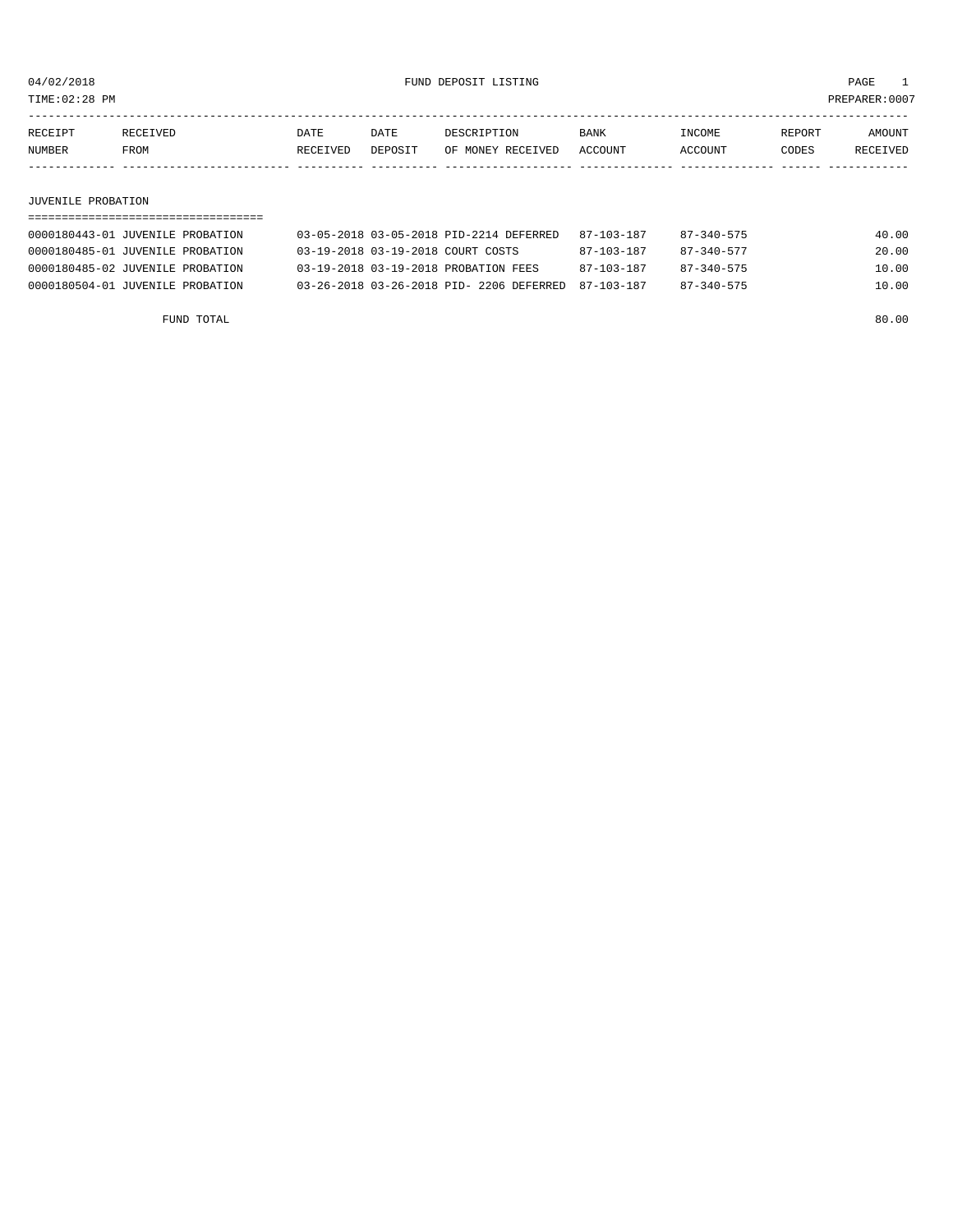04/02/2018 FUND DEPOSIT LISTING PAGE 1

| RECEIPT | <b>RECEIVED</b> | DATE     | DATE    | DESCRIPTION          | <b>BANK</b>    | INCOME  | <b>REPORT</b> | AMOUNT          |
|---------|-----------------|----------|---------|----------------------|----------------|---------|---------------|-----------------|
| NUMBER  | FROM            | RECEIVED | DEPOSIT | RECEIVED<br>OF MONEY | <b>ACCOUNT</b> | ACCOUNT | CODES         | <b>RECEIVED</b> |
|         |                 |          |         |                      |                |         |               |                 |

#### TEXAS JUVENILE JUSTICE DEPT.

| 0000180442-01 JUVENILE PROBATION |                                  | 03-05-2018 03-05-2018 CREDIT ON FRONTIER | $89 - 103 - 993$ | $89 - 590 - 310$ | 108.35   |
|----------------------------------|----------------------------------|------------------------------------------|------------------|------------------|----------|
| 0000180444-01 T.J.J.D.           | 03-05-2018 03-05-2018 REG. DIV.  |                                          | $89 - 103 - 999$ | $89 - 330 - 920$ | 1,548.00 |
| 0000180444-02 T.J.J.D.           |                                  | 03-05-2018 03-05-2018 MENTAL HEALTH      | $89 - 103 - 998$ | $89 - 330 - 919$ | 1,253.00 |
| 0000180444-03 T.J.J.D.           | 03-05-2018 03-05-2018 COMM. DIV. |                                          | $89 - 103 - 997$ | $89 - 330 - 918$ | 1,000.00 |
| 0000180444-04 T.J.J.D.           | 03-05-2018 03-05-2018 PPA        |                                          | $89 - 103 - 996$ | $89 - 330 - 917$ | 1,000.00 |
| 0000180444-05 T.J.J.D.           |                                  | 03-05-2018 03-05-2018 COMM. PROG.        | $89 - 103 - 994$ | $89 - 330 - 916$ | 6,667.00 |
| $0000180444 - 06$ T.J.J.D.       | 03-05-2018 03-05-2018 BASIC      |                                          | $89 - 103 - 993$ | $89 - 330 - 915$ | 9,704.00 |
| 0000180462-29 LEGEND BANK        |                                  | 03-08-2018 03-08-2018 FEB. 2018 INTEREST | $89 - 103 - 992$ | $89 - 360 - 189$ | 1.59     |
| 0000180513-01 T.J.J.D.           | 03-27-2018 03-27-2018 REG. DIV.  |                                          | $89 - 103 - 999$ | $89 - 330 - 920$ | 1,547.00 |
| 0000180513-02 T.J.J.D.           |                                  | 03-27-2018 03-27-2018 MENTAL HEALTH      | $89 - 103 - 998$ | $89 - 330 - 919$ | 1,252.00 |
| 0000180513-03 T.J.J.D.           | 03-27-2018 03-27-2018 COMM. DIV. |                                          | $89 - 103 - 997$ | $89 - 330 - 918$ | 1,000.00 |
| 0000180513-04 T.J.J.D.           | 03-27-2018 03-27-2018 PPA        |                                          | $89 - 103 - 996$ | $89 - 330 - 917$ | 1,000.00 |
| 0000180513-05 T.J.J.D.           |                                  | 03-27-2018 03-27-2018 COMM. PROG.        | $89 - 103 - 994$ | $89 - 330 - 916$ | 6,666.00 |
| 0000180513-06 T.J.J.D.           | 03-27-2018 03-27-2018 BASIC      |                                          | $89 - 103 - 993$ | $89 - 330 - 915$ | 9,705.00 |

FUND TOTAL 42,451.94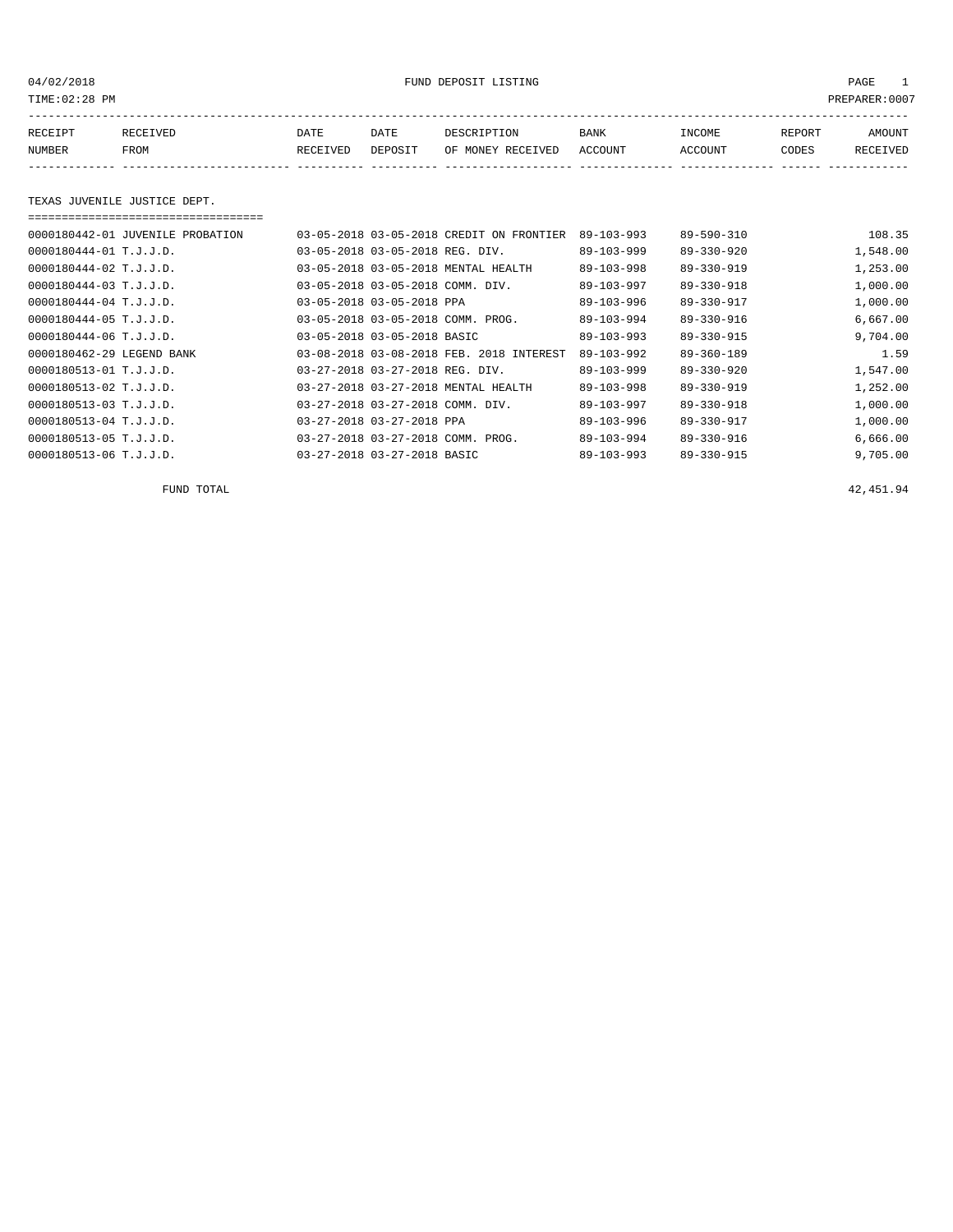TIME:02:28 PM PREPARER:0007

| RECEIPT      | RECEIVED | <b>DATE</b> | DATE    | DESCRIPTION       | <b>BANK</b> | INCOME  | REPORT | AMOUNT   |
|--------------|----------|-------------|---------|-------------------|-------------|---------|--------|----------|
| NUMBER       | FROM     | RECEIVED    | DEPOSIT | OF MONEY RECEIVED | ACCOUNT     | ACCOUNT | CODES  | RECEIVED |
|              |          |             |         |                   |             |         |        |          |
|              |          |             |         |                   |             |         |        |          |
| STATZER FUND |          |             |         |                   |             |         |        |          |

| ------------------------------------ |                                                     |  |                  |       |
|--------------------------------------|-----------------------------------------------------|--|------------------|-------|
| 0000180435-09 TEXPOOL                | 03-01-2018 03-01-2018 FEB. 2018 INTEREST 92-103-175 |  | $92 - 360 - 100$ | 40.88 |
| 0000180462-22 LEGEND BANK            | 03-08-2018 03-08-2018 FEB. 2018 INTEREST 92-103-100 |  | $92 - 360 - 100$ | 0.22  |

FUND TOTAL 41.10